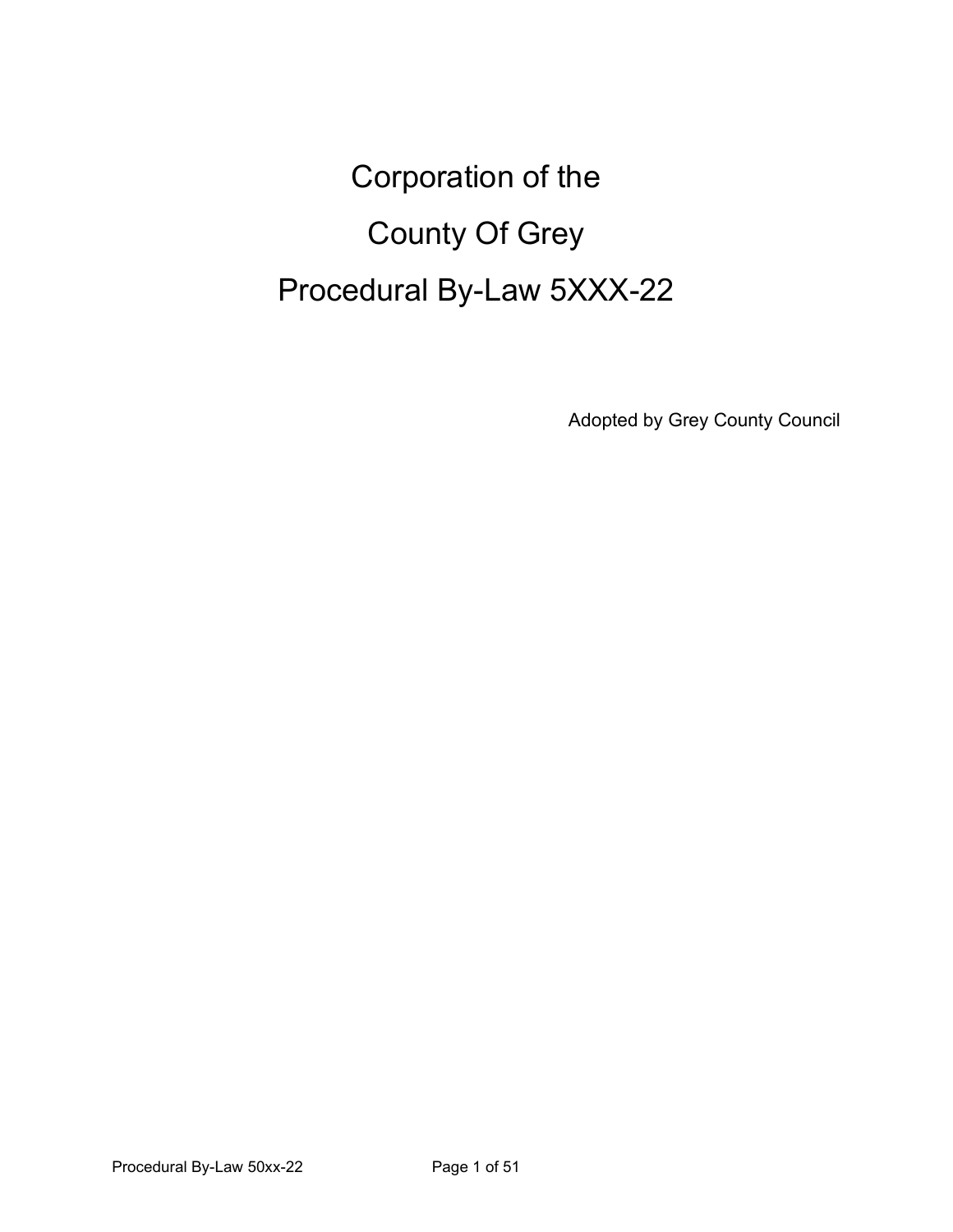### Table of Contents

|     | 12 |
|-----|----|
|     |    |
|     |    |
|     |    |
|     |    |
|     | 16 |
|     |    |
|     |    |
|     |    |
|     |    |
|     |    |
|     |    |
|     |    |
|     |    |
|     |    |
|     |    |
|     |    |
|     | 17 |
|     | 17 |
|     | 18 |
|     | 18 |
|     | 18 |
|     | 18 |
| 6.0 | 18 |
|     | 18 |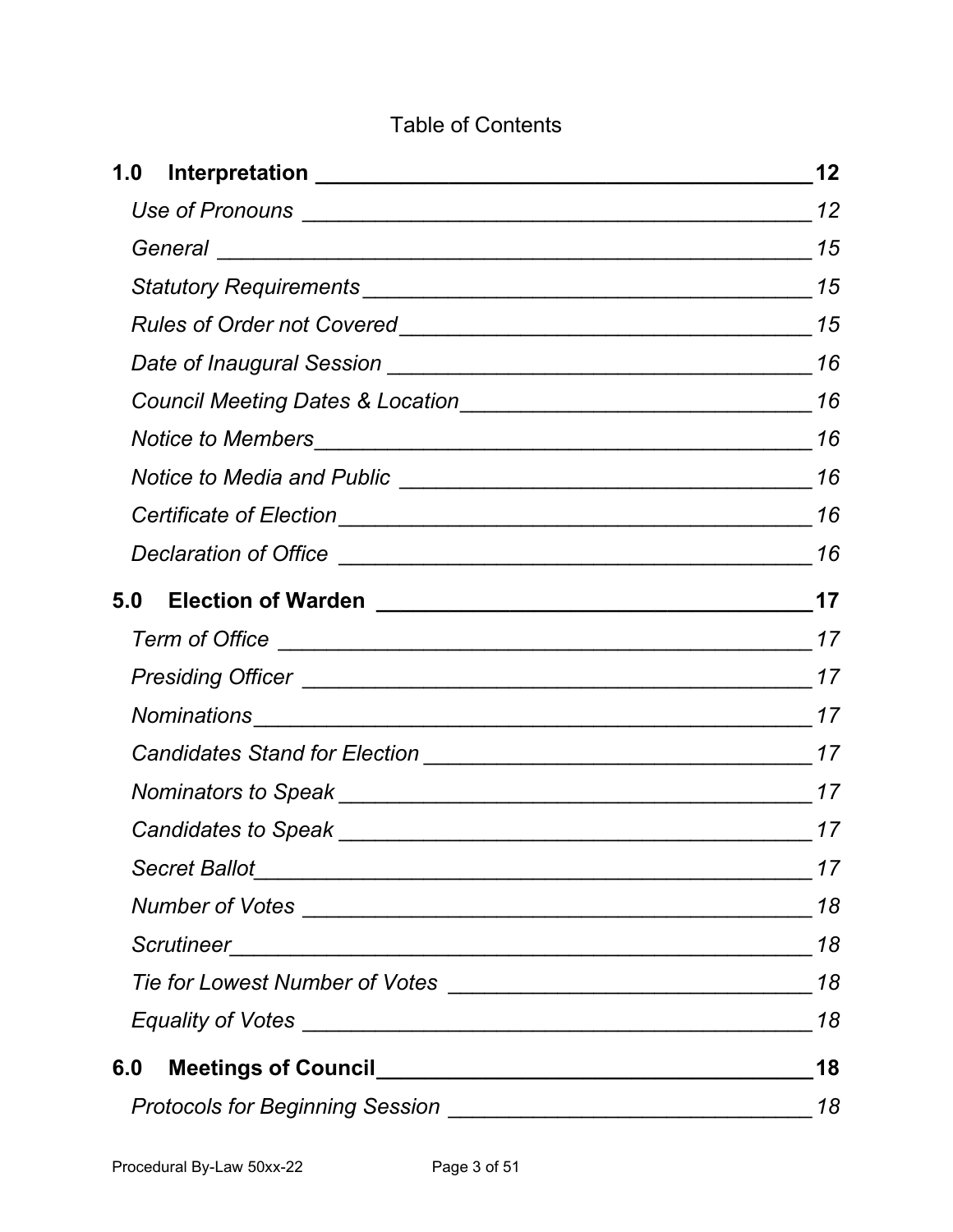|                                                                                   | 18 |
|-----------------------------------------------------------------------------------|----|
|                                                                                   | 19 |
|                                                                                   | 19 |
|                                                                                   | 19 |
| Cancellation of Meetings 19                                                       |    |
|                                                                                   |    |
|                                                                                   |    |
| Notice to Clerk 20                                                                |    |
|                                                                                   |    |
| Voting 21                                                                         |    |
| Conduct of Participants Using Electronic Means ________________________________21 |    |
|                                                                                   |    |
|                                                                                   |    |
|                                                                                   |    |
|                                                                                   |    |
|                                                                                   |    |
|                                                                                   |    |
|                                                                                   | 22 |
|                                                                                   | 22 |
|                                                                                   | 22 |
|                                                                                   | 22 |
|                                                                                   | 22 |
|                                                                                   | 22 |
|                                                                                   | 22 |
|                                                                                   | 23 |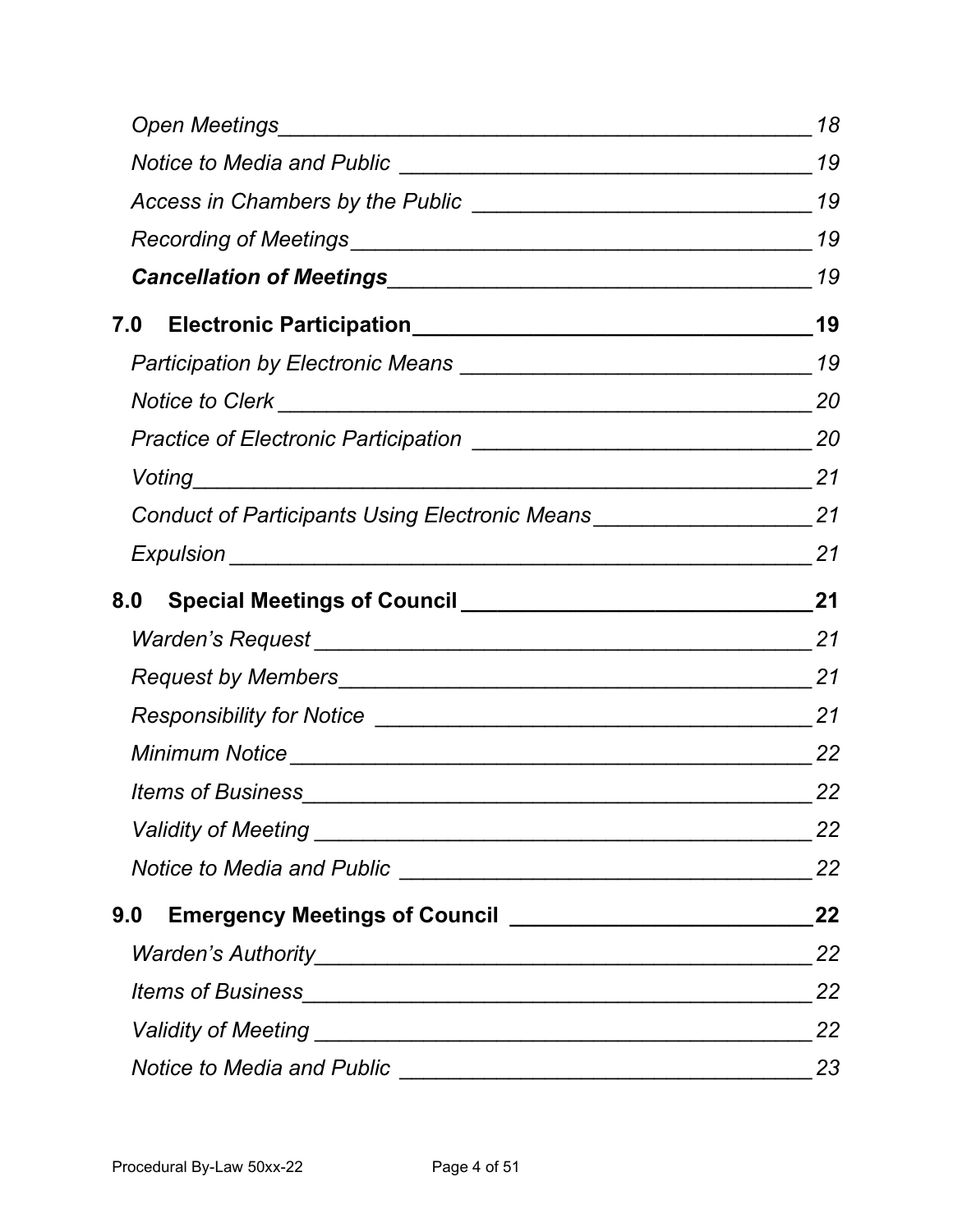|                            | 23 |
|----------------------------|----|
|                            | 23 |
|                            | 24 |
|                            |    |
|                            |    |
|                            |    |
|                            |    |
|                            |    |
|                            |    |
|                            |    |
|                            |    |
|                            |    |
|                            |    |
|                            |    |
|                            |    |
|                            | 26 |
|                            | 26 |
| <b>Unfinished Business</b> | 26 |
|                            | 26 |
|                            | 26 |
|                            | 26 |
|                            | 26 |
|                            | 26 |
|                            | 27 |
|                            | 27 |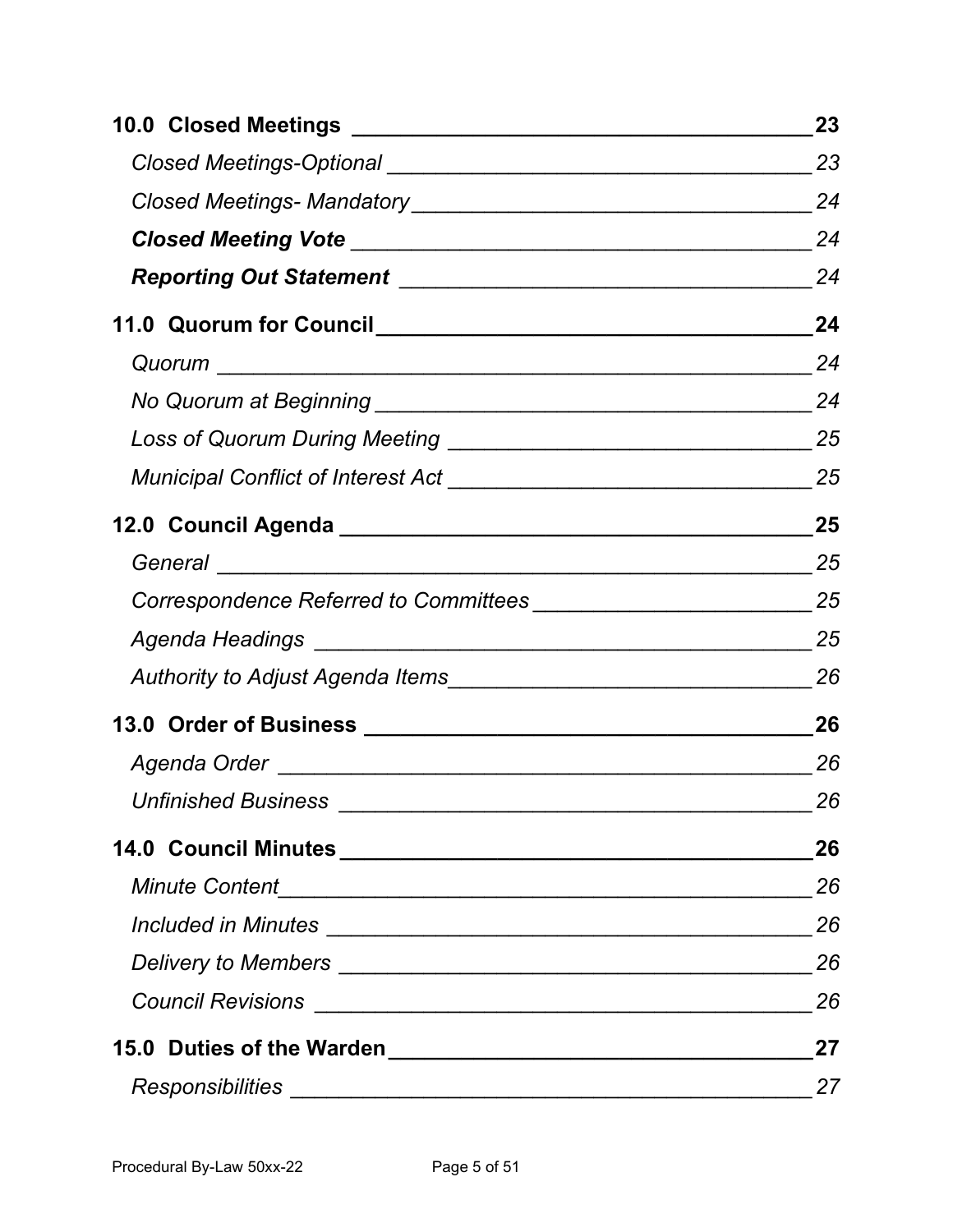|                                                                               | 27 |
|-------------------------------------------------------------------------------|----|
|                                                                               |    |
| Absence of Warden and Deputy Warden                                           |    |
|                                                                               | 28 |
|                                                                               | 28 |
|                                                                               |    |
| Duties of the Deputy Warden                                                   |    |
|                                                                               |    |
|                                                                               |    |
|                                                                               |    |
|                                                                               |    |
|                                                                               |    |
| Speaking 30                                                                   |    |
|                                                                               |    |
|                                                                               |    |
|                                                                               |    |
|                                                                               |    |
| Changes to Quorum                                                             | 31 |
| 19.0 Delegations and Members of the Public ________________________________31 |    |
|                                                                               | 31 |
|                                                                               | 31 |
|                                                                               |    |
|                                                                               | 32 |
|                                                                               | 32 |
|                                                                               | 32 |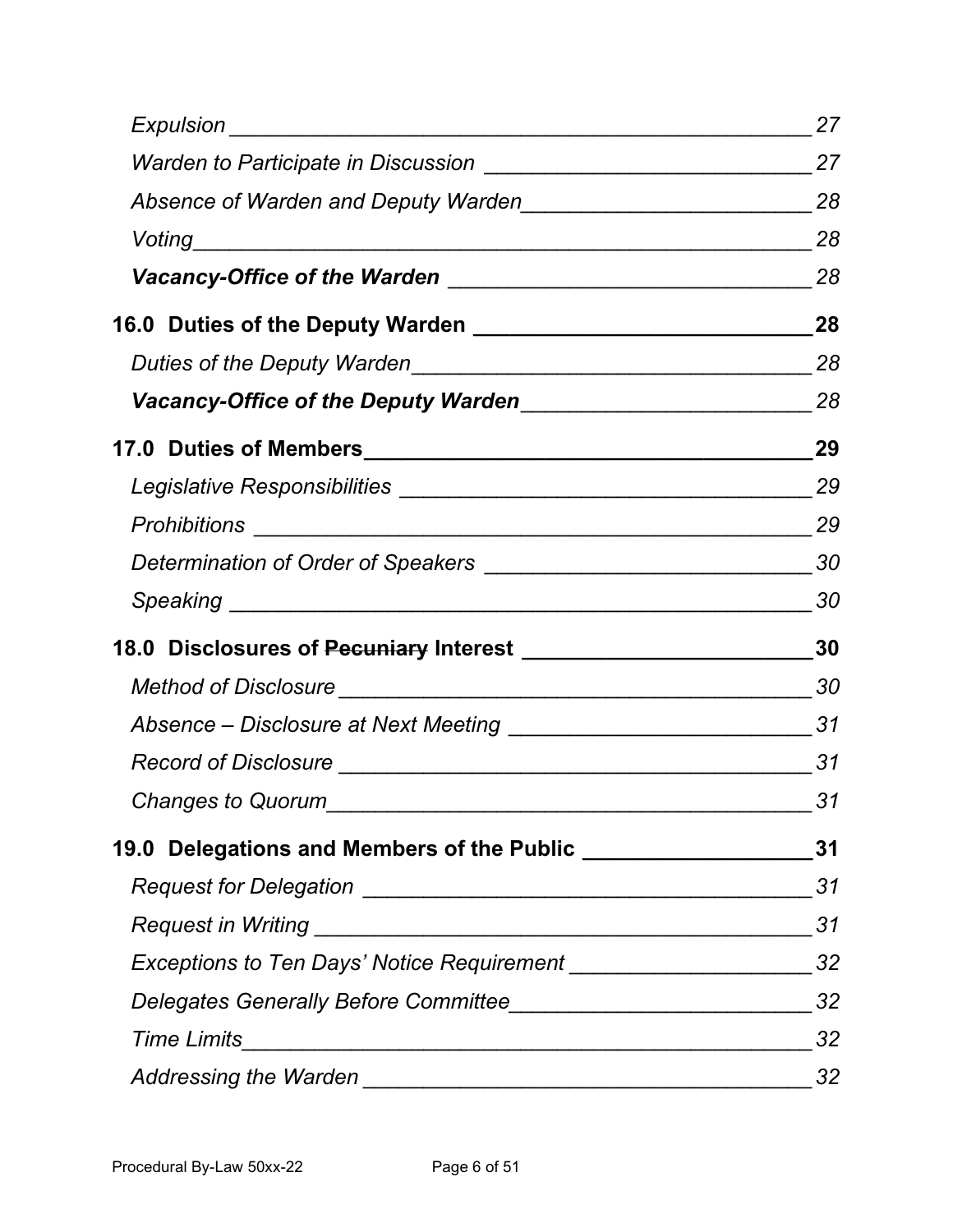|                                                                                                                                                                                                                                      | 32  |
|--------------------------------------------------------------------------------------------------------------------------------------------------------------------------------------------------------------------------------------|-----|
|                                                                                                                                                                                                                                      | 32  |
|                                                                                                                                                                                                                                      | 33  |
|                                                                                                                                                                                                                                      |     |
|                                                                                                                                                                                                                                      |     |
|                                                                                                                                                                                                                                      |     |
|                                                                                                                                                                                                                                      | -33 |
|                                                                                                                                                                                                                                      | 34  |
|                                                                                                                                                                                                                                      | 34  |
|                                                                                                                                                                                                                                      | 34  |
|                                                                                                                                                                                                                                      | 34  |
|                                                                                                                                                                                                                                      | 34  |
|                                                                                                                                                                                                                                      | 34  |
| Five Minutes <b>Executive Contract Contract Contract Contract Contract Contract Contract Contract Contract Contract Contract Contract Contract Contract Contract Contract Contract Contract Contract Contract Contract Contract </b> | 34  |
|                                                                                                                                                                                                                                      | 34  |
|                                                                                                                                                                                                                                      | 35  |
|                                                                                                                                                                                                                                      | 35  |
|                                                                                                                                                                                                                                      | 35  |
|                                                                                                                                                                                                                                      | 35  |
|                                                                                                                                                                                                                                      | 35  |
|                                                                                                                                                                                                                                      | 35  |
|                                                                                                                                                                                                                                      | 35  |
|                                                                                                                                                                                                                                      | 35  |
|                                                                                                                                                                                                                                      | 35  |
|                                                                                                                                                                                                                                      | 36  |
|                                                                                                                                                                                                                                      | 36  |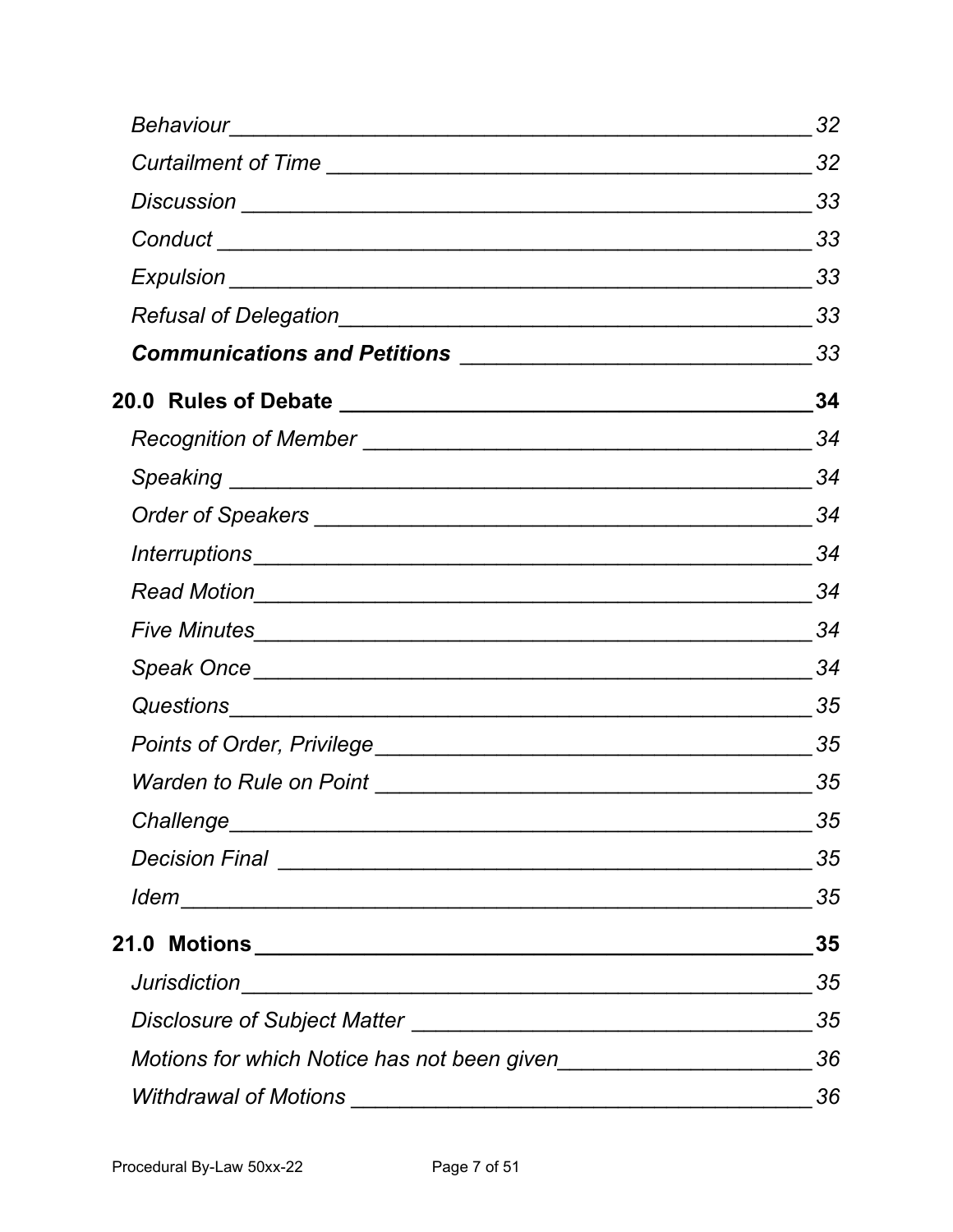|                                                                                  | 36 |
|----------------------------------------------------------------------------------|----|
|                                                                                  | 36 |
|                                                                                  |    |
| Motion to Refer Takes Precedence over Amendments _______________________37       |    |
|                                                                                  |    |
|                                                                                  |    |
|                                                                                  |    |
|                                                                                  |    |
|                                                                                  |    |
|                                                                                  |    |
|                                                                                  |    |
|                                                                                  |    |
|                                                                                  |    |
|                                                                                  | 39 |
|                                                                                  | 39 |
|                                                                                  |    |
|                                                                                  |    |
|                                                                                  | 39 |
|                                                                                  | 40 |
|                                                                                  | 40 |
|                                                                                  | 40 |
|                                                                                  | 40 |
| Resolution Containing a Financial Commitment ___________________________________ | 40 |
|                                                                                  | 41 |
|                                                                                  | 41 |
|                                                                                  | 41 |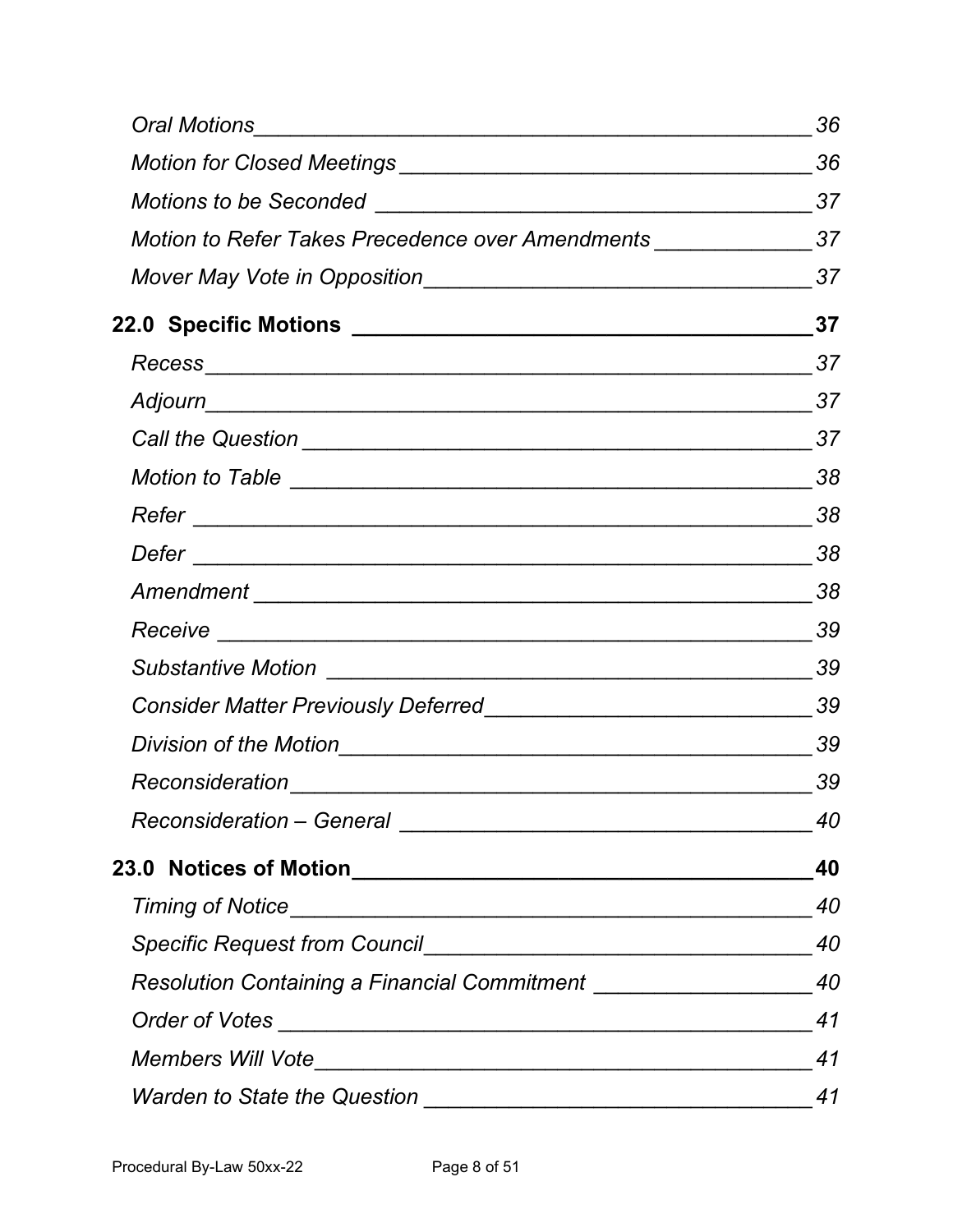|                                                              | 41 |
|--------------------------------------------------------------|----|
|                                                              | 41 |
|                                                              |    |
|                                                              |    |
|                                                              |    |
|                                                              |    |
|                                                              |    |
|                                                              |    |
|                                                              |    |
|                                                              | 43 |
|                                                              | 43 |
|                                                              | 43 |
|                                                              | 43 |
|                                                              | 43 |
|                                                              | 43 |
|                                                              |    |
|                                                              | 44 |
|                                                              | 44 |
|                                                              | 44 |
| 26.0 Meetings of Committee of the Whole_____________________ | 44 |
|                                                              | 44 |
|                                                              | 44 |
|                                                              | 44 |
|                                                              | 44 |
|                                                              | 44 |
|                                                              | 45 |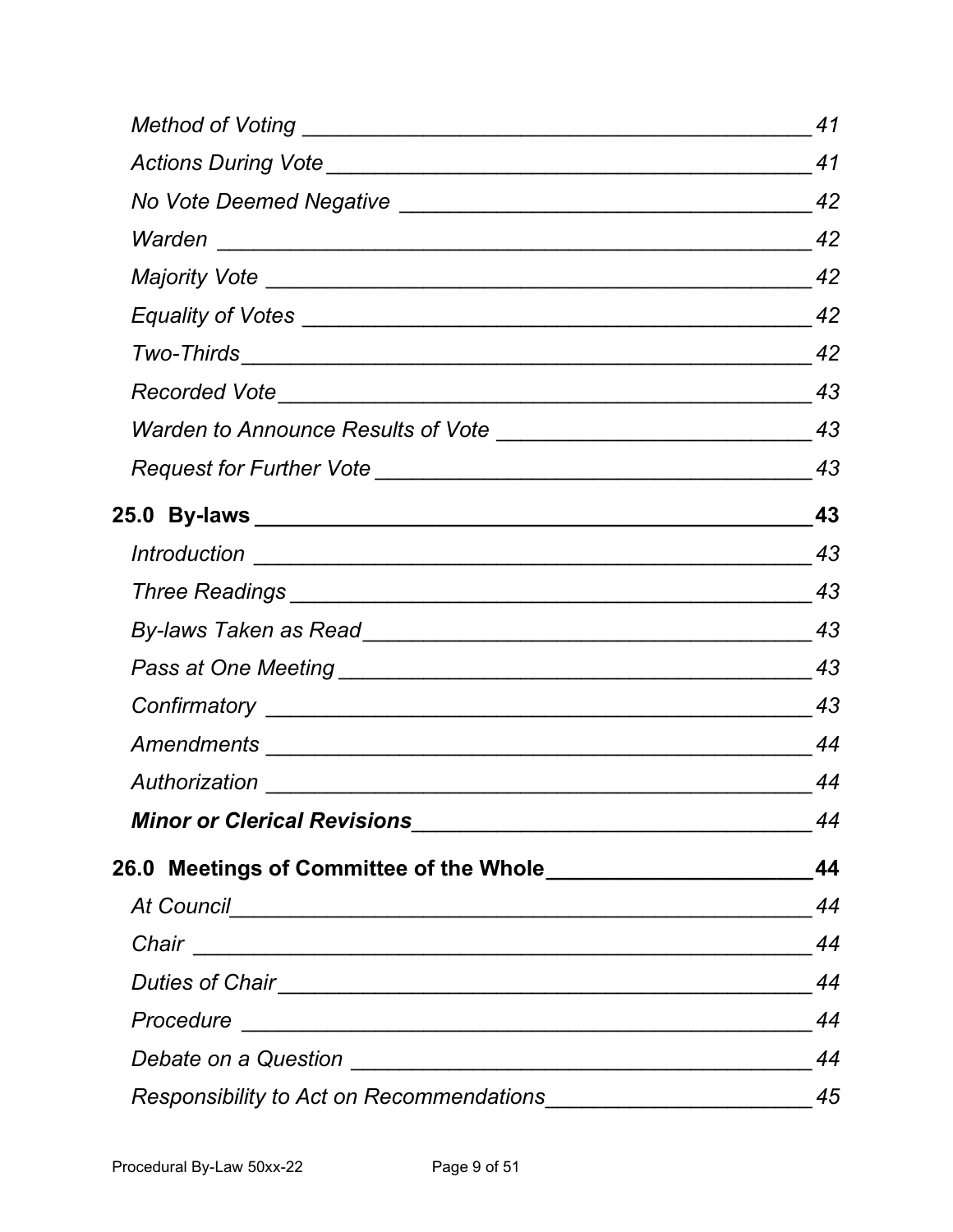|                                                                       | 45 |
|-----------------------------------------------------------------------|----|
|                                                                       | 45 |
|                                                                       | 45 |
|                                                                       |    |
|                                                                       |    |
|                                                                       |    |
| Sub Committee and Advisory Committee Appointments ________________ 46 |    |
|                                                                       |    |
|                                                                       |    |
|                                                                       |    |
|                                                                       |    |
|                                                                       |    |
|                                                                       |    |
|                                                                       |    |
|                                                                       |    |
|                                                                       |    |
|                                                                       |    |
|                                                                       |    |
|                                                                       | 49 |
|                                                                       | 49 |
|                                                                       | 49 |
|                                                                       | 49 |
|                                                                       | 50 |
|                                                                       | 50 |
|                                                                       | 50 |
| 29.0 Amendments to By-law _________________________________           | 50 |
|                                                                       |    |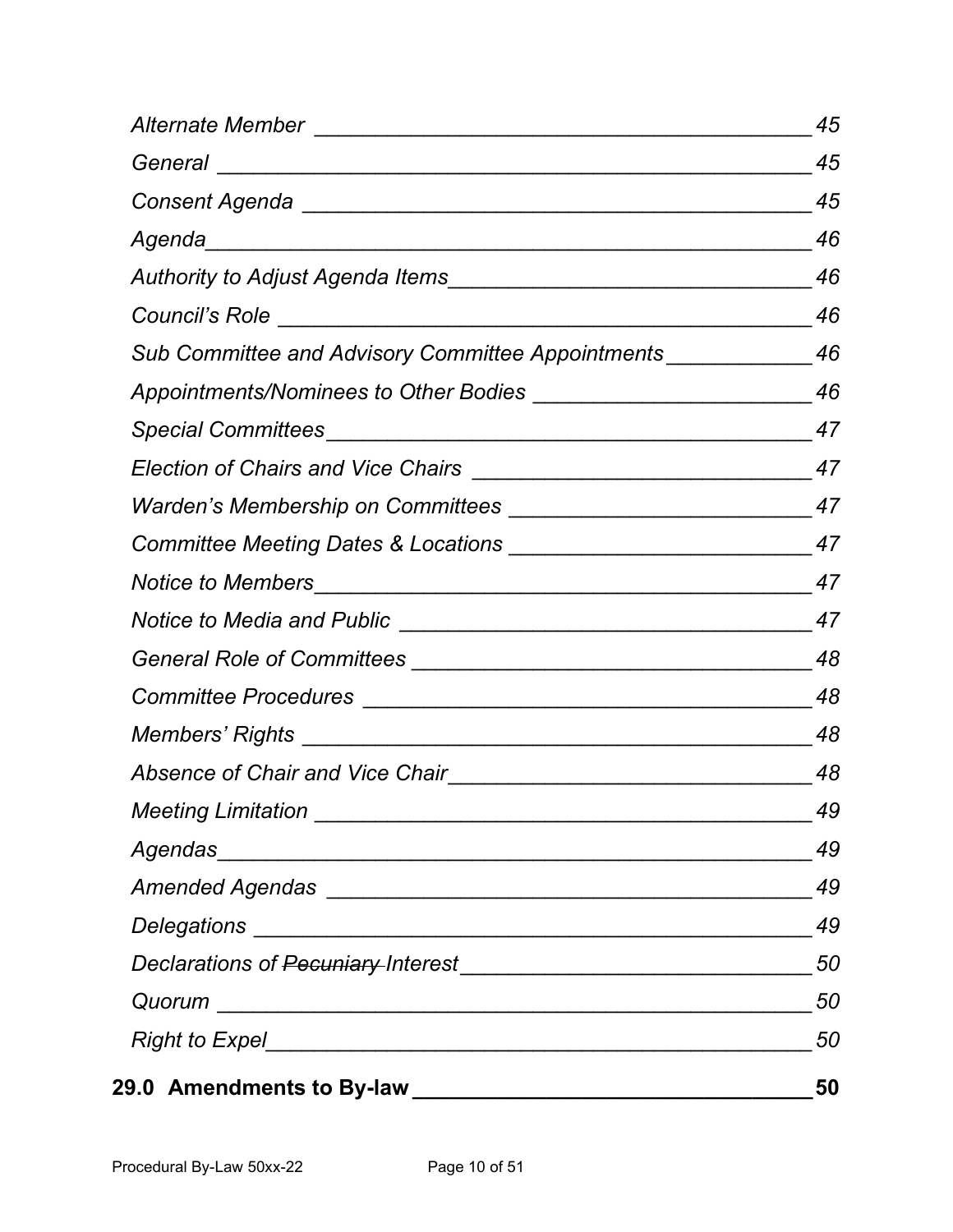|                                                                               | 50 |
|-------------------------------------------------------------------------------|----|
|                                                                               | 50 |
| 30.0 Conflict __________________________________                              | 50 |
| Conflict with Statute <u>[1994]</u> Conflict with Statute <b>and Conflict</b> | 51 |
| 31.0 Enactment<br><u> 1980 - Andrea Andrew Maria (h. 1980).</u>               | 51 |
|                                                                               | 51 |
|                                                                               | 51 |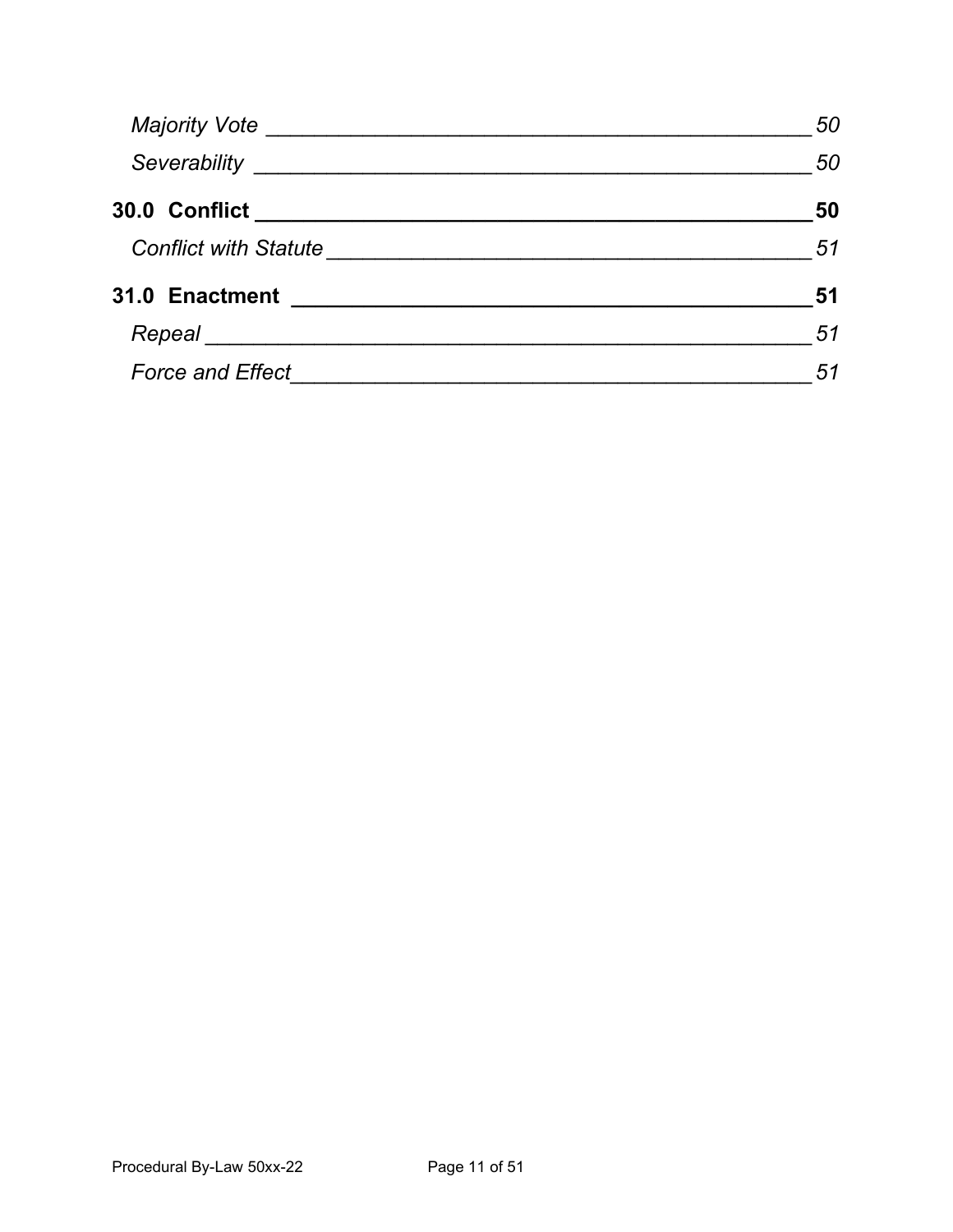# Corporation of the County Of Grey

# By-Law Number 5xxx-22

# A By-Law to Govern the Proceedings of Council And its Committees

WHEREAS Section 238 of The Municipal Act, 2001 as amended provides that a Council will pass a procedure by-law for governing the calling, place and proceedings of meetings;

NOW THEREFORE THE COUNCIL OF THE COPRORATION OF THE COUNTY OF GREY HEREBY ENACTS AS FOLLOWS:

# <span id="page-10-0"></span>1.0 Interpretation

#### <span id="page-10-1"></span>Use of Pronouns

 $1.1$ Throughout this By-law, the word **"**they" will replace "he" and "his" will, where appropriate be deemed to read and "she" and "her".

#### **Definitions**

- $1.2$ In this By-law,
	- "Act" means the Municipal Act, 2001 S.O. 2001, c25, as amended, replaced or re-enacted from time to time.
	- b) "Alternate Member" means the Member from the same lower tier municipality and in the case of the Warden it will mean Deputy Warden.
	- "CAO" means the person appointed as the Chief Administrative Officer of the Corporation of the County of Grey;
	- "Chair" means the person presiding at a Meeting;
	- "Clerk" means the person appointed as the Clerk of the Corporation of the County of Grey;
	- "Closed Meeting" means a meeting, or portion of a meeting, closed to the general public as defined in Subsection 10 of this By-law
	- "Committee" means any subcommittee, advisory committee, ad hoc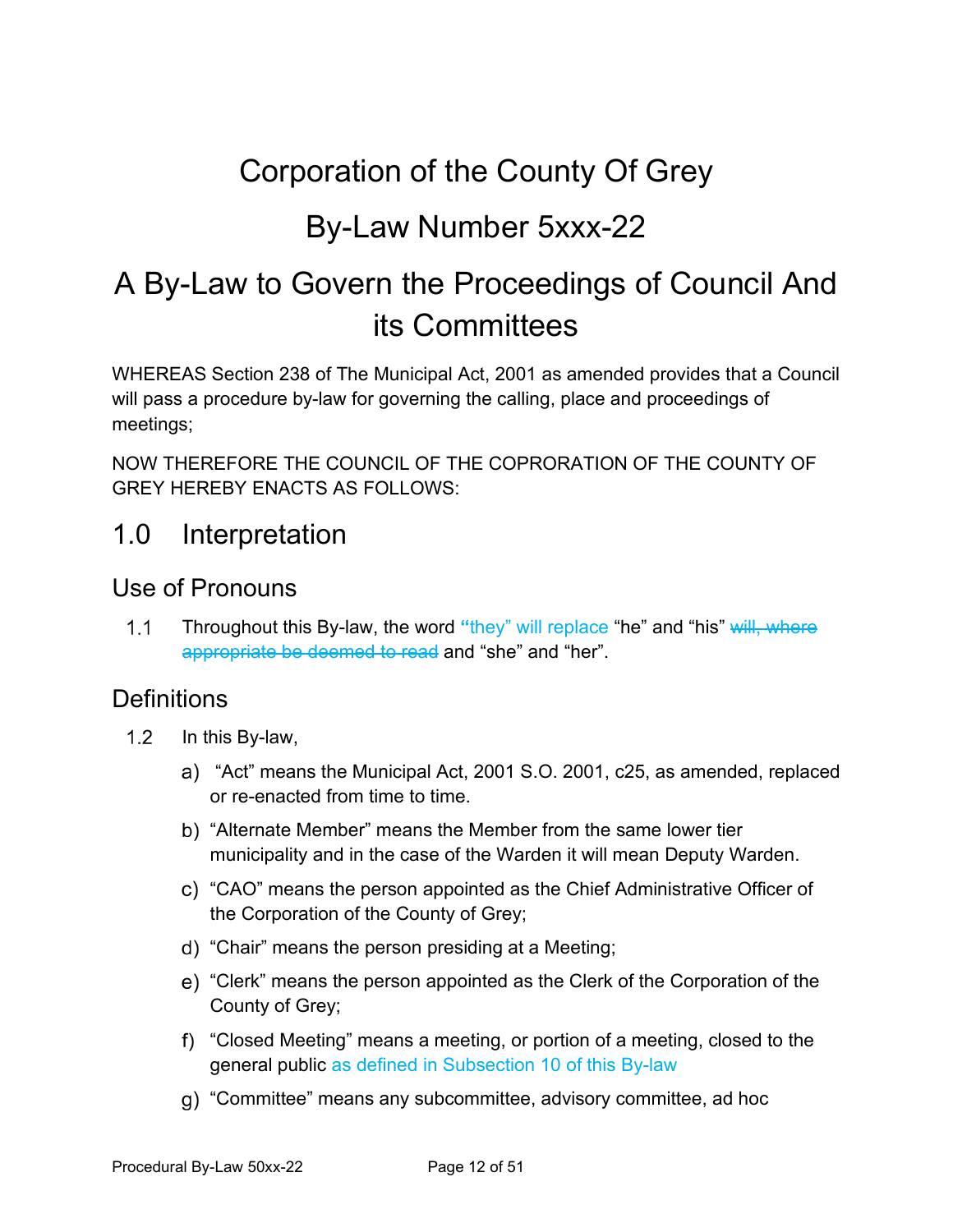committee or task force established by Council;

- "Committee of the Whole" means all of the Members Present at Council sitting in committee;
- i) "Committee Chair" means the person who is appointed as the Chair of a Committee;
- "Committee Vice Chair" means the person appointed as the Vice Chair of a Committee;
- **"**Conflict of Interest" means an interest as defined in the *Municipal Conflict of Interest Act.*
- "Consent Agenda" means items placed in a section on the agenda that is used to adopt items with one motion as opposed to discussing and voting on each item individually as outlined in Section 27.2
- m) "Council" means the Council of the Corporation of the County of Grey;
- n) "County" means the Corporation of the County of Grey;
- "Debate" means a discussion to put forth reasons for or against, in which a difference of opinion is expressed.
- "Director" means the person appointed as Director of the Corporation of the County of Grey;
- "Delegate" means the presenter for the Delegation in attendance at Council or Committee;
- "Delegation" means an address to Council or a Committee at the request of a person wishing to speak;
- s) "Deputy Warden" means the most immediate Past Warden. In the event there is no Member who previously held the office of Warden, a Deputy Warden will be elected:
- "Electronic Means" means a method of participation in a meeting as described in section 7.
- "Emergency Meeting" means a Meeting of Council called pursuant to Section 9 of this By-law;
- "In writing" will mean handwritten, typewritten or electronically displayed;
- "Majority vote" means an affirmative vote of more than one-half of the Members Present and voting;
- "Meeting" means a meeting of Council or a Committee where:
	- i) A quorum of members is present, and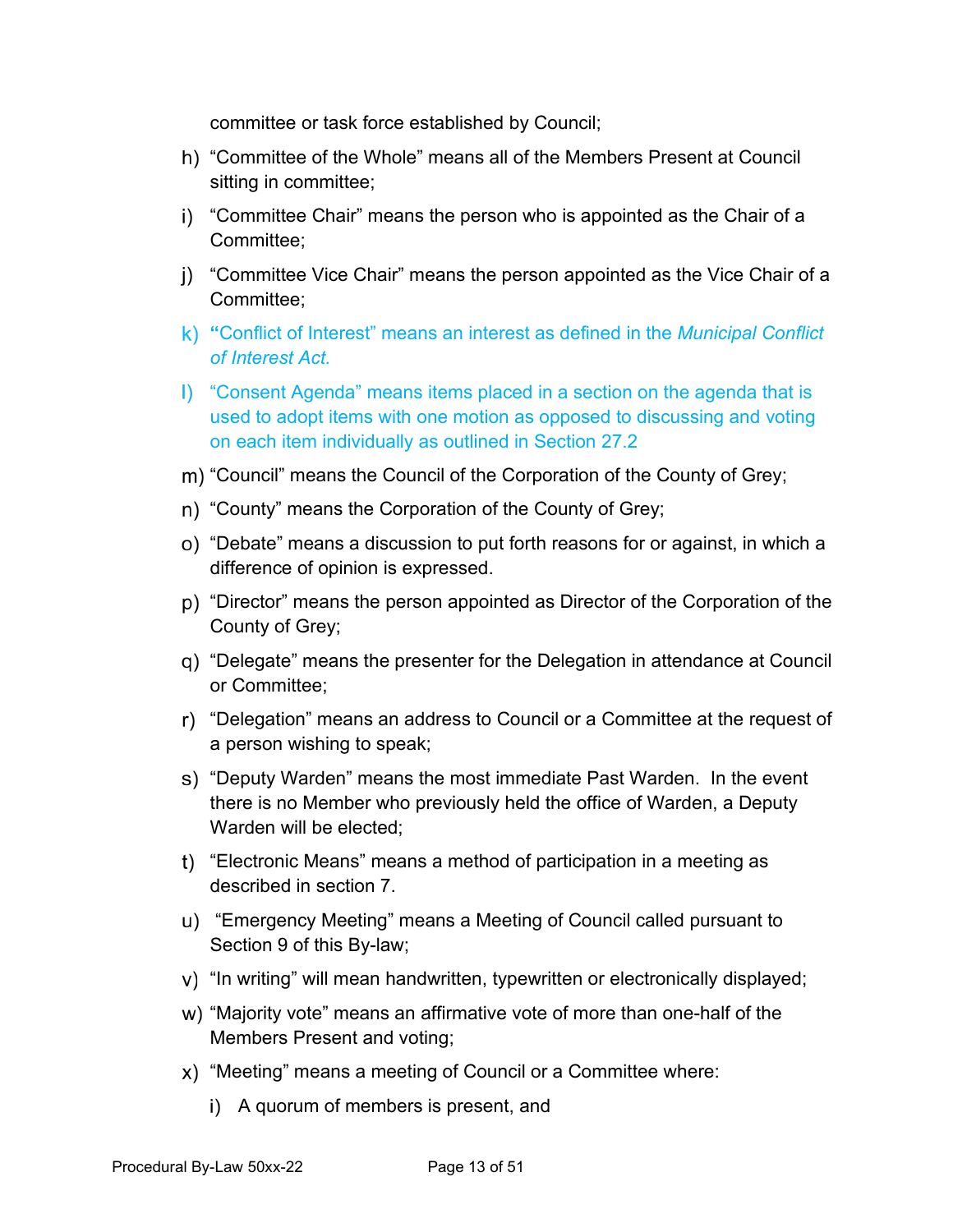- Members discuss or otherwise deal with any matter in a way that materially advances the business or decision-making of the Council or Committee.
- "Member" as it relates to Council and committees means a councillor of the Corporation of the County of Grey and for other Committees as defined in 1.2 (g) will mean a person elected or appointed to the Committee;
- "Motion to defer" means a motion to delay consideration of a matter until later in the same Meeting or at a future Meeting of Council or a Committee;
- "Motion to receive" means a motion to acknowledge the particular item, report or recommendation under consideration and to have it placed in the records of Council with no additional action being taken;
- bb) "Motion to refer" means a motion to dispose of a question under consideration, with or without any proposed amendment, in order to seek consideration by, and, if deemed desirable, one or more reports from any designated Committee, body or official;
- "Motion to table" means a motion to postpone without setting a definite date as to when the matter will be considered again;
- "Past Warden" means the Member who most recently held the office of Warden prior to the incumbent Warden;
- ee) "Point of order" means a question by a Member with the view of calling attention to any issue relating to the Procedural By-law or the conduct of Council's business or in order to assist the Member in understanding Council's procedures, making an appropriate motion, or understanding the effect of a motion;
- "Point of privilege or personal privilege" means a question by a Member who believes that another Member has spoken disrespectfully towards that Member or another Member or who considers that his or her integrity or that of a Member or County official has been impugned or questioned by the Member;
- gg) "Present" means physically in attendance at the Meeting or present through Electronic Means.
- hh) "Presentation" means an address to Council or Committee at the request of Council, a Committee or staff;
- "Quorum" as it relates to Council and its Committees will consist of more than 50% of the applicable Members except in circumstances referred to in Sections 11.4, 18.4 and 28.20 of this By-law in which event the quorum will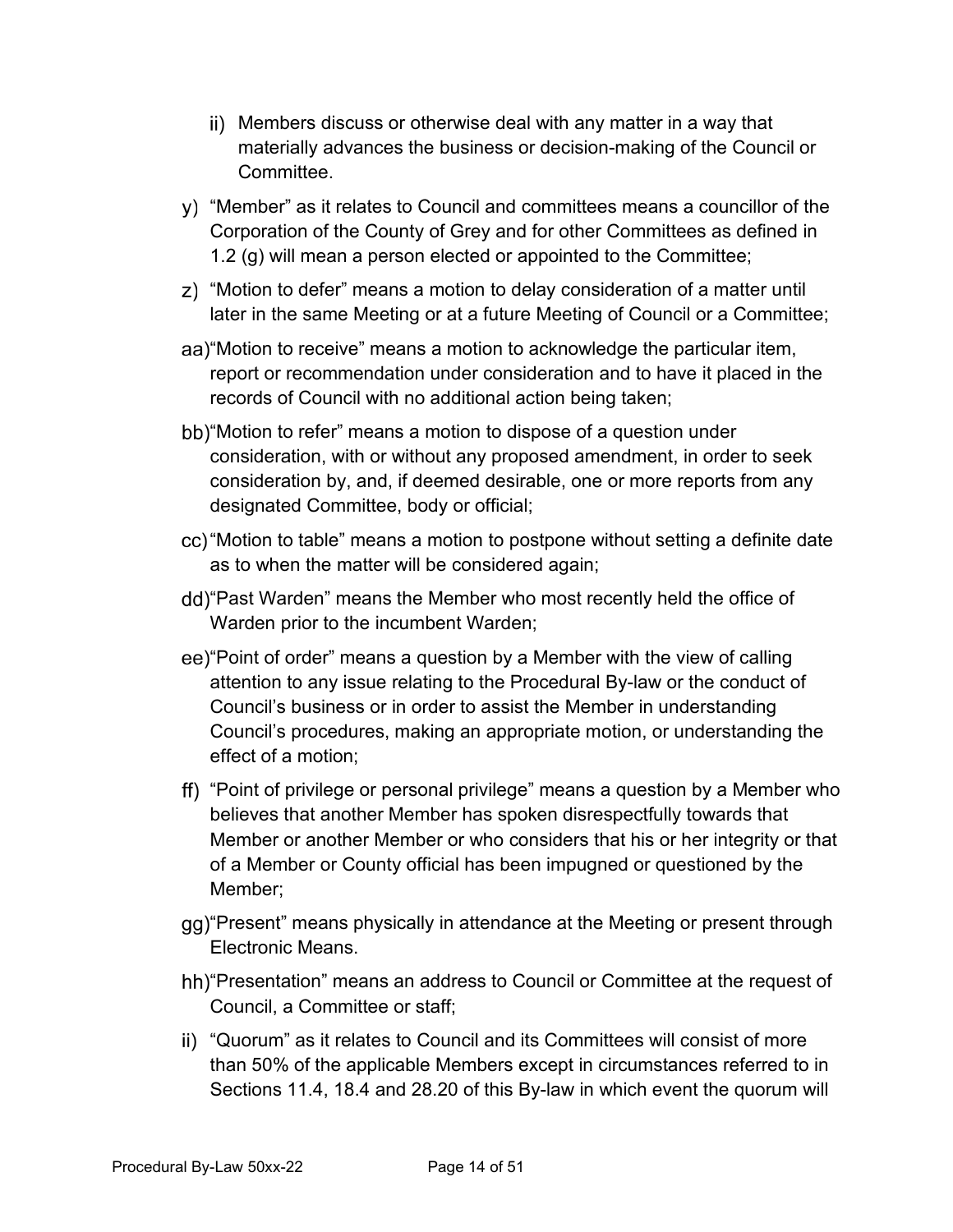be as determined by Sections 11.4, 18.4 and 28.20.

- "Recorded vote" means a written record of the name and vote of every Member voting on the matter or question and is weighted in accordance with the County of Grey Act, 1993 other than motions that require a twothirds vote;
- kk) "Registry" means a registry maintained by the municipality for the purposes of disclosures of pecuniary interest by Members indicating the general nature of the disclosure;
- II) "Resolution" means the decision of Council or Committee on any motion;
- mm) "Special Meeting" means a Meeting of Council called pursuant to Section 8.1 or 8.2 of this By-law;
- "Two-thirds vote" means an affirmative vote of at least two-thirds of the Members Present but not a Recorded Vote; and
- "Warden" means the person who is elected or acclaimed the head of Council.

# 2.0 Application

#### <span id="page-13-0"></span>General

 $2.1$ The rules of procedure set out in this By-law will govern all proceedings of Council, Committee of the Whole and its Committees. Any part or parts of this By-law may be suspended if agreed upon by Two-thirds vote.

### <span id="page-13-1"></span>Statutory Requirements

 $2.2$ Notwithstanding anything in this By-law, where Council or a Committee convenes for the purpose of holding a hearing as required by any statute, the provisions of the statute and the Statutory Powers Procedure Act, as applicable, will govern the proceedings.

### <span id="page-13-2"></span>Rules of Order not Covered

 $2.3$ All points of order or procedure not provided for in this By-law will be decided in accordance with Robert's Rules of Order. The Clerk may be called upon to provide advice regarding procedural matters following which and the Chair will submit the ruling without Debate.

# 3.0 Locations, Meeting Times and Notice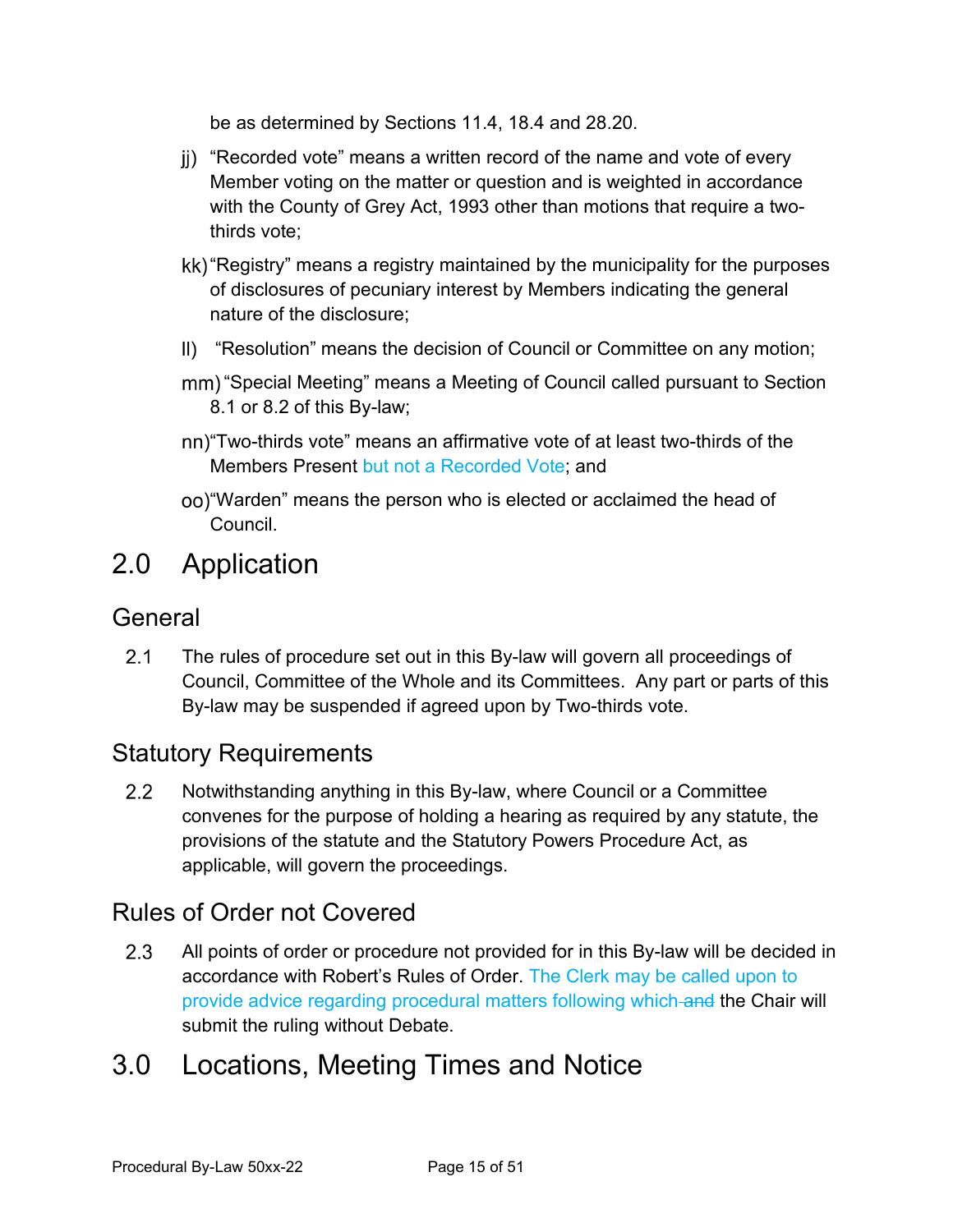# <span id="page-14-0"></span>Date of Inaugural Session

 $3.1$ Council will, in accordance with this By-law, hold its first Meeting on the first Tuesday in December at 7:30 PM.

# <span id="page-14-1"></span>Council Meeting Dates & Location

 $3.2$ Council will meet on established meeting dates and times. Meetings of Council will be held at the Council Chambers at the County Administration Building in the City of Owen Sound, or in such other location as may be determined by the Warden. Should all Members participate electronically, the Meeting shall be deemed to be held at the County Administration Building. When the meetings are physically open to the public, livestreaming of the meeting is considered to be for convenience and increased access and the meeting shall not be required to pause or end if issues with the livestream arise.

### <span id="page-14-2"></span>Notice to Members

 $3.3$ Notice of Meetings including agendas, minutes and supporting documentation will be sent to the Members by electronic mail, regular mail, or courier. Notice may also be provided by telephone or personal contact in case of an emergency.

#### <span id="page-14-3"></span>Notice to Media and Public

 $3.4$ Notice of Meetings will be given to the public by posting agendas on the County's website. Notice of Meetings will be posted as soon as practical after being established by Council. Agendas will be posted at least three days prior to the Meeting and in the event an agenda is amended it will be reposted with a notation advising that the agenda has been amended and indicating the item(s) amended.

# 4.0 Membership on Council

### <span id="page-14-4"></span>Certificate of Election

 $4.1$ No person will take a seat on Council until the Clerk has received their certificate of election from the clerk of the lower tier municipality as established by Section 232(4) of the Act.

### <span id="page-14-5"></span>Declaration of Office

 $4.2$ In accordance with the provisions of Section 232(1) of the Act, no person will take a seat on Council until the person takes the declaration of office in the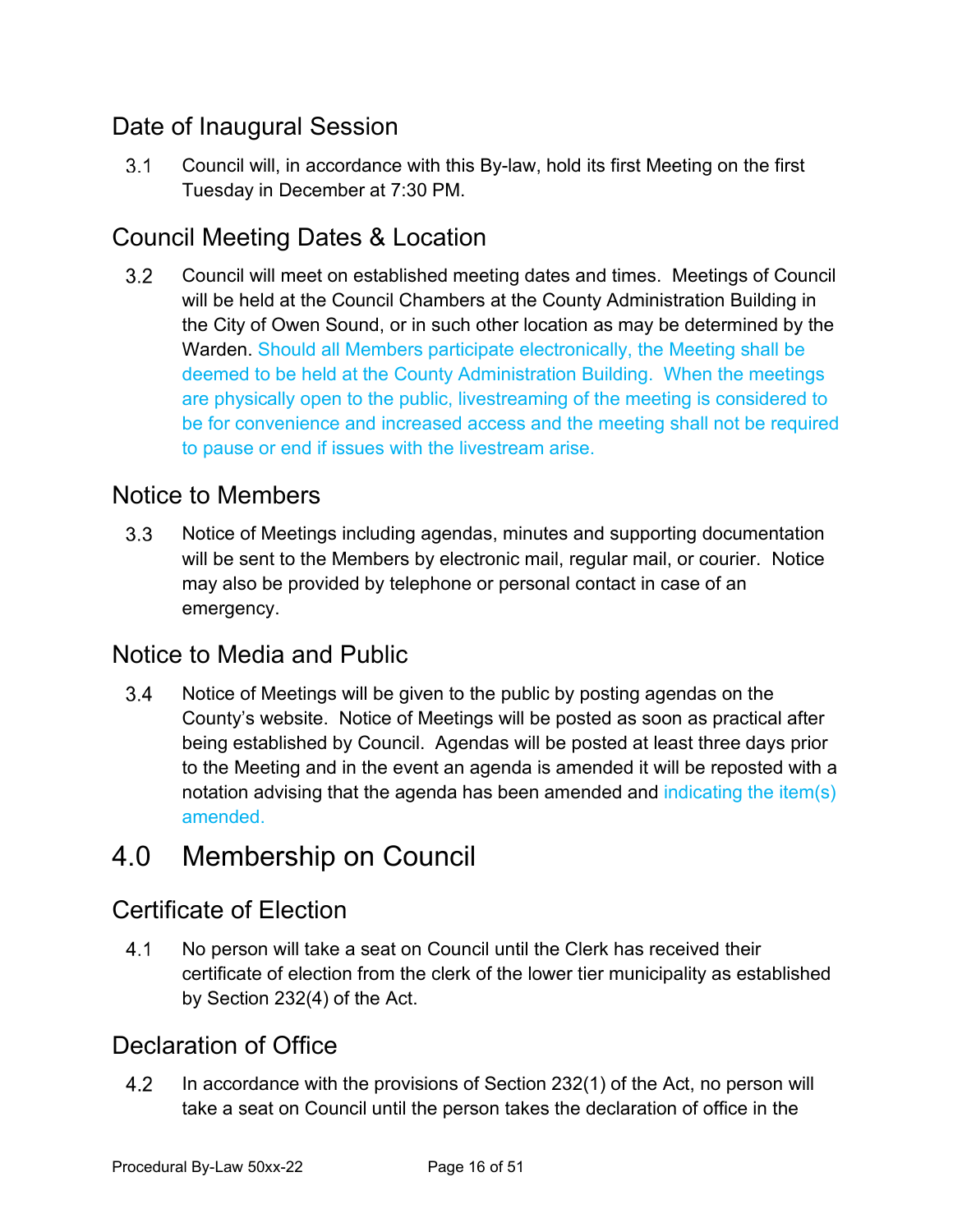form established for that purpose.

# <span id="page-15-0"></span>5.0 Election of Warden

#### <span id="page-15-1"></span>Term of Office

 $5.1$ The term of office of the Warden will be one year.

#### <span id="page-15-2"></span>Presiding Officer

 $5.2$ The election of the Warden will be conducted by the Clerk.

#### <span id="page-15-3"></span>**Nominations**

5.3 Nominations will be received until in writing Council, by motion, closes the nominations by the Clerk until noon seven (7) days prior to the Inaugural Session. The Nominations must include the mover, seconder, and candidate's name. The year of a municipal election, nominations will be received in writing seven (7) days prior to the Inaugural session.

### <span id="page-15-4"></span>Candidates Stand for Election

Once nominations have been closed At the Inaugural Session, the Clerk or  $5.4$ presiding officer will determine the willingness of each candidate nominated to stand for election.

#### <span id="page-15-5"></span>Nominators to Speak

 $5.5$ Each mover and seconder of those candidates who stand for election will be entitled to speak once in support of their candidate. The speaking order will be that of the order in which nominations were received by the Clerk. Each speaker will be given a maximum of five minutes.

#### <span id="page-15-6"></span>Candidates to Speak

5.6 Each candidate who stands for election may make a Presentation to Council, not to exceed five minutes in duration.

### <span id="page-15-7"></span>Secret Ballot

 $5.7$ The election of the Warden will be by secret ballot under the authority and direction of the Clerk or other presiding officer. The Voting may occur by secret ballot or anonymous electronic poll.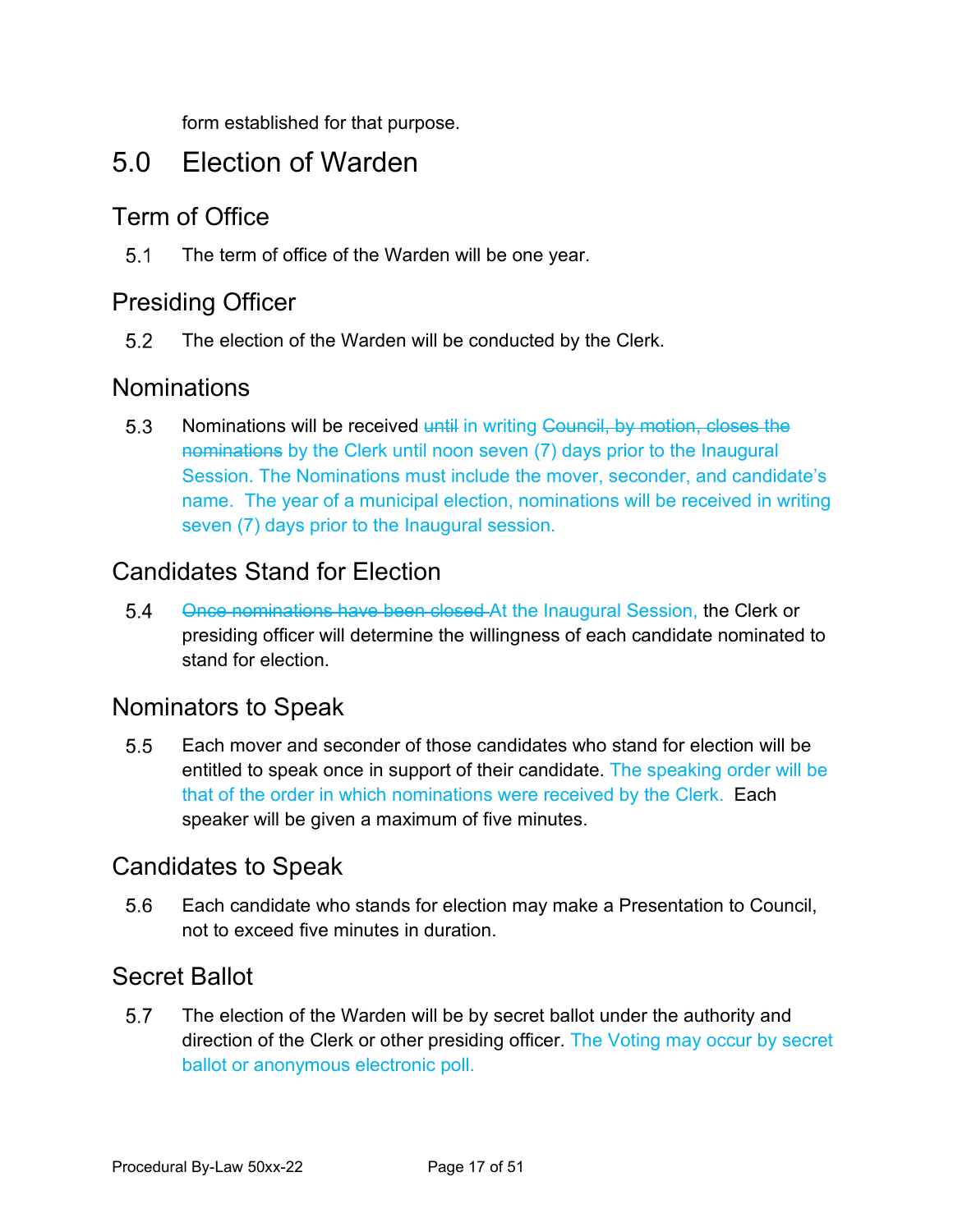### <span id="page-16-0"></span>Number of Votes

 $5.8$ Pursuant to the provisions of the Act, each Member of Council will have one vote for the purpose of election of the Warden. There will be no announcement of the number of votes cast for any candidate.

#### <span id="page-16-1"></span>**Scrutineer**

5.9 The CAO and Clerk will be scrutineers by virtue of their office. In addition, each candidate will select a scrutineer. Should a secret electronic poll be used, no scrutineers shall be used.

### <span id="page-16-2"></span>Tie for Lowest Number of Votes

If no candidate for Warden receives a majority of the votes cast, the candidate receiving the fewest votes will be eliminated from the next secret ballot. In the case of a tie for the fewest votes, there will be a second vote of the candidates that tied to determine which candidate will be eliminated from the ballot.

### <span id="page-16-3"></span>Equality of Votes

In the case of an equality of votes for Warden, the successful candidate will be determined by the Clerk or presiding officer placing the names of the candidates who received an equal number of votes, on equal size pieces of paper in a box and one name will be drawn by a person named by the Clerk. The successful candidate will be the one whose name is drawn.

# <span id="page-16-4"></span>6.0 Meetings of Council

### <span id="page-16-5"></span>Protocols for Beginning Session

 $6.1$ At the time appointed, when a Quorum is Present, the Clerk will call Council to Order and all Members, staff, and the public attending the Meeting in person will remain standing while the Warden assumes the Chair.

#### <span id="page-16-6"></span>Open Meetings

6.2 All regular, Emergency, and Special Meetings of Council will be open to the public unless the subject matter to be considered relates to those items outlined in Section 10.

Notwithstanding the above, at the discretion of the Clerk, Meetings may not be physically opened for the public to attend in person. If the meeting is not physically opened to the public, the Clerk shall ensure that members of the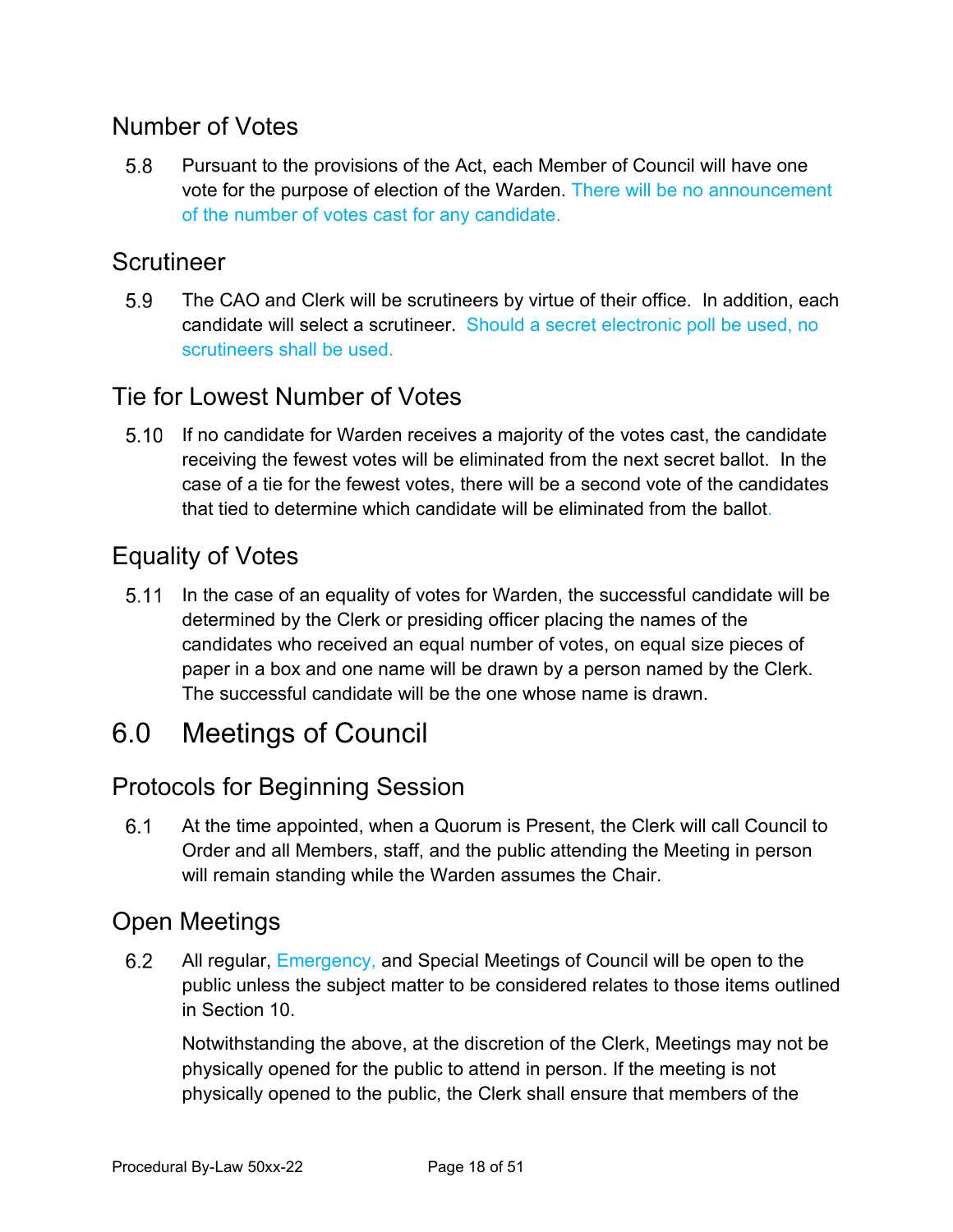public have a reasonable opportunity to hear all proceedings of the Meeting through Electronic Means, except for those parts of the Meeting that are closed to the public.

#### <span id="page-17-0"></span>Notice to Media and Public

6.3 Notice for closed Meetings of Council will be posted as soon as practical after being established on the County's website. Agendas and supporting documentation will be posted as soon as practical prior to the Meeting and in the event an agenda is amended, it will be re-posted with a notation advising that the agenda has been amended.

### <span id="page-17-1"></span>Access in Chambers by the Public

6.4 With the exception of the Inaugural Meeting, no person but a Member or support staff will be allowed to come within the Bar of Council during a Meeting of Council without permission of the Warden or Council.

### <span id="page-17-2"></span>Recording of Meetings

6.5 County Council meetings may be audio/video recorded by the County in order to provide greater availability of Council discussions and decisions to the public. These may be posted on the County's website.

### <span id="page-17-3"></span>**Cancellation of Meetings**

Where Quorum is not present within fifteen (15) minutes after the time fixed for  $6.6$ the meeting, the Clerk shall record the names of the Members of Council present and the meeting shall be adjourned and in consultation with the Warden, make arrangements to reschedule the meeting to an alternate time, date and/or location.

# <span id="page-17-4"></span>7.0 Electronic Participation

### <span id="page-17-5"></span>Participation by Electronic Means

- $7.1$ During a Meeting:
	- a) Members may participate through Electronic Means, including any meeting or part thereof that is closed to the public;
	- a Member participating in a Meeting by Electronic Means shall be considered to be present and counted toward quorum and provided with all rights and considerations as any Member participating in person; and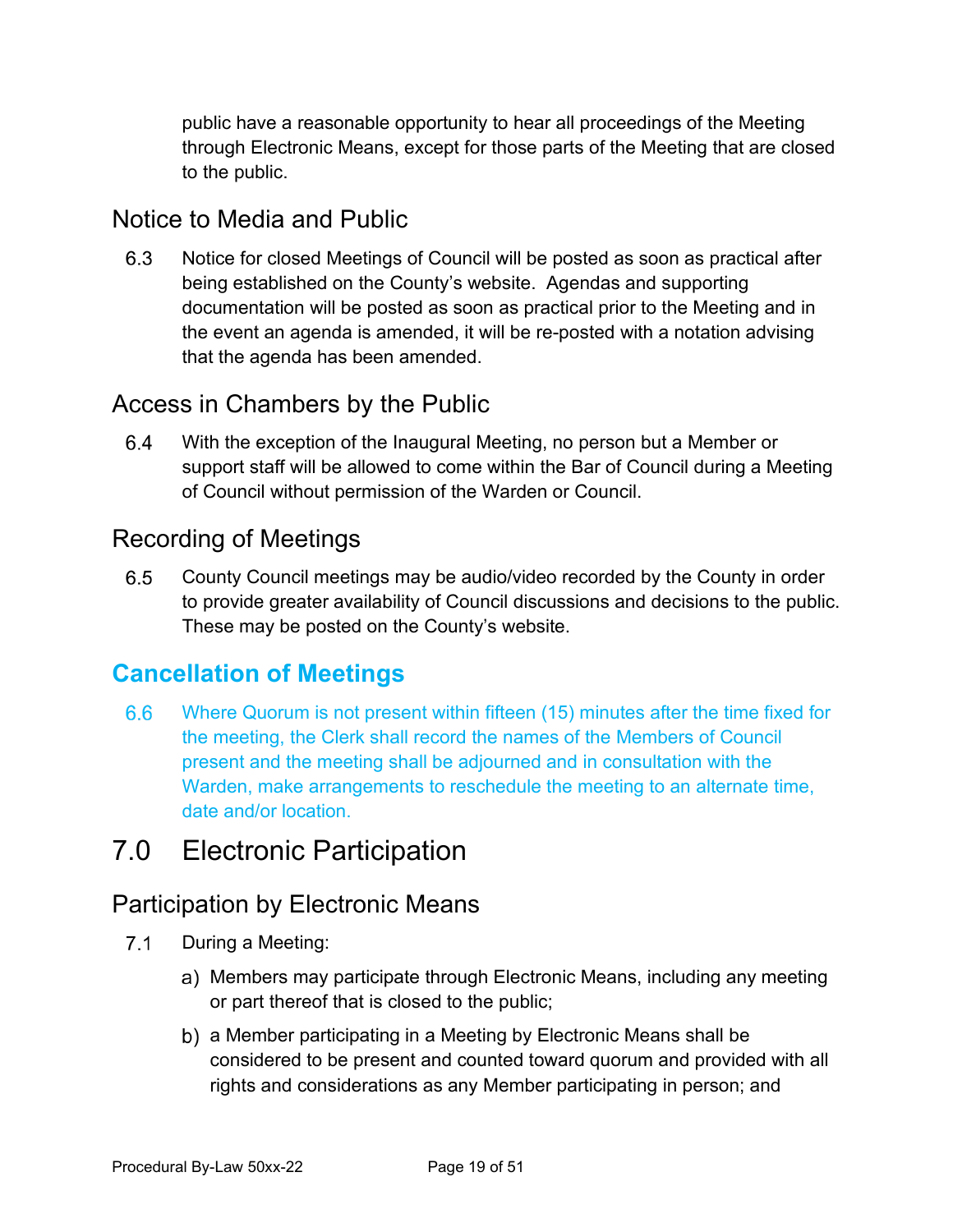- when all Members are participating by Electronic Means, the Meeting is deemed to be held at the Grey County Administration Building.
- $7.2$ Clerk authorized to establish Electronic Means for participation

The Clerk shall be authorized, in consultation with the Chair to determine the appropriate technology to provide for Electronic Means of participation in each Meeting, provided that it allows for the following to occur simultaneously:

- a) each participant may hear any person authorized to speak,
- b) each participant entitled to speak may indicate to the Chair that they desire to speak, and
- c) provides for public access as set out in section 6.2, if necessary,

and it may, at the discretion of the Clerk, include the ability for videoconferencing between participants. The Clerk shall, for the purposes of this section, be considered a participant in the meeting.

#### <span id="page-18-0"></span>Notice to Clerk

 $7.3$ Requests by Members to participate in a meeting by Electronic Means should be made to the Clerk at least 72 hours prior to the meeting.

#### <span id="page-18-1"></span>Practice of Electronic Participation

- $7.4$ The following practices will be followed when a Member participates in a meeting by Electronic Means:
	- a) Any Member participating in a Meeting by Electronic Means shall be available at least fifteen (15) minutes before the meeting to assist staff in establishing the electronic connection; and
	- Any Member participating by Electronic Means will mute the electronic device when not speaking; and
	- The Chair will canvass Members participating by Electronic Means about their intention to speak to a matter on the floor and will notify each Member when it is his or her turn to speak; and
	- After putting a motion to a vote, any Member participating by Electronic Means will be required to identify how he or she wishes to vote; and
	- A Member participating by Electronic Means shall inform the Chair of their intentions to leave the meeting either on a temporary or permanent basis; and
	- $\mathsf{f}$ ) In the case of a loss of connection, or any other connection issue which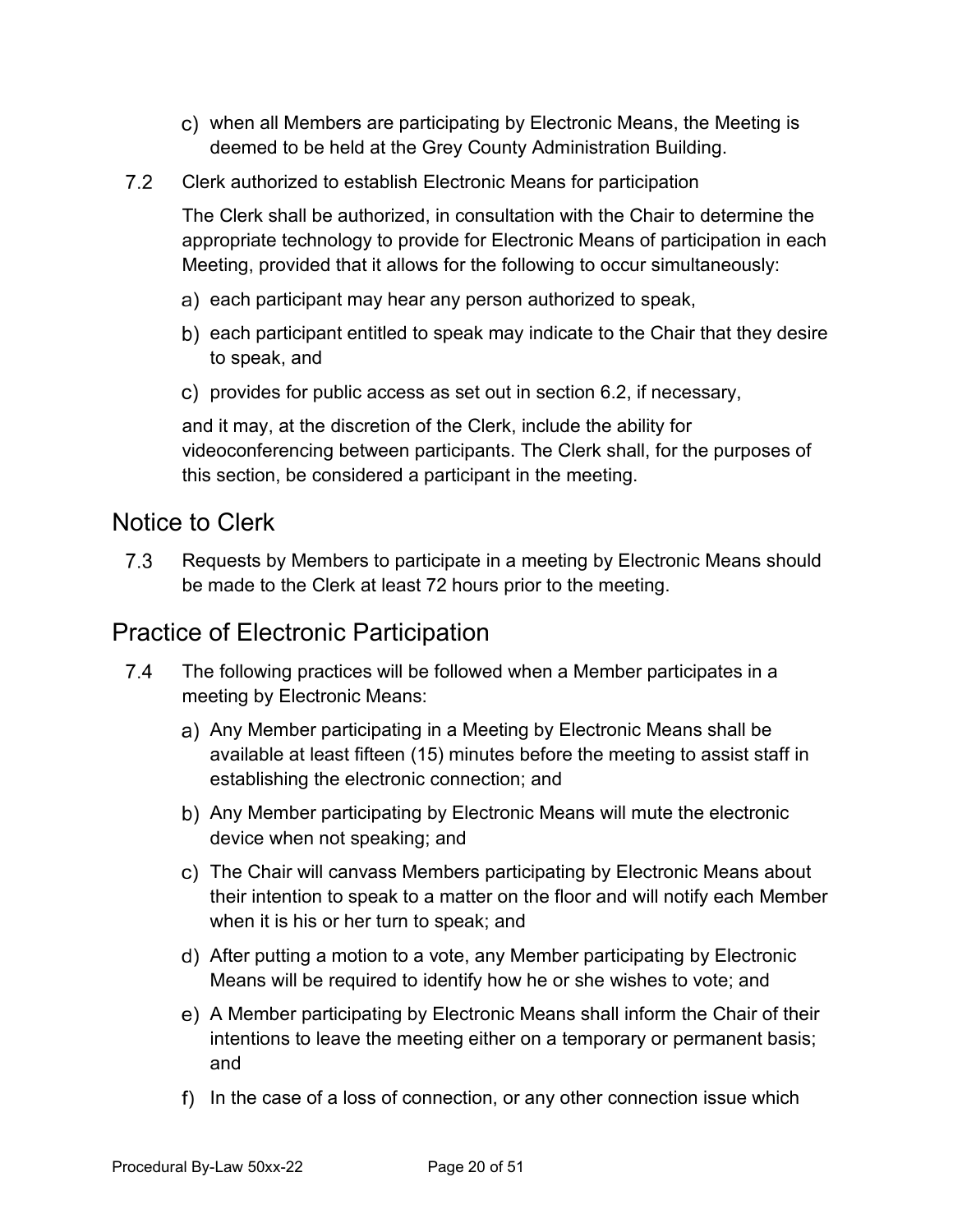impedes the ability of a Member to participate in a Meeting in real time, the Member shall be solely responsible to attempt to reconnect to the Meeting.

### <span id="page-19-0"></span>Voting

 $7.5$ The Chair may, with the consent of the Meeting, enact such rules as may be necessary to provide for the conduct of voting in a Meeting held in whole or part through Electronic Means, including the adoption of motions on unanimous consent, which once adopted shall supersede the rules on voting set out in section 24.4of this By-law.

# <span id="page-19-1"></span>Conduct of Participants Using Electronic Means

 $7.6$ No person shall disrupt any Electronic Means used for participation by any person at a Meeting, nor use any Electronic Means to disrupt a Meeting or harass any person participating in a Meeting, and the Chair may expel or exclude from that Meeting any person who does so.

### <span id="page-19-2"></span>Expulsion

 $7.7$ Where the Chair has the authority to expel or exclude a person from a Meeting, and that person is participating by Electronic Means, the Chair may direct that the person's ability to participate through Electronic Means be partially or wholly restricted so that the person may not speak to the Meeting and, if videoconferencing is provided for that Meeting, not be visible to the Meeting.

# <span id="page-19-3"></span>8.0 Special Meetings of Council

### <span id="page-19-4"></span>Warden's Request

 $8.1$ The Warden may at any time summon a Special Meeting.

### <span id="page-19-5"></span>Request by Members

8.2 The Clerk will, upon receipt of a written petition of the majority of the Members, call a Special Meeting for the purpose and time mentioned in the petition.

### <span id="page-19-6"></span>Responsibility for Notice

The office of the Clerk will provide all Members with at least forty-eight hours'  $8.3$ notice of a Special Meeting.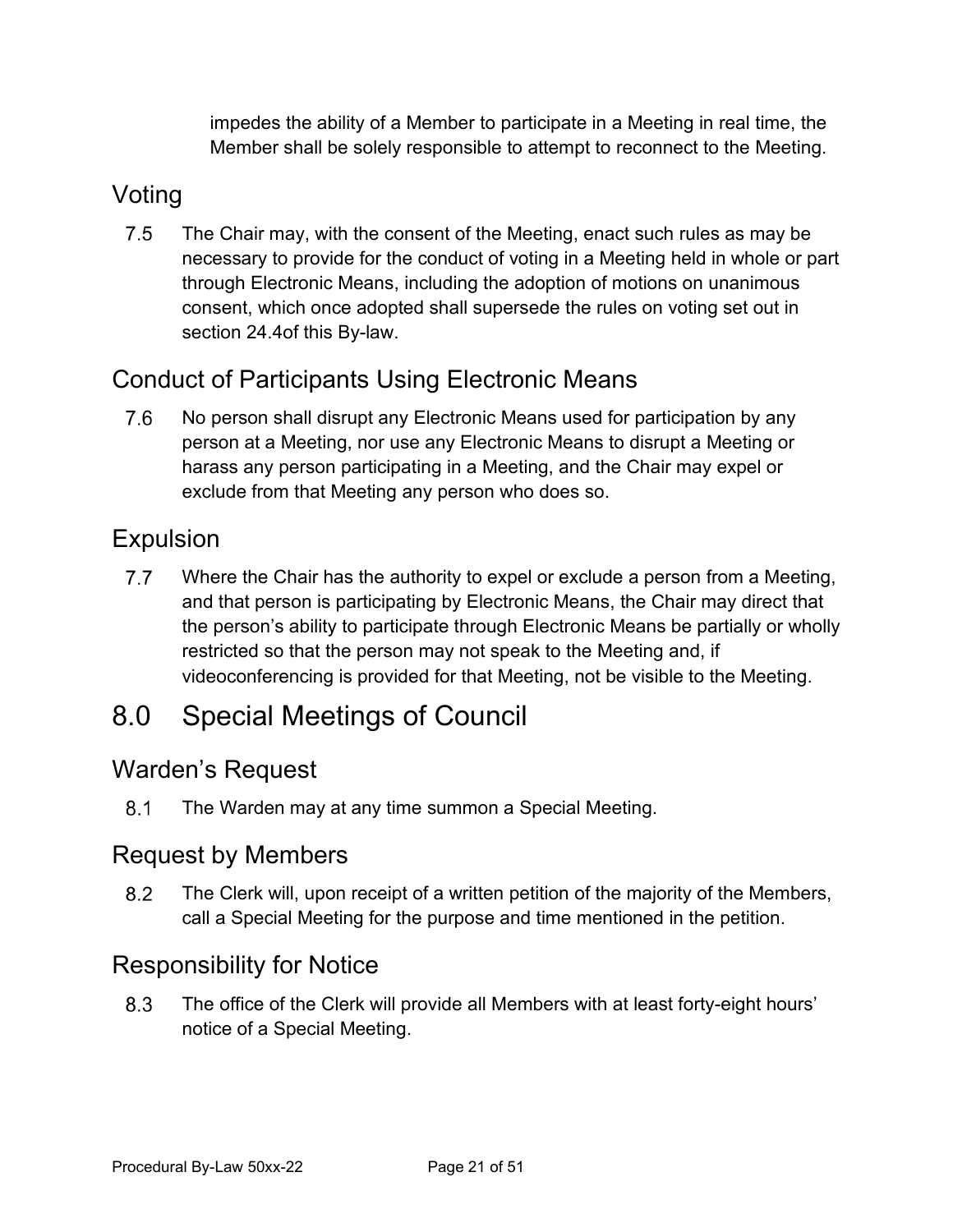### <span id="page-20-0"></span>Minimum Notice

8.4 Minimum Notice will consist of a telephone message to all Members followed by an electronic notice and agenda.

### <span id="page-20-1"></span>Items of Business

8.5 The only business to be dealt with at a Special Meeting is that which is identified in the notice of the Meeting.

### <span id="page-20-2"></span>Validity of Meeting

The lack of receipt of a notice or of an agenda for a Special Meeting by any 8.6 Member will not affect the validity of the Meeting or any action taken at or as a result of discussions made at said meeting.

#### <span id="page-20-3"></span>Notice to Media and Public

8.7 Notice for Special Meetings will be posted as soon as practical after being established on the County's website. Agendas and supporting documentation will be posted as soon as practical prior to the Special Meeting and in the event an agenda is amended, it will be re-posted with a notation advising that the agenda has been amended.

# <span id="page-20-4"></span>9.0 Emergency Meetings of Council

#### <span id="page-20-5"></span>Warden's Authority

 $9.1$ Notwithstanding any other provision of this By-law, an Emergency Meeting may be called by the Warden without written notice to deal with an emergency or extraordinary situation, provided that an attempt has been made by the Clerk to notify the Members about the Meeting as soon as possible and in the most expedient manner available.

#### <span id="page-20-6"></span>Items of Business

 $9.2$ No business except business dealing directly with the emergency or extraordinary situation will be transacted at the Emergency Meeting.

### <span id="page-20-7"></span>Validity of Meeting

9.3 Lack of receipt of a Notice or of an Agenda for an Emergency Meeting by any Member will not affect the validity of the Meeting or any action taken at or as a result of discussions made at said meeting.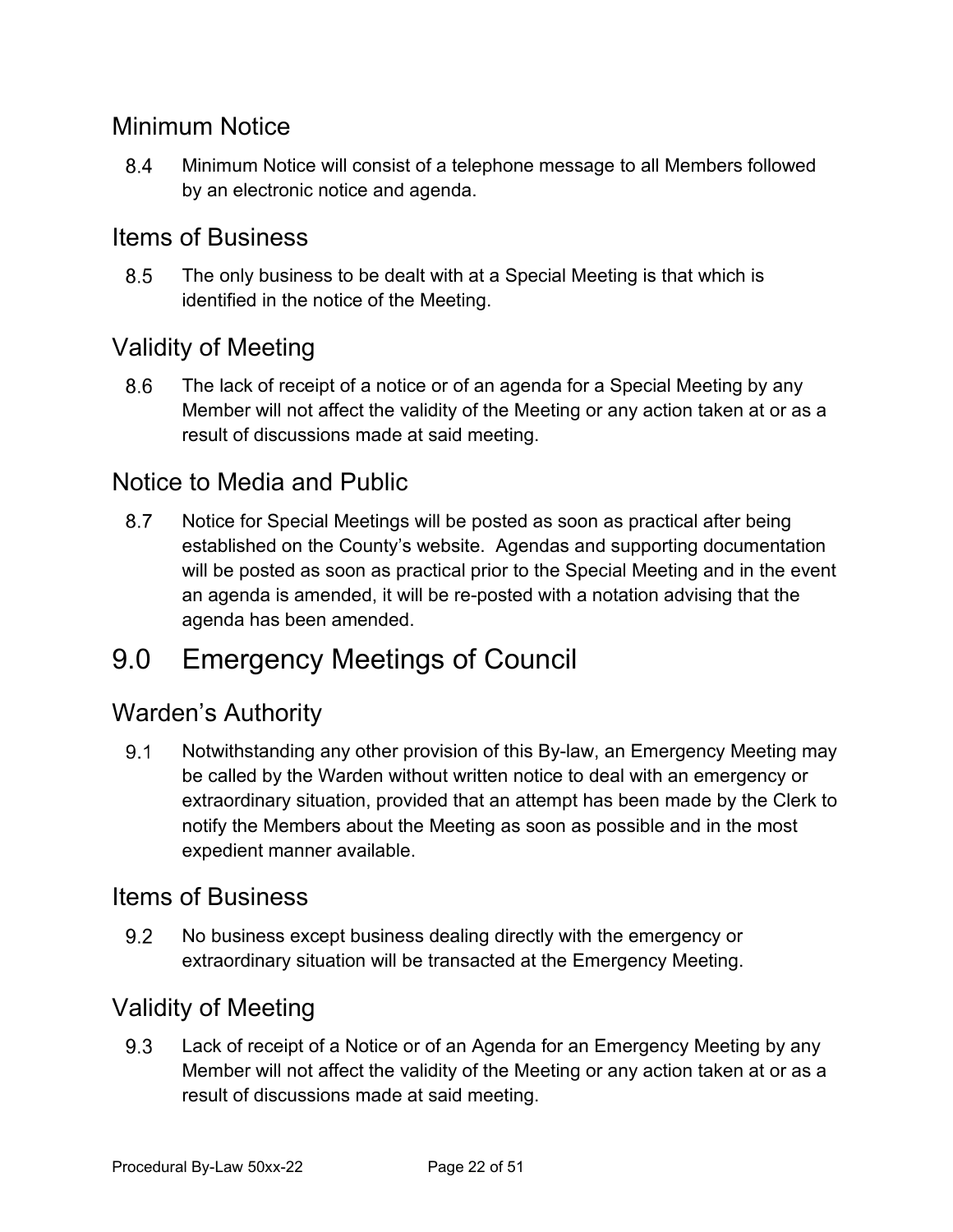### <span id="page-21-0"></span>Notice to Media and Public

9.4 Notice and supporting documentation will be posted on the County's website as soon as practical.

# <span id="page-21-1"></span>10.0 Closed Meetings

### <span id="page-21-2"></span>Closed Meetings-Optional

- 10.1 Meetings may be closed if they relate to any of the following:
	- a) the security of the property of the municipality or local board;
	- b) personal matters about an identifiable individual, including municipal or local board employees;
	- a proposed or pending acquisition or disposition of land by the municipality or local board;
	- d) labour relations or employee negotiations;
	- litigation or potential litigation, including matters before administrative tribunals, affecting the municipality or local board;
	- advice that is subject to solicitor-client privilege, including communications necessary for that purpose;
	- g) a matter in respect of which a council, board, committee or other body may hold a closed Meeting under another statute,
	- h) the Meeting is held for the purpose of educating or training the Members and at the Meeting, no Member discusses or otherwise deals with any matter in a way that materially advances the business or decision-making of Council, local board or Committee.
	- i) Information explicitly supplied in confidence to the municipality or local board by Canada, a province or territory or a Crown agency or any of them.
	- A trade secret or scientific, technical, commercial, financial or labour relations information, supplied in confidence to the municipality or local board, which, if disclosed, could reasonably be expected to prejudice significantly the competitive position or interfere significantly with the contractual or other negotiations of a person, group of persons or organization.
	- A trade secret or scientific, technical, commercial or financial information that belongs to the municipality or local board and has monetary value or potential monetary value.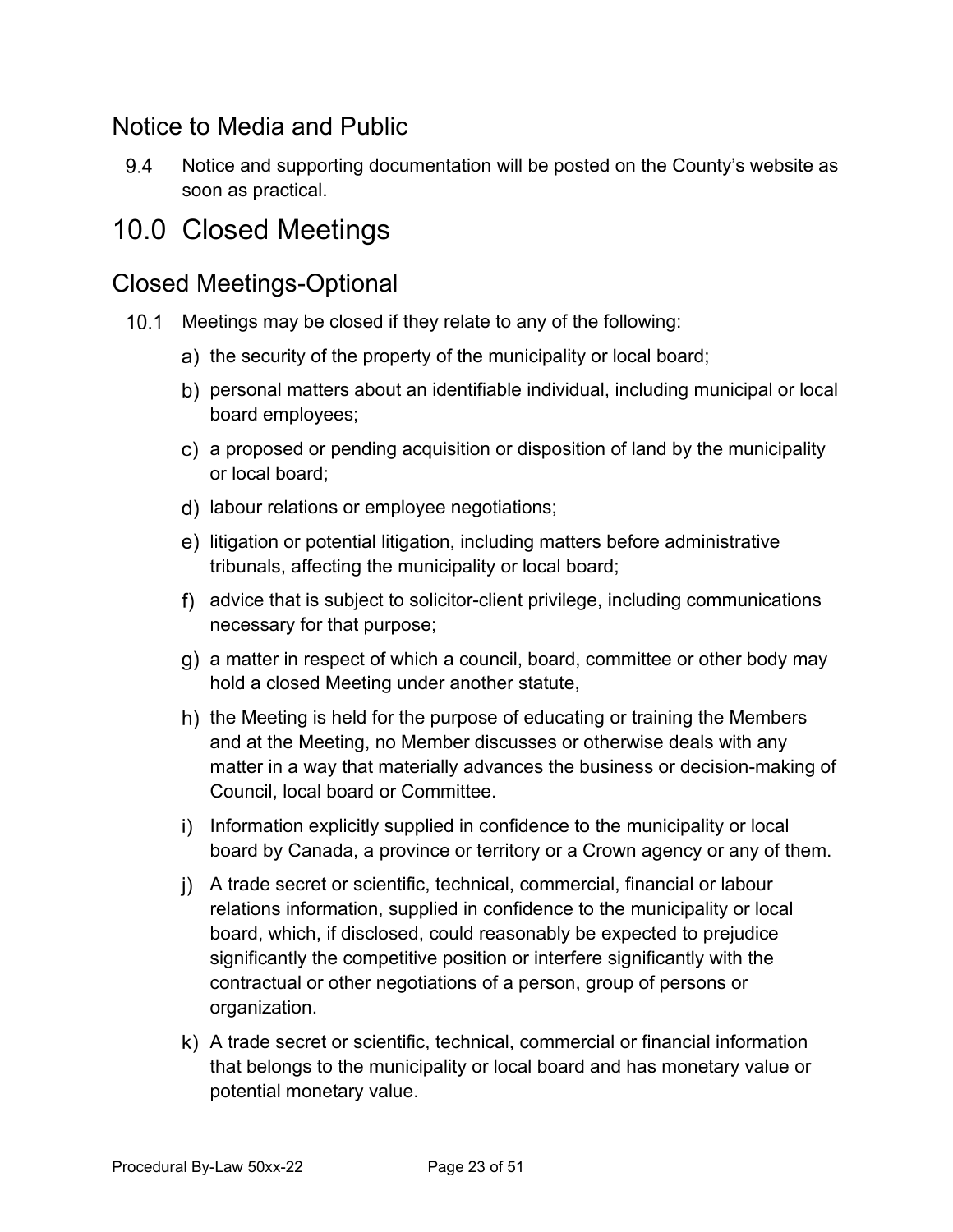A position, plan, procedure, criteria or instruction to be applied to any negotiations carried on, or to be carried on, by or on behalf of the municipality or local board.

### <span id="page-22-0"></span>Closed Meetings- Mandatory

10.2 Meeting will be closed for an ongoing investigation respecting the municipality, local board or a municipally-controlled corporation by the Ombudsman of Ontario, a locally appointed Ombudsman or an appointed closed meeting investigator. Council must also pass a resolution on how to address a closed meeting investigation report.

### <span id="page-22-1"></span>**Closed Meeting Vote**

- 10.3 Pursuant to the Municipal Act, a meeting shall not be closed to the public during the taking of a vote except:
	- Where Section 10 permits or requires a meeting to be closed to the public; and
	- b) The vote is for a procedural matter or for giving directions or instructions to officials, employees, or agents of the municipality or committee of the County, or person retained by or under contract with the County.

### <span id="page-22-2"></span>**Reporting Out Statement**

10.4 Upon returning to Open session from a Closed session, the Chair shall issue a statement confirming the general nature of the business conducted in Closed Session. The reporting out statement shall be included in the open session minutes.

# <span id="page-22-3"></span>11.0 Quorum for Council

#### <span id="page-22-4"></span>Quorum

11.1 As soon as a Quorum is Present after the scheduled commencement time for a Meeting, the Chair will call the Meeting to order.

### <span id="page-22-5"></span>No Quorum at Beginning

If a Quorum is not Present at a Council Meeting within **thirty fifteen (15)** minutes after the scheduled commencement time, the Clerk, will record the names of the Members Present and all business on the agenda will be carried forward to the next meeting.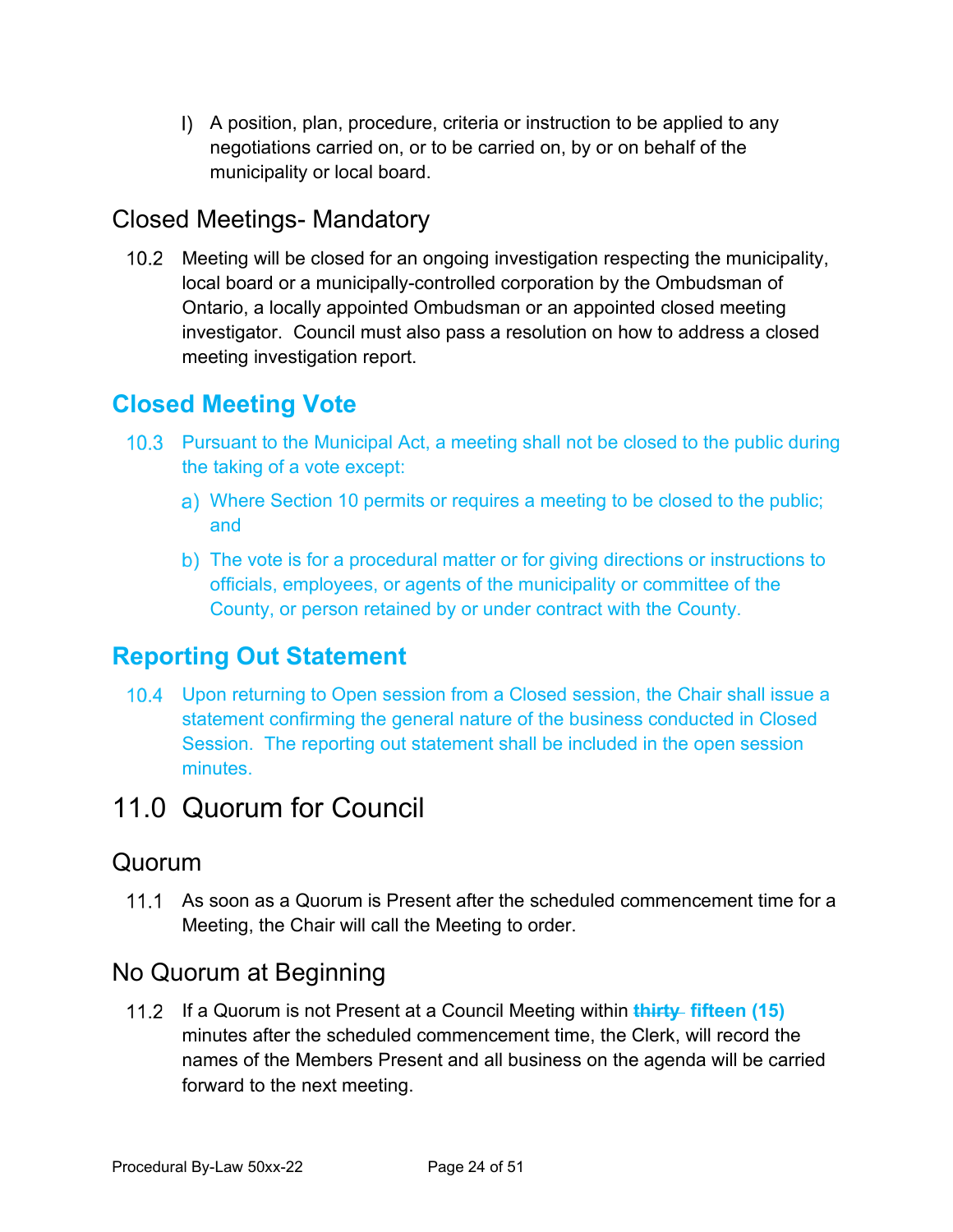# <span id="page-23-0"></span>Loss of Quorum During Meeting

11.3 If a Quorum is lost during a Council Meeting, then the Meeting will stand adjourned if quorum is not re-established within fifteen minutes and all unfinished business will be carried forward to the next Meeting.

### <span id="page-23-1"></span>Municipal Conflict of Interest Act

11.4 Notwithstanding Section 11.3 where the number of Members, who by reason of the provisions of the Municipal Conflict of Interest Act, are prohibited from participating in a Meeting is such that, at that Meeting, the remaining Members are not of sufficient number to constitute a Quorum, then the remaining number of Members will be deemed to constitute a Quorum.

# <span id="page-23-2"></span>12.0 Council Agenda

### <span id="page-23-3"></span>General

12.1 The Clerk, in consultation with the Warden, will have prepared and delivered to the Members, a minimum of three days prior to the Meeting of Council, an agenda including reports and proposed by-laws for their review and consideration in accordance with Section 3.3 of this By-law.

### <span id="page-23-4"></span>Correspondence Referred to Committees

12.2 Correspondence will be referred by the Clerk to Council or the applicable Committee as deemed appropriate.

### <span id="page-23-5"></span>Agenda Headings

- 12.3 The agenda will include the following headings:
	- a) Call to Order
	- b) O Canada
	- c) Roll Call
	- Land Acknowledgement
	- e) Disclosure of Pecuniary Interest
	- Adoption of Minutes of Previous Council and Committee of the Whole Meeting
	- g) Business Arising from the Minutes
	- h) Presentation of Reports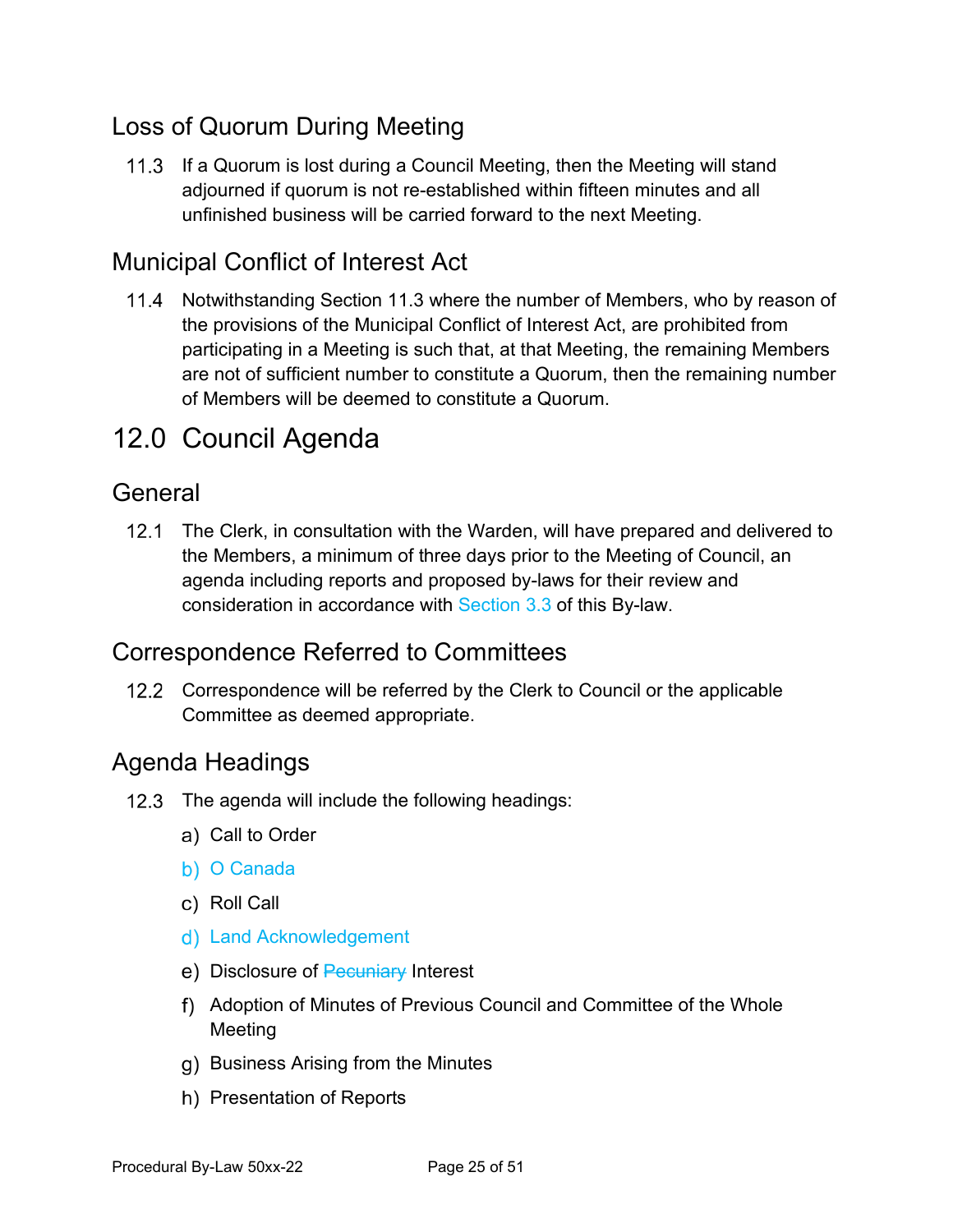- By-laws Motion to Introduce and Motion to Adopt
- Good News and Celebrations
- k) Adjournment

### <span id="page-24-0"></span>Authority to Adjust Agenda Items

12.4 The Clerk will have the authority to adjust the order and necessity of agenda items.

# <span id="page-24-1"></span>13.0 Order of Business

### <span id="page-24-2"></span>Agenda Order

13.1 The business of Council will be taken in the order in which it stands upon the agenda, unless agreed to by a Majority vote.

#### <span id="page-24-3"></span>Unfinished Business

When any agenda item or items will be left undisposed of at the time of adjournment, either for want of a Quorum or otherwise, such agenda item or items will be taken up in succession as the first order of business at the next Meeting of Council.

# <span id="page-24-4"></span>14.0 Council Minutes

#### <span id="page-24-5"></span>Minute Content

14.1 The minutes of Council as taken by the Clerk, will consist of a record of all proceedings taken in the Council Meeting. Pursuant to the Act, the Minutes will be without note or comment.

#### <span id="page-24-6"></span>Included in Minutes

All minutes of Committees adopted and by-laws passed by Council will be printed in an appendix to the minutes.

#### <span id="page-24-7"></span>Delivery to Members

14.3 Minutes of Council will be prepared by the Clerk and provided to the Members within four days.

#### <span id="page-24-8"></span>Council Revisions

14.4 All changes made to minutes, reports and by-laws by Council will be recorded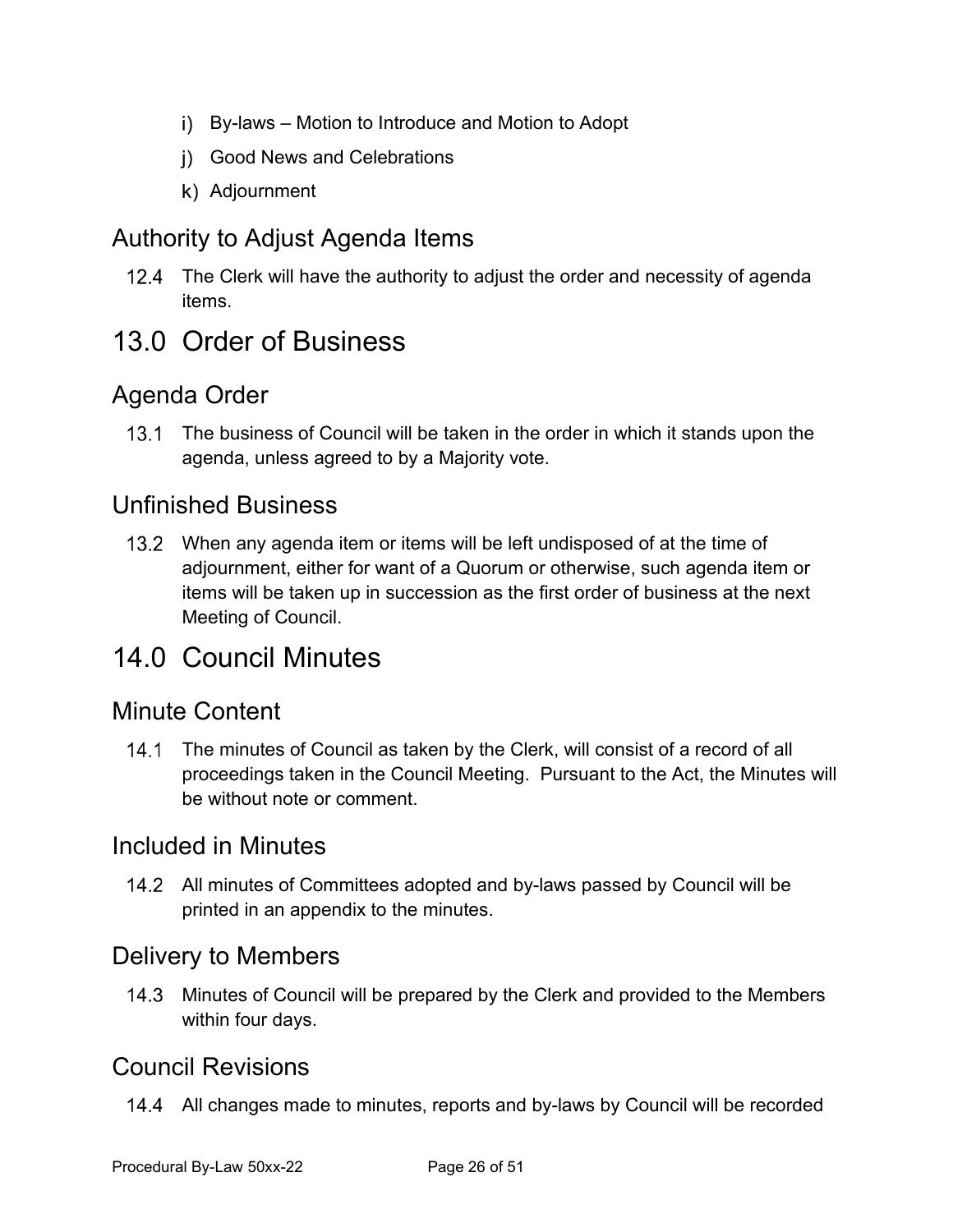by the Clerk.

# <span id="page-25-0"></span>15.0 Duties of the Warden

#### <span id="page-25-1"></span>**Responsibilities**

- 15.1 In addition to the responsibilities of the head of council as set out in the Act, it will be the duty of the Warden:
	- a) to preserve order and decorum and decide all questions of order, subject to an appeal to Council;
	- b) to receive and submit, in the proper manner, all motions presented to the Members of Council;
	- c) to put to vote all questions which are properly brought before Council or necessarily arise in the course of proceedings, and to announce the results;
	- d) to rule on all procedural matters, without Debate or comment;
	- e) to decline to put to a vote, motions which do not comply with the rules of procedure, or which are not within the jurisdiction of Council;
	- f) to restrain the Members, within the rules of order, when engaged in Debate;
	- q) to call by name any Member persisting in breach of the rules of order of Council and the Warden may order the Member to vacate the Council Chambers;
	- h) to adjourn or suspend the Meeting if the Warden considers it necessary because of grave disorder;
	- i) to authenticate by signature all by-laws, resolutions and minutes of Council;
	- i) to represent and support Council, declaring its will and implicitly obeying its decisions in all things.

#### <span id="page-25-2"></span>Expulsion

15.2 The Warden may expel or exclude from any Meeting any person or Member whom the Warden feels has exhibited improper conduct at the Meeting.

### <span id="page-25-3"></span>Warden to Participate in Discussion

15.3 When the Warden wishes to comment on any question before Council, he may call a Member to the chair and then present his views from the floor. The Warden will refrain from taking part in any discussions while in the chair.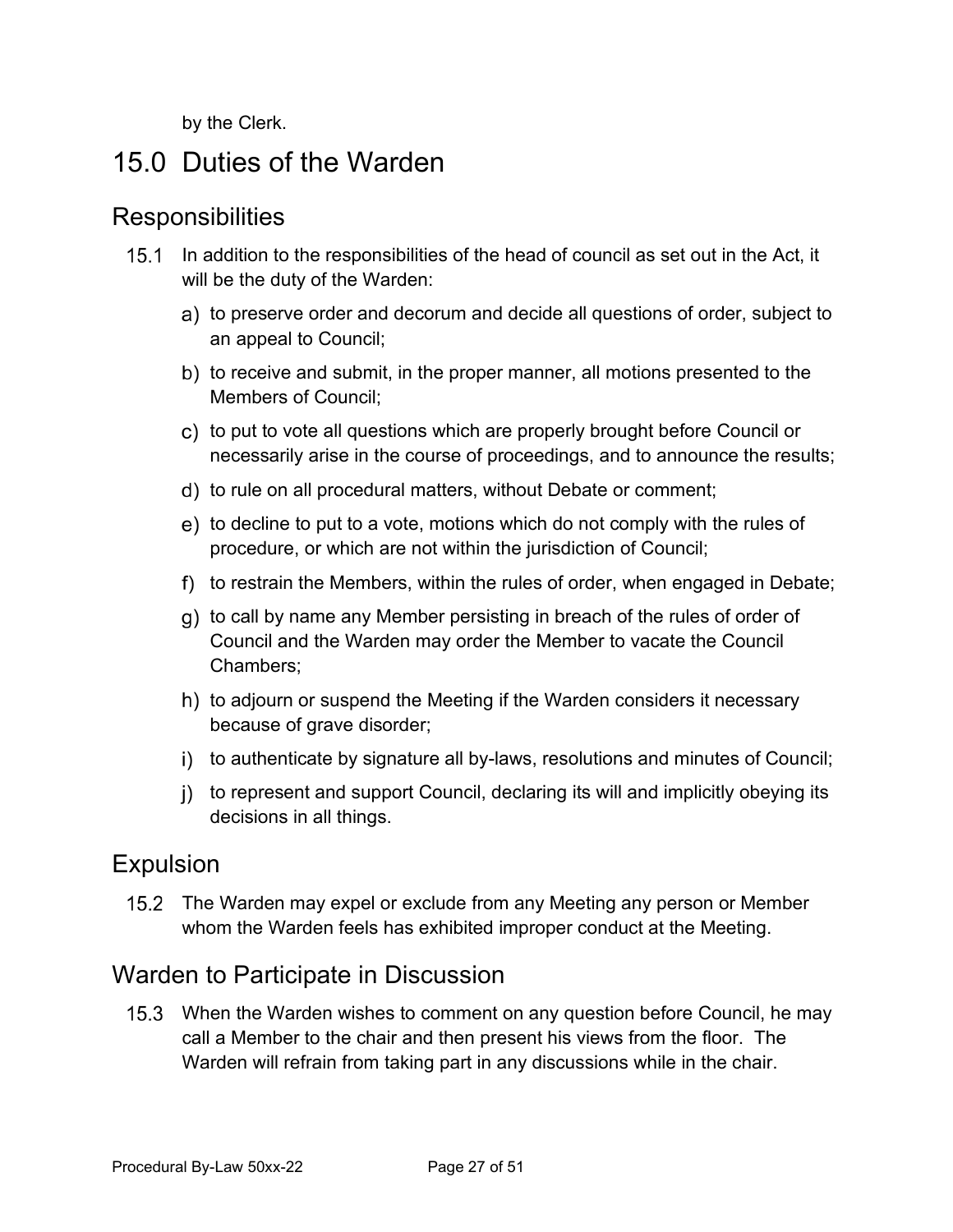# <span id="page-26-0"></span>Absence of Warden and Deputy Warden

15.4 In the absence of the Warden and the Deputy Warden, the Clerk will convene the Meeting until a Chair is chosen by Council. The Chair so chosen will preside during such absence and will, while in the Chair, have vested in them all the powers as given by this By-law to the Warden as the case may be with respect to the role of presiding at meetings.

### <span id="page-26-1"></span>Voting

15.5 The Warden may vote on any matter at his discretion with the exception of a Recorded vote at which time voting is required.

### <span id="page-26-2"></span>**Vacancy-Office of the Warden**

15.6 In the event the Office of the Warden should become vacant, within the meaning of the Municipal Act, Council shall fill the vacancy of the Office of the Warden in the same manner as the Warden was originally appointed in accordance with the election procedures set out in this by-law save and except for the specific date which shall be no more than 60 days from the office being declared vacant. The Clerk shall affix a date for the election of the office of Warden. The person appointed to fill the vacancy shall hold the office for the remainder of the Term of the person replaced.

# <span id="page-26-3"></span>16.0 Duties of the Deputy Warden

### <span id="page-26-4"></span>Duties of the Deputy Warden

- The Deputy Warden will fulfill the responsibilities of the Warden in his absence as outlined in Section 15 including presiding over a meeting and having all powers vested in him them as given by this By-law including:
	- Chairing of meetings
	- b) Representation of Warden at Warden's request
	- c) Signing of documents in Warden's absence if time sensitive.

The Deputy Warden will fulfill the responsibilities of a Member as outlined in Section 16 as the case may be with respect to the role of presiding at meetings

# <span id="page-26-5"></span>**Vacancy-Office of the Deputy Warden**

16.2 In the event there is no Deputy Warden following a municipal election, the Deputy Warden shall be elected in the same manner as the Warden as set out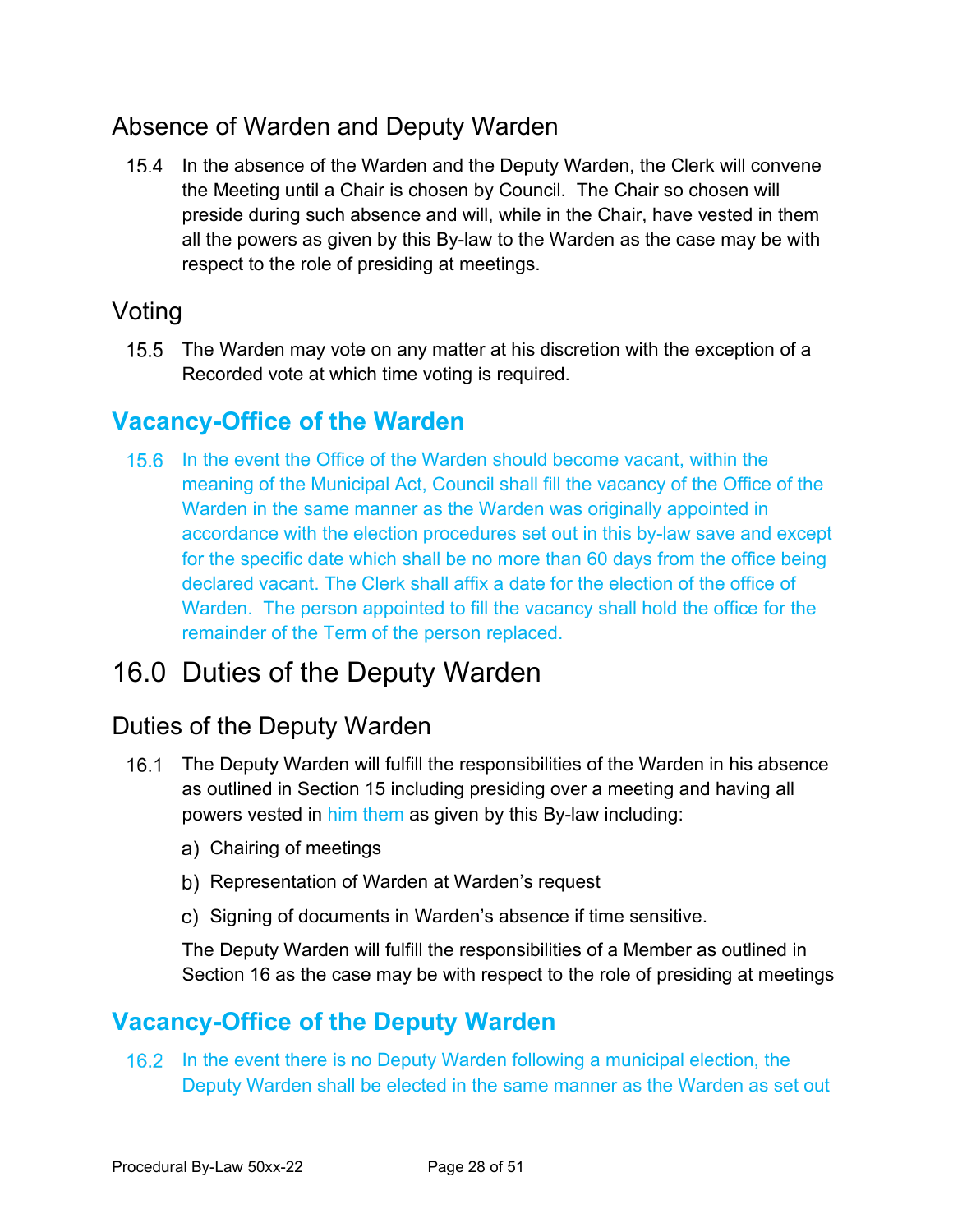in Section 5.0. In the event the Office of the Deputy Warden becomes vacant during the term, and no other past Warden is a Member of the current County Council, the Office of Deputy Warden shall be appointed in the same manner as that outlined in Section 15.6 for the remainder of the Term of the person replaced.

# <span id="page-27-0"></span>17.0 Duties of Members

### <span id="page-27-1"></span>Legislative Responsibilities

- 17.1 It is the role of Council:
	- a) to represent the public and to consider the well-being and interests of the municipality;
	- b) to develop and evaluate the policies and programs of the municipality;
	- c) to determine which services the municipality provides;
	- d) to ensure that administrative policies, practices and procedures and controllership policies, practices and procedures are in place to implement the decisions of Council;
	- e) to ensure the accountability and transparency of the operations of the municipality, including the activities of the senior management of the municipality;
	- f) to maintain the financial integrity of the municipality; and
	- g) to carry out the duties of Council under the Act or any other statute.
	- To represent and support Council, declaring its will and implicitly obeying its decisions in all things.

#### <span id="page-27-2"></span>**Prohibitions**

- $17.2$  No Member will:
	- a) speak disrespectfully of any member of Federal or Provincial parliaments, Council, any member municipality, any Member or any official or employee of the County;
	- b) use offensive words or unparliamentary language;
	- c) engage in private conversation while in the Council Meeting or use electronic devices (including cellular phones) in a manner which interrupts the proceedings of Council;
	- d) leave his seat or make any noise or disturbance while a vote is being taken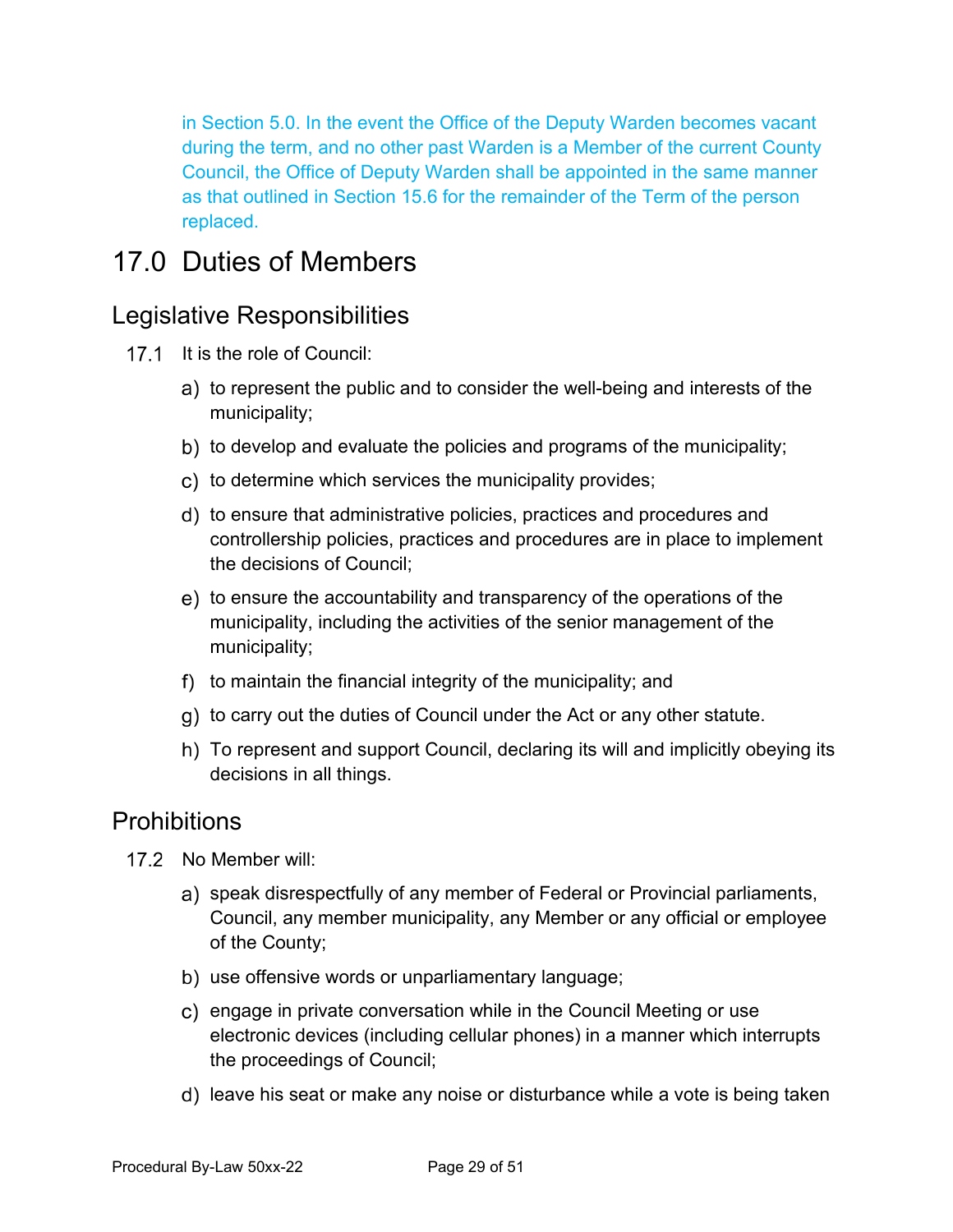and until the result of the vote is announced;

- e) speak on any subject other than the subject under Debate;
- where a matter has been discussed in closed Meeting, and where the matter remains confidential, disclose the content of the matter or the substance of deliberations of the closed Meeting;
- criticize any decision of Council except for the purpose of moving that the question be reconsidered; or
- h) disobey the rules of Council or a decision of the Chair or of Council on questions of order or practice or upon the interpretation of the rules of Council. In case a Member persists in any such disobedience, after having been called to order by the Warden, the Warden will not recognize that Member, except for the purpose of receiving an apology from the Member tendered at that Meeting or any subsequent Meeting.

### <span id="page-28-0"></span>Determination of Order of Speakers

17.3 Should more than any one Member indicate the intent to address the Warden; the Warden will determine who is entitled to the floor.

#### <span id="page-28-1"></span>Speaking

17.4 It is the discretion of the Warden for Members participating in a Meeting in person to stand or remain seated when addressing the Warden.

### <span id="page-28-2"></span>18.0 Disclosures of Pecuniary Interest

#### <span id="page-28-3"></span>Method of Disclosure

- Where a Member, either on his own behalf or while acting for, by, with or through another, has an pecuniary interest to which the Municipal Conflict of Interest Act applies, direct or indirect in any matter and is Present at a Meeting at which the matter is the subject of consideration, the Member will, in accordance with the Municipal Conflict of Interest Act:
	- a) prior to any consideration of the matter at the Meeting, disclose the Member's interest and the general nature thereof and file a written statement of the interest and its general nature thereof with the Clerk;
	- b) Members may take part in the discussion of, but not vote on any question in respect of the matter if the matter is related to the consideration of a penalty to the member under Section 223.4 (5) or (6) of the Municipal Act.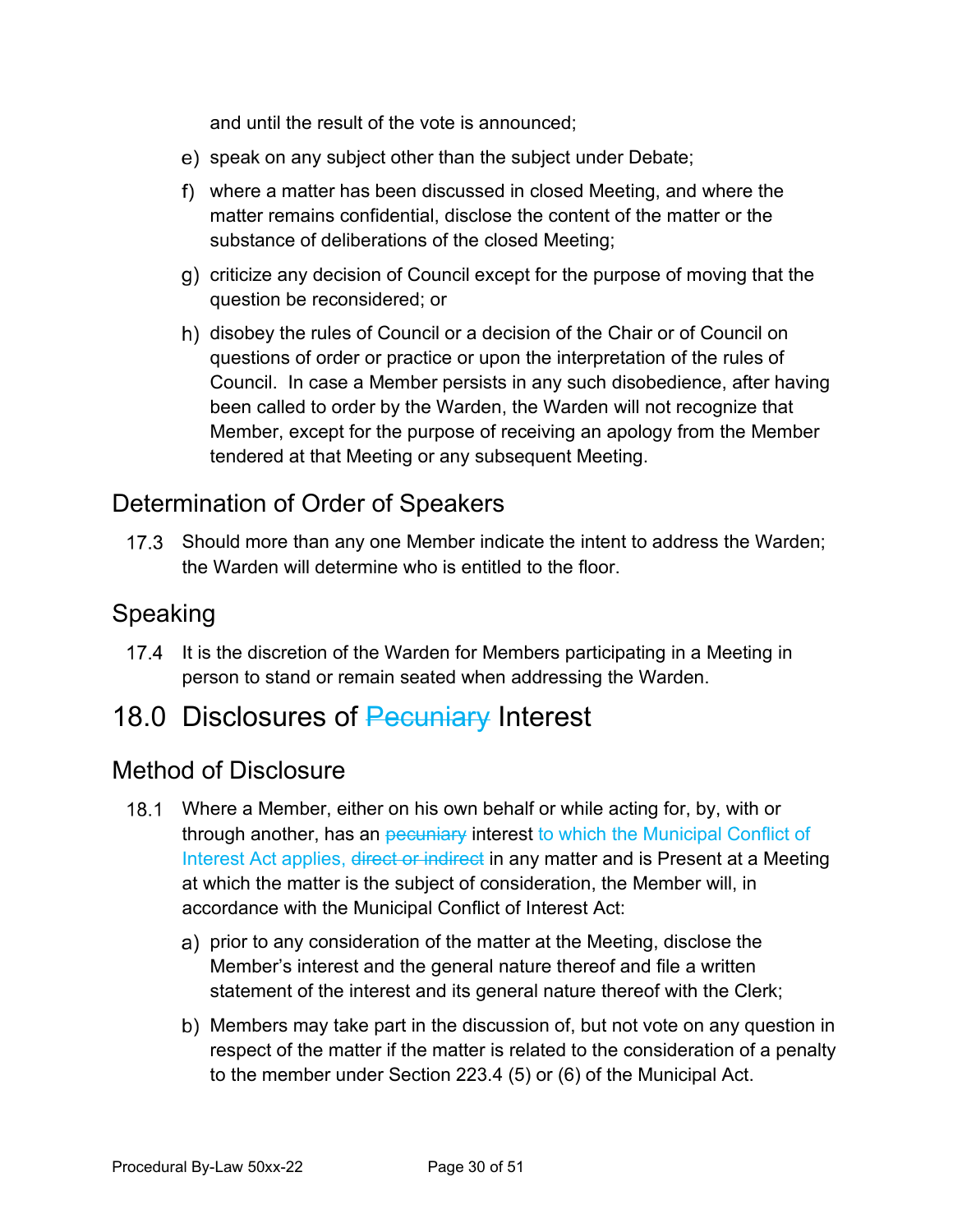### <span id="page-29-0"></span>Absence – Disclosure at Next Meeting

 Where the interest of a Member has not been disclosed by reason of the Member's absence from a particular Meeting, the Member will disclose the Member's interest and otherwise comply at the first Meeting of Council or Committee, as the case may be, attended by the Member after the particular Meeting.

#### <span id="page-29-1"></span>Record of Disclosure

- 18.3 A Member will be responsible to:
	- a) disclose general nature; and
	- b) submit details in writing to the Clerk on the form required by the Clerk.

Such details will become part of the public record and posted to the County website. The Clerk will record in reasonable detail the particulars of any disclosure of pecuniary interest made by a Member, and this record will appear in the minutes of that Meeting.

### <span id="page-29-2"></span>Changes to Quorum

 Where there are members who, by reason of the provisions of the Municipal Conflict of Interest Act, are unable to participate in a meeting, the remaining number of members will be deemed to constitute a quorum.

# <span id="page-29-3"></span>19.0 Delegations and Members of the Public

### <span id="page-29-4"></span>Request for Delegation

19.1 Any person desiring to present information orally or through Electronic Means on matters of fact or to make a request of Council will give notice and disclose the subject matter to the Clerk not less than ten days preceding the Council and/or Committee Meeting at which such person desires to be heard. There shall be a limit of three (3) delegations per meeting as determined by the Clerk unless approval for more is provided by the Clerk in consultation with the Warden and CAO. No individual or organization shall appear before Council or a Committee more than twice per year unless special approval is provided for by the Clerk.

### <span id="page-29-5"></span>Request in Writing

 Any person who is scheduled to appear as a Delegate before Council and/or Committee of the Whole will submit to the Clerk written and/or electronic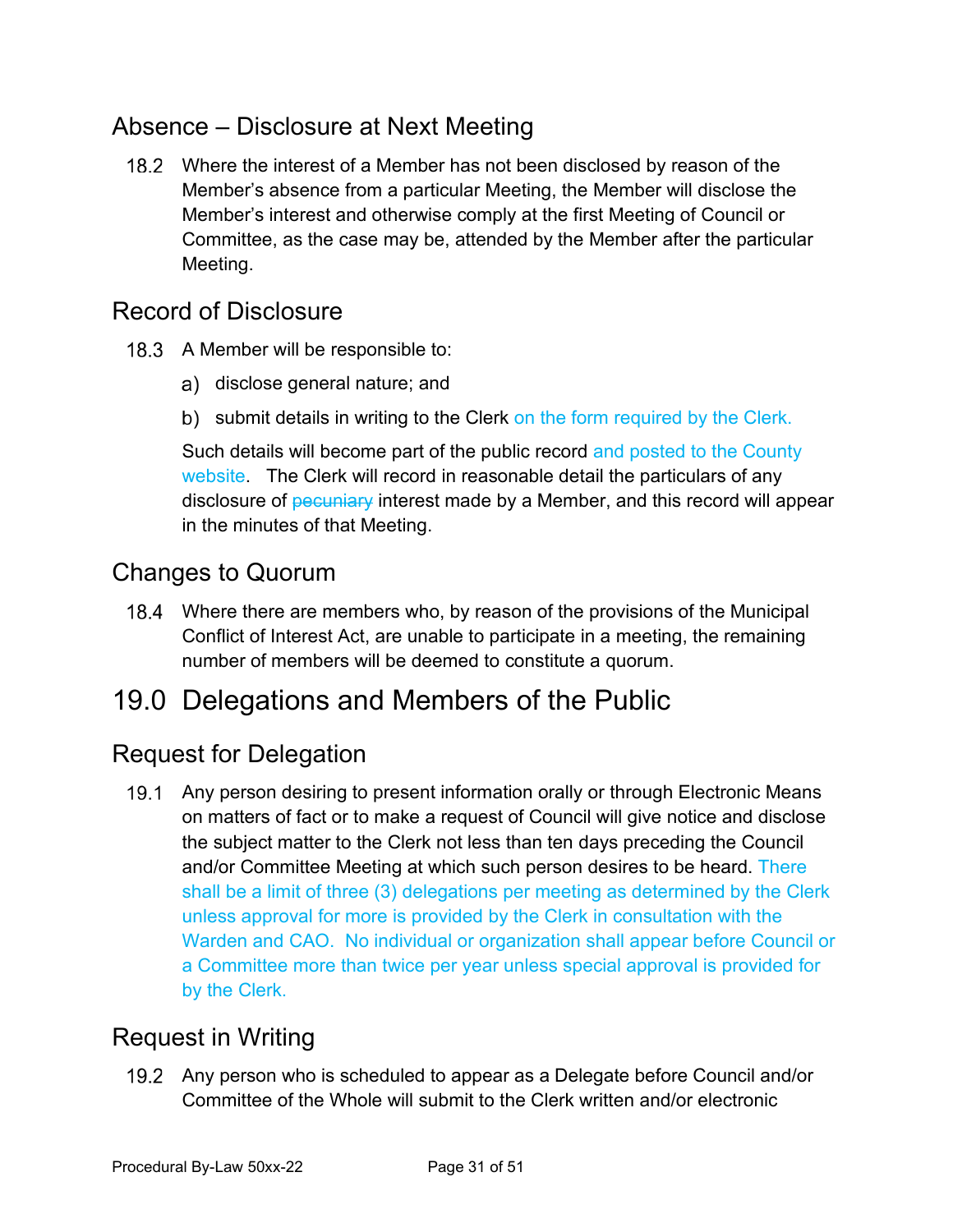documentation pertaining to the Delegation not less than seven days preceding the Council Meeting. Any presentation received from a Delegation shall be included in the respective Agenda package for Council's information or made available on the County's website. Exceptions will be approved Warden in consultation with the CAO and Clerk.

### <span id="page-30-0"></span>Exceptions to Ten Days' Notice Requirement

Exceptions to the ten days' notice required in Section 19.1 may be approved by the Clerk.

### <span id="page-30-1"></span>Delegates Generally Before Committee

Delegates will generally be heard by Committee of the Whole or sub-committee if appropriate rather than Council and the Clerk will direct where the Delegation will be received.

#### <span id="page-30-2"></span>Time Limits

19.5 Each Delegation will be limited to ten minutes for their presentation and discussion of the matter. Extensions to these limits will be at the discretion of the Warden.

#### <span id="page-30-3"></span>Addressing the Warden

19.6 All Delegates will address the Warden from the podium or through Electronic Means and will state their name and whom they represent.

#### <span id="page-30-4"></span>Behaviour

- 19.7 No Delegate will:
	- a) speak disrespectfully of any person;
	- b) use offensive language;
	- c) speak on any subject other than the subject for which he has received approval to address Council;
	- d) disobey the rules of procedure or a decision of the Warden or Council.

#### <span id="page-30-5"></span>Curtailment of Time

19.8 The Warden may curtail any Delegation, any questions of a Delegation or Debate during a Delegation for disorder or any other breach of this By-law; and, if the Warden rules that the Delegation is concluded, the person or persons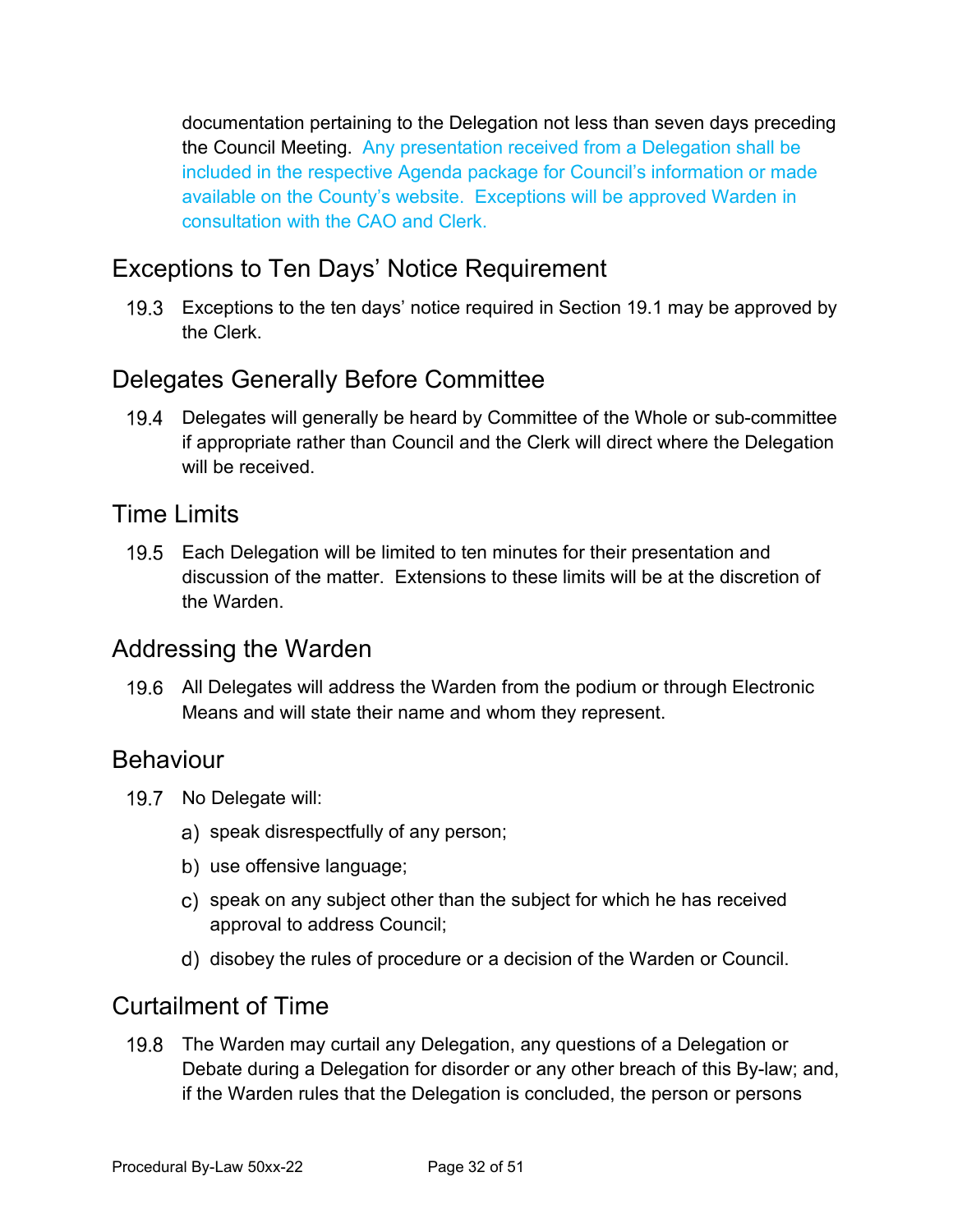appearing will withdraw.

#### <span id="page-31-0"></span>**Discussion**

Following completion of a Delegation, discussion between Members and the Delegate(s) will be limited to Members asking questions to clarify information or acquire necessary additional information.

Members will not enter into Debate with the Delegates respecting the presentation.

### <span id="page-31-1"></span>**Conduct**

- 19.10 Members of the public who constitute the audience at a Meeting, will:
	- a) only address Council or Committee with permission;
	- b) not bring signage, placards, banners into Meetings nor wear any type of disguise during a Meeting;
	- c) be permitted to record an open committee or council session via audio or video recordings
	- refrain from any activity or behaviour that would adversely affect Council deliberations; and
	- e) return to seating Behind the Bar of Council and refrain from further speaking once Delegation is complete.

### <span id="page-31-2"></span>Expulsion

19.11 The Warden may cause to be expelled and excluded any member of the public, who creates any disturbance or acts improperly, during a Meeting of Council. If necessary, the Warden may call upon the Clerk to seek the appropriate assistance from security or police officers.

### <span id="page-31-3"></span>Refusal of Delegation

19.12 The Clerk, in consultation with the Warden, may refuse a Delegation if it is determined that the Delegation is repetitious, or the subject matter is not within the jurisdiction of the County.

### <span id="page-31-4"></span>**Communications and Petitions**

19.13 Communications, including petitions, intended to be presented to Council must be legibly written or printed and must contain the name, signature, and contact address of at least one person and preferably all signatories. No such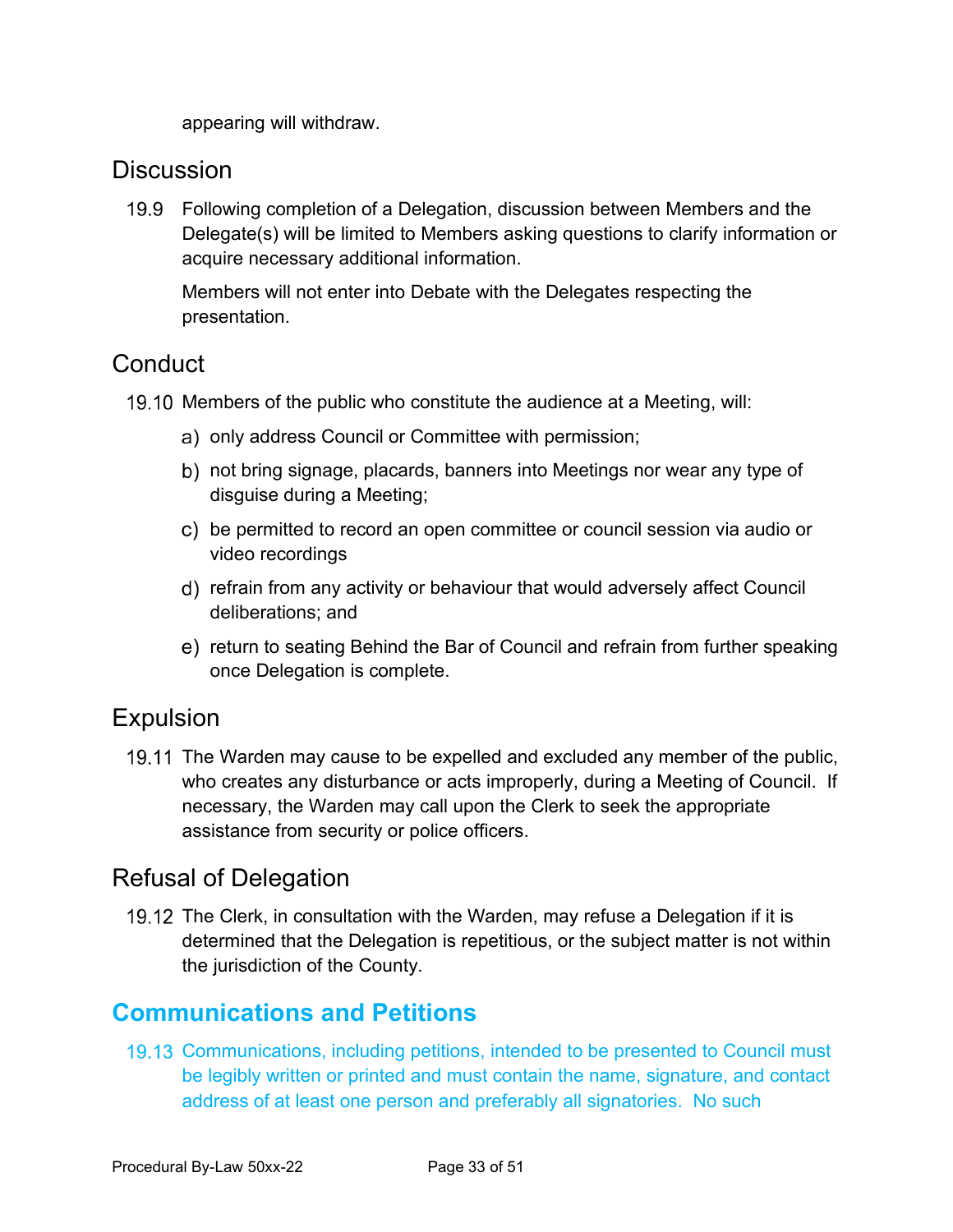communication which contains any defamatory allegations, impertinent or inappropriate matter shall be presented to Council. For all communications submitted, there shall be a designated contact person to whom the Clerk or staff can communicate with on behalf of Council. All communications or petitions, including the names and addresses become part of the public record and may be published in a staff report or Council Agenda and may be viewed by the general public upon release of the Agenda addressing this matter.

# <span id="page-32-0"></span>20.0 Rules of Debate

### <span id="page-32-1"></span>Recognition of Member

20.1 To address Council, a Member will request to speak, be recognized by the Chair and direct all comments through the Warden.

### <span id="page-32-2"></span>Speaking

20.2 Prior to speaking to any question or motion, each Member will be recognized by the Warden.

#### <span id="page-32-3"></span>Order of Speakers

When two or more Members indicate their desire to speak at the same time, the Warden will designate the order of speakers.

#### <span id="page-32-4"></span>**Interruptions**

When a Member is speaking, no other Member will interrupt the Member speaking except to raise a Point of order or a Point of privilege or personal privilege.

#### <span id="page-32-5"></span>Read Motion

20.5 Any Member may require a motion or question under discussion to be read at any time during the Debate but not so as to interrupt the Member speaking.

#### <span id="page-32-6"></span>Five Minutes

20.6 No Member will speak for longer than five minutes on a question without Council's permission.

#### <span id="page-32-7"></span>Speak Once

20.7 No Member will speak more than once to the same question without Council's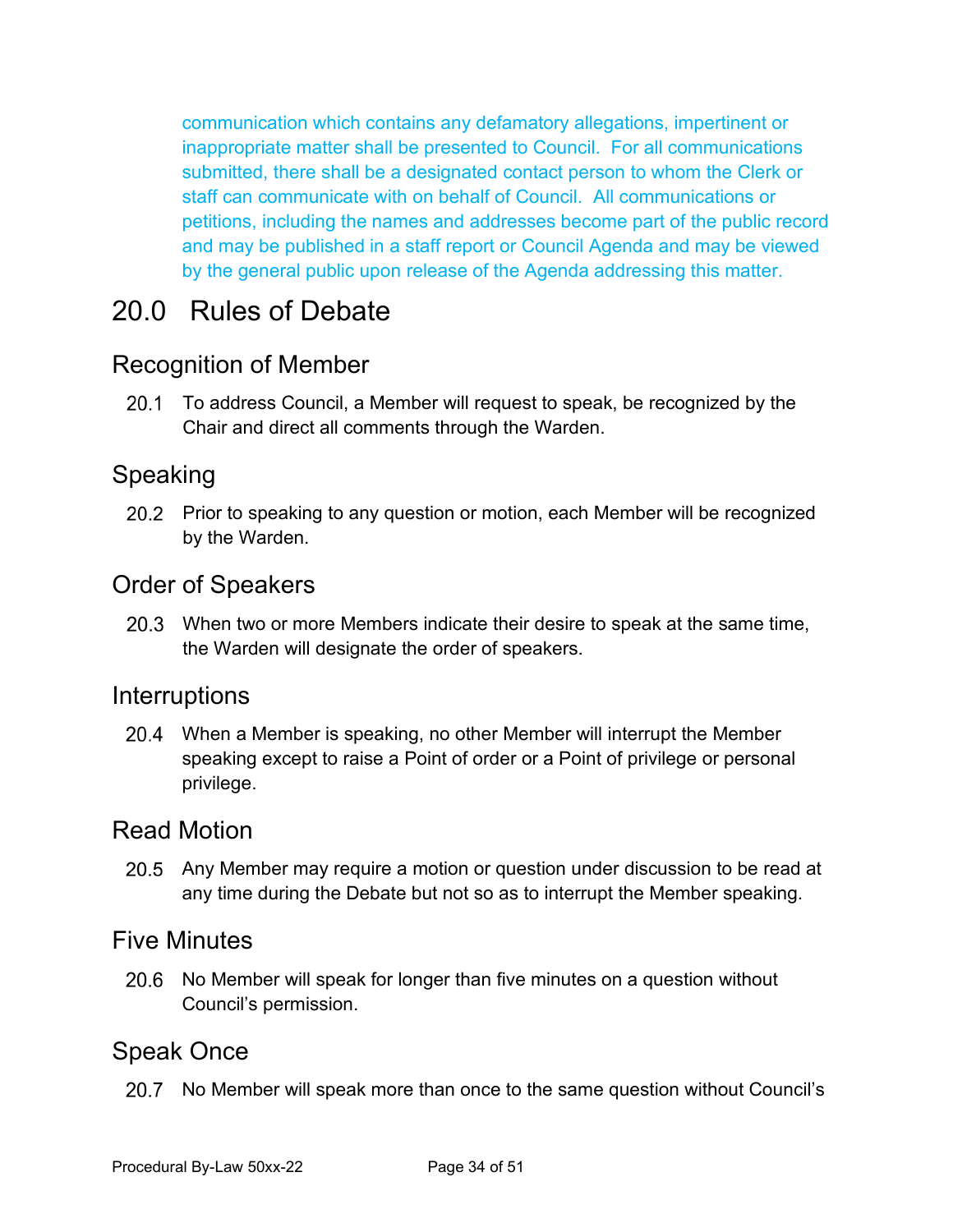permission, except that a reply will be permitted only from a Member who has presented the main motion.

### <span id="page-33-0"></span>**Questions**

20.8 A Member may ask a question only for the purpose of obtaining information relating to the matter under discussion and the question will be stated succinctly and asked only of the Warden, the previous speaker, the CAO, Director and their designates.

### <span id="page-33-1"></span>Points of Order, Privilege

When a Member rises on a Point of order, or a Point of privilege or personal privilege, the Member will ask leave of the Warden to raise the point. After leave is granted, the Member will state the point to the Warden and then remain silent until the Warden has ruled upon the point.

### <span id="page-33-2"></span>Warden to Rule on Point

20.10 The Warden's ruling is final unless it is challenged.

### <span id="page-33-3"></span>**Challenge**

20.11 Any Member may challenge the ruling of the Warden immediately following the ruling.

#### <span id="page-33-4"></span>Decision Final

20.12 In the event a Member challenges the ruling, Council will vote on the ruling immediately without Debate.

#### <span id="page-33-5"></span>Idem

20.13 Council's Majority vote is final if the Warden is challenged.

### <span id="page-33-6"></span>21.0 Motions

#### <span id="page-33-7"></span>Jurisdiction

21.1 A motion or notice of motion in respect of a matter which is not within the jurisdiction of Council will not be in order and will not be considered by Council.

### <span id="page-33-8"></span>Disclosure of Subject Matter

21.2 Members giving notice of motion will disclose the subject matter of the motion.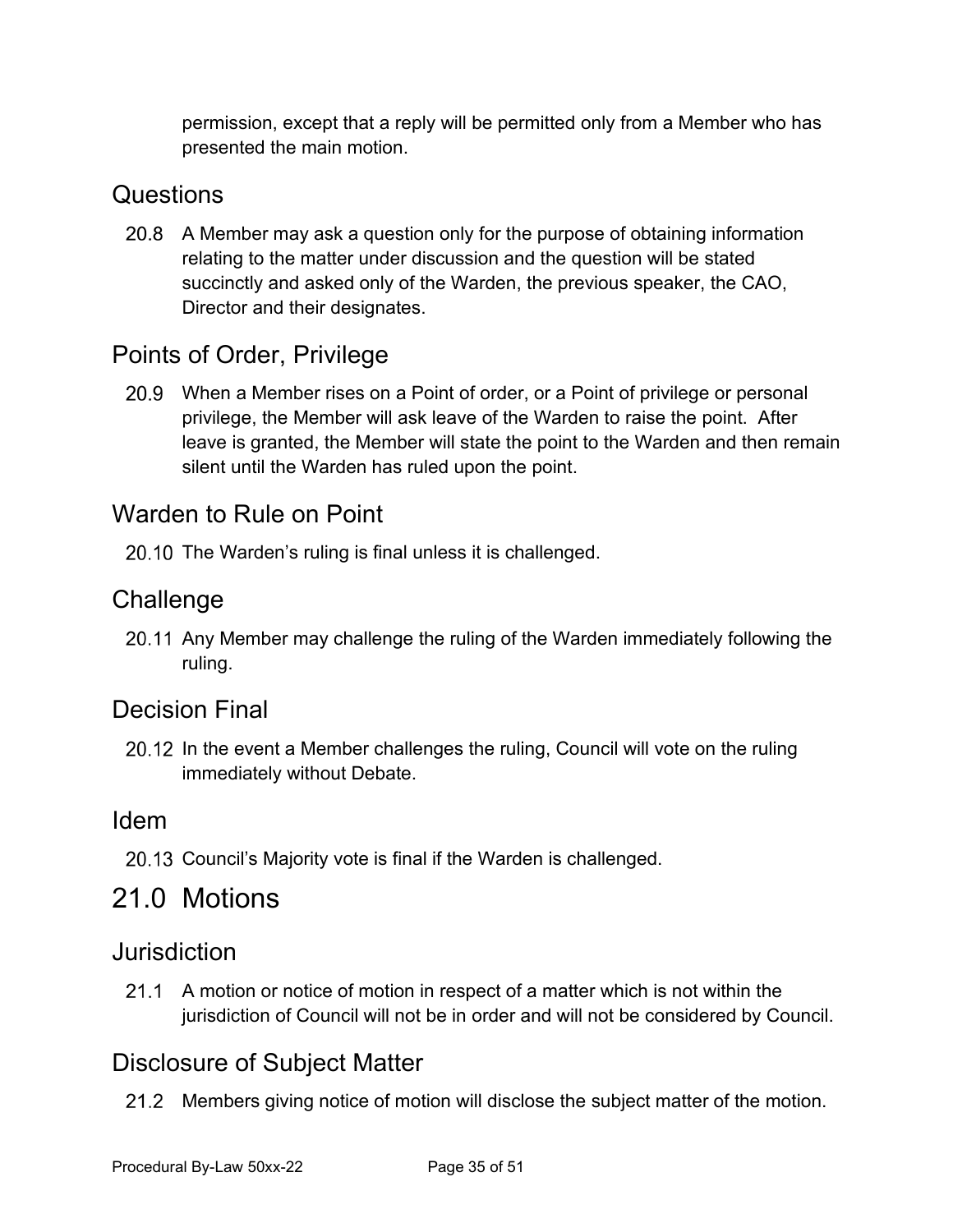### <span id="page-34-0"></span>Motions for which Notice has not been given

21.3 Motions for which notice has not been previously given shall be only considered if agreed upon by two-thirds vote.

### <span id="page-34-1"></span>Withdrawal of Motions

21.4 After a motion has been proposed and seconded, and placed in the hands of the Warden, it will be considered to be in the possession of Council but may be withdrawn with the consent of the mover and the support of a Majority of **Council** 

#### <span id="page-34-2"></span>Oral Motions

- 21.5 The following may be introduced orally without written notice and without leave of Council:
	- a) presentation of petitions;
	- b) a Motion to waive or suspend the rules of procedure;
	- c) a Motion to recess;
	- a Motion to adjourn;
	- e) a Motion to call the question;
	- a Motion to divide the question;
	- a Motion that Council resolve itself into Committee of the Whole;
	- h) a Motion to receive an item;
	- i) a Motion to table an item;
	- i) a Motion to lift from the table;
	- $k)$  a Motion to refer;
	- I) a Motion to defer;
	- m) a simple amendment, and
	- n) a Motion to adopt a recommendation.

#### <span id="page-34-3"></span>Motion for Closed Meetings

- 21.6 Motions to go into closed session will:
	- a) only be considered for matters falling under Section 10 and will be in accordance with Section 239 of the Municipal Act as amended;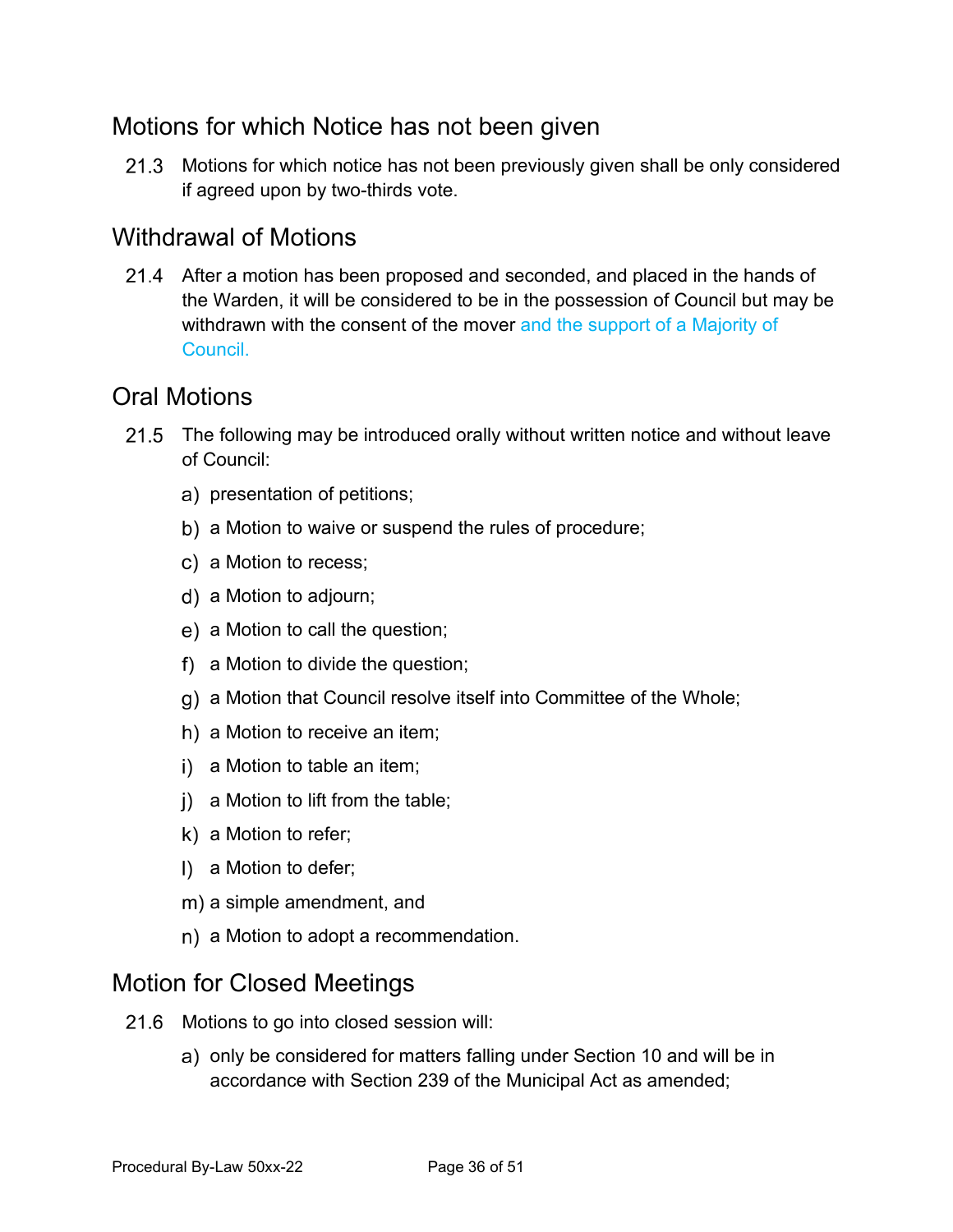- b) state the reason for going into a closed meeting along with a general description of the matter being discussed;
- c) only be considered if agreed upon by vote of Two-thirds support if the motion wasn't identified on the agenda.

### <span id="page-35-0"></span>Motions to be Seconded

21.7 A motion will be moved and seconded before being open for discussion and consideration.

### <span id="page-35-1"></span>Motion to Refer Takes Precedence over Amendments

21.8 A Motion to refer, until it is decided, will precede all amendments of the main question.

### <span id="page-35-2"></span>Mover May Vote in Opposition

21.9 A Member may move a motion in order to initiate discussion and Debate and that Member may vote in opposition to the motion. A seconder of a motion may vote against the motion.

# <span id="page-35-3"></span>22.0 Specific Motions

#### <span id="page-35-4"></span>Recess

22.1 A motion to recess is not debatable.

#### <span id="page-35-5"></span>Adjourn

- A motion to adjourn the Council Meeting is not debatable, must be seconded and will always be in order except:
	- when another Member is in possession of the floor;
	- when a vote has been called;
	- when the Members are voting, or
	- when a Member has indicated to the Warden his desire to speak on the matter before Council.

A motion to adjourn and amendments thereto will take precedence over any other motion and will be put immediately without Debate.

### <span id="page-35-6"></span>Call the Question

22.3 A motion to call the question is not debatable.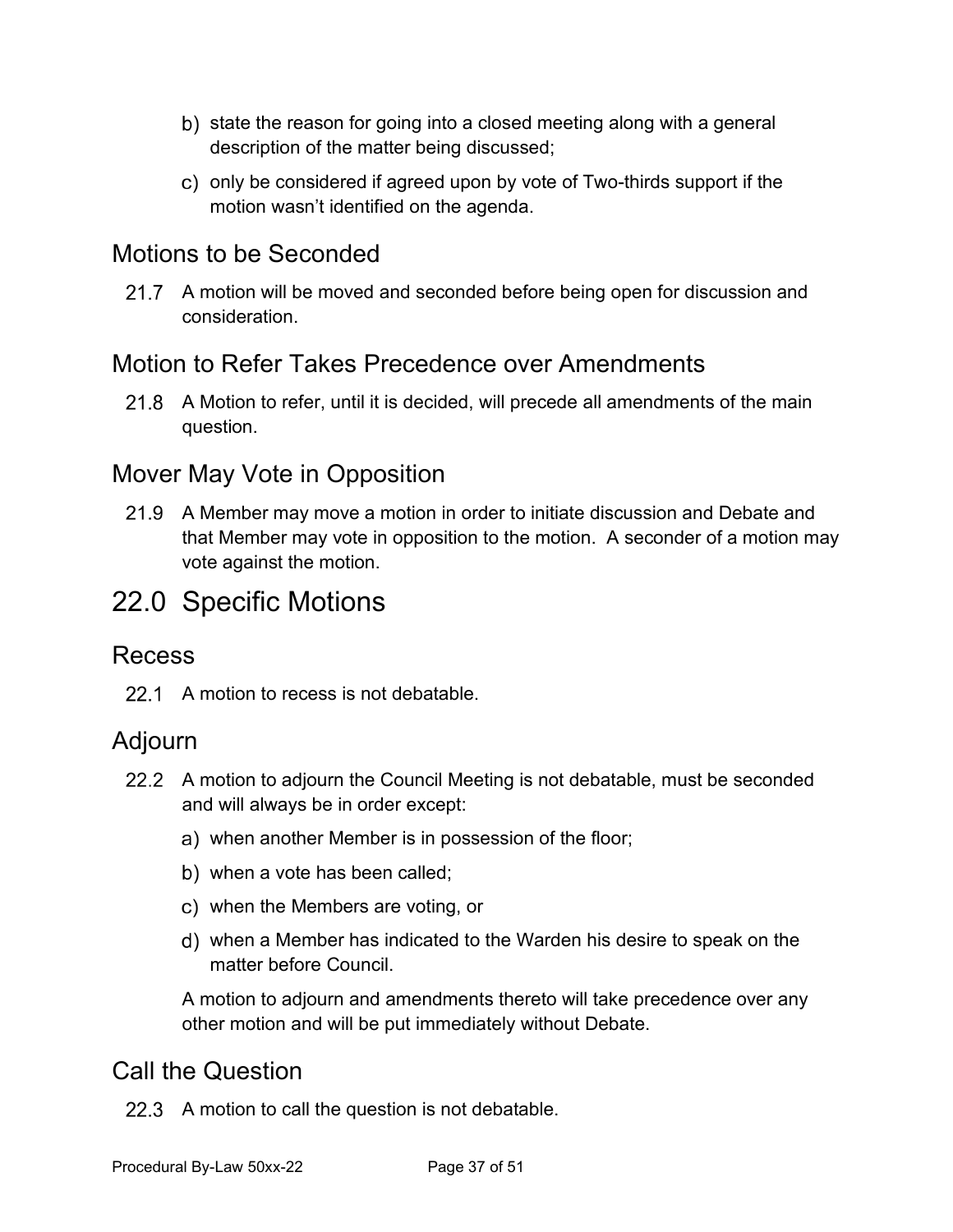A motion to call the question will be put immediately without Debate. A vote on a motion to call the question requires a Two-thirds vote of support. Cannot be from the Chair

### <span id="page-36-0"></span>Motion to Table

A Motion to table is not amendable or debatable and will apply to the motion and any amendments under Debate when the Motion to table is made.

If the Motion to table carries, in the absence of any direction from Council, the matter may not be discussed until a Member, through a notice of motion, brings it forward to a subsequent Meeting.

#### <span id="page-36-1"></span>Refer

- 22.5 A Motion to refer, and any amendment to it, is debatable and will include:
	- a) the name of the Committee or official to whom the motion or amendment is to be referred;
	- b) the terms upon which it is to be referred and the time or period, if any, on or within which the matter is to be returned.

#### <span id="page-36-2"></span>Defer

- 22.6 A Motion to defer and any amendment to it is debatable and will include:
	- a) the time to, or period within which, consideration of the matter is to be deferred; and
	- whatever explanation is necessary to demonstrate the purpose of the Motion to defer

#### <span id="page-36-3"></span>Amendment

- 22.7 A motion to amend is debatable.
	- a) Only two motions to amend will be on the floor at any one time being a Primary Amendment and a Secondary Amendment.
	- The Secondary Amendment will receive disposition of Council before the Primary Amendment to the question.
	- c) The main Motion will not be amended more than twice before voting.
	- d) It will be relevant to the question to be received.
	- e) It will not be contrary to the question.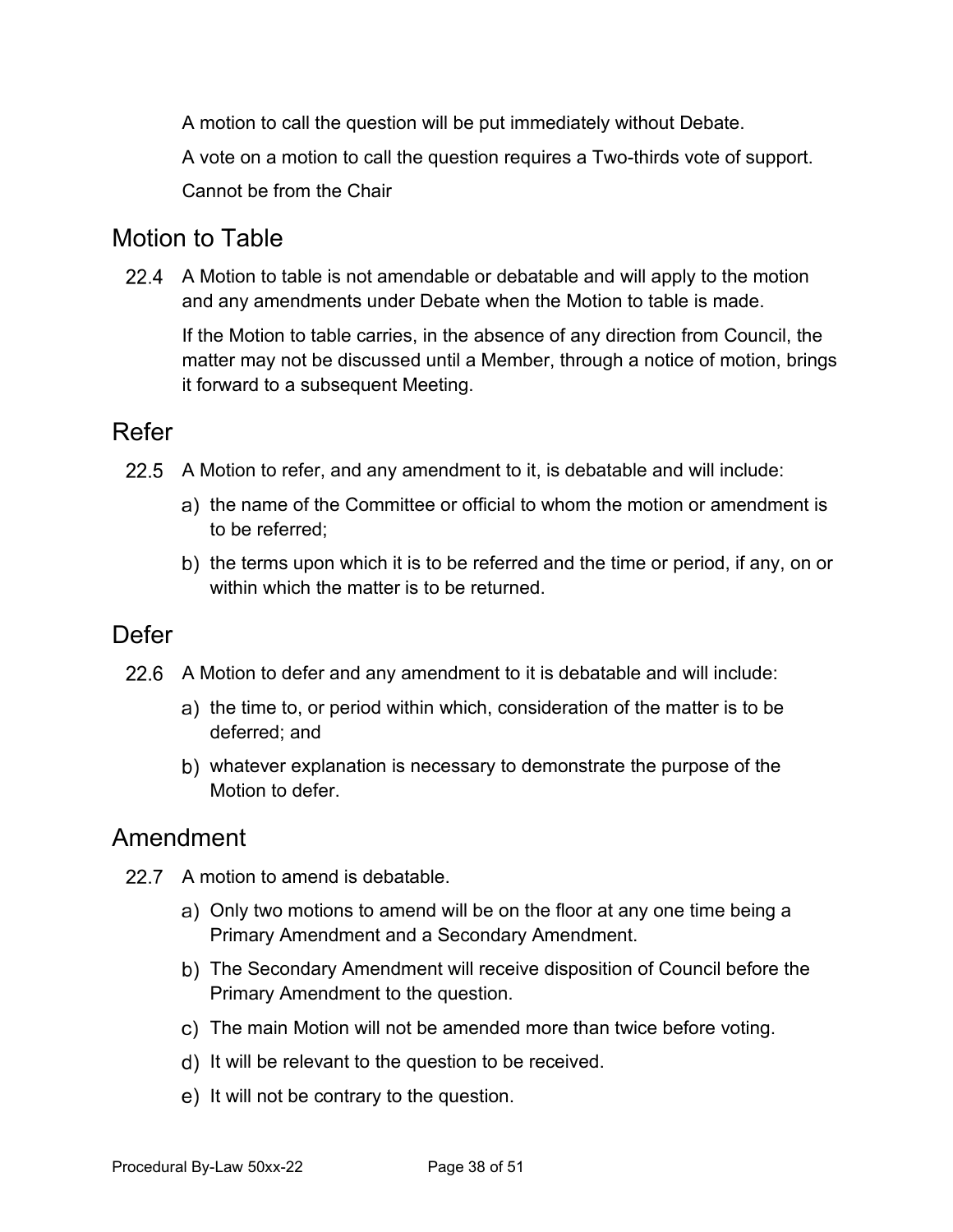- f) It may propose a separate and distinct disposition of a question.
- It will be put in the reverse order to that in which it is moved-voting on the Secondary Amendment first, followed by the Primary Amendment, followed by the main motion as amended.

#### <span id="page-37-0"></span>Receive

22.8 A Motion to receive, moved after the main motion, is debatable and will be treated as an amendment to the main motion.

#### <span id="page-37-1"></span>Substantive Motion

22.9 An amendment will be out of order if it is ruled by the Warden to be a substantive motion and not an amendment.

### <span id="page-37-2"></span>Consider Matter Previously Deferred

22.10 A Motion that Council consider a matter previously deferred indefinitely, or to a time which has not yet been reached, is debatable and will be presented only if Council so decides by a Two-thirds vote.

#### <span id="page-37-3"></span>Division of the Motion

22.11 A Motion to divide the question will be in order if the parts of the motion can be easily separated to be considered and voted on as if they were distinct questions. The Chair, in consultation with the Clerk, shall determine if a motion is unable to be divided.

#### <span id="page-37-4"></span>Reconsideration

- 22.12 A Motion to reconsider a resolution entered upon the minutes will only be received or put within one year following the decision of Council if:
	- a) notice of intention to introduce such Motion to reconsider is given in writing at a previous Meeting of Council;
	- b) The request includes reasons for the request for reconsideration;
	- The request for reconsideration is agreed upon by majority support.
	- Only a Member who voted on the prevailing side on the original motion may request the reconsideration of a vote. The Warden may ask the Member to confirm they voted with the majority on the original motion or confirm they were not in attendance when the vote was called.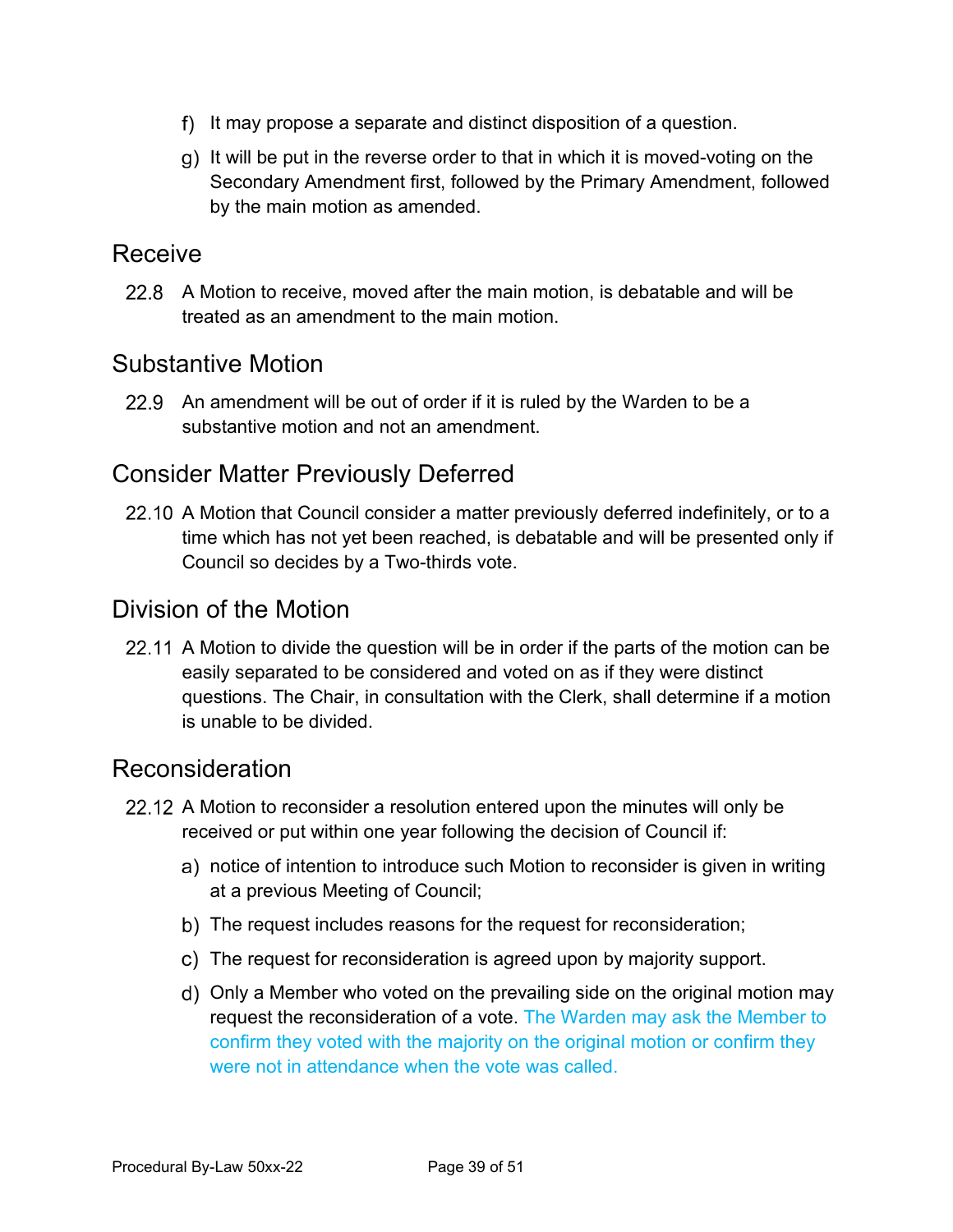### <span id="page-38-0"></span>Reconsideration – General

#### 22.13 A Motion to reconsider is debatable:

- no discussion of the main Motion will be allowed until the Motion for reconsideration is carried;
- b) Debate on the Motion to reconsider shall be confined to reasons for or against reconsideration;
- c) once the question is reopened, it is reopened in its entirety unless the reopening Motion specifies otherwise, and the reopened motion shall then become the next order of business;
- d) if the question is reopened, all previous decisions of Council remain in force unless Council decides otherwise; and
- no Motion to reconsider may, itself, be the subject of a Motion to reconsider.
- f) No question, after it is decided by Council, shall be reconsidered more than once during the Term of Council.

# <span id="page-38-1"></span>23.0 Notices of Motion

#### <span id="page-38-2"></span>Timing of Notice

23.1 A notice of motion will be given in accordance with the agenda of Committee of the Whole. Members are encouraged to provide notices of motion in writing to the Clerk no later than two days in advance of the meeting in which notice of such motion shall be given.

### <span id="page-38-3"></span>Specific Request from Council

23.2 Notwithstanding section 23.1, reports from County staff on matters previously requested by Council to be reported directly to Council and not through Committee, may be introduced with the permission of Council.

### <span id="page-38-4"></span>Resolution Containing a Financial Commitment

23.3 Any resolution through a notice of motion which will result in a financial commitment by the County in excess of \$5,000 will require a staff report before consideration by Committee of the Whole.

# 24.0Voting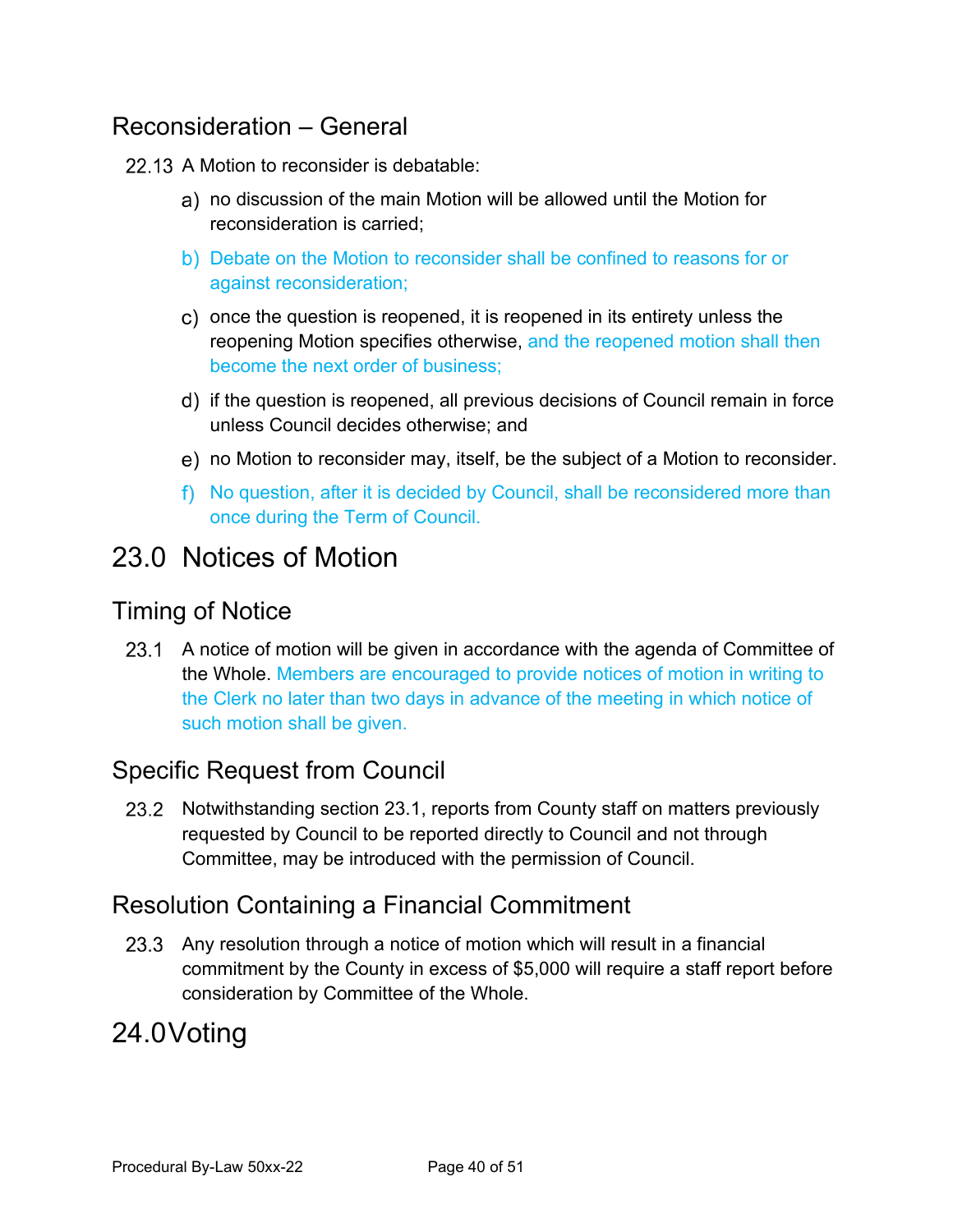### <span id="page-39-0"></span>Order of Votes

- 24.1 Motions relating to an item under consideration will be voted on in the following order:
	- a) a Motion to waive or suspend the rules of procedure;
	- b) a Motion to adjourn
	- c) a Motion to recess:
	- a Motion to table;
	- e) a Motion to call the question
	- f) a Motion to defer;
	- g) a Motion to refer;
	- h) a Motion to amend, in reverse order of its being placed; then
	- i) a Motion to postpone indefinitely
	- i) the main Motion.

#### <span id="page-39-1"></span>Members Will Vote

Every Member Present at a Meeting of Council where a question is put will vote on the question, unless prohibited by statute, in which case the Clerk will so record.

### <span id="page-39-2"></span>Warden to State the Question

24.3 Immediately preceding the taking of a vote, the Warden may state the question, if requested, in the precise form in which it will be recorded in the minutes.

### <span id="page-39-3"></span>Method of Voting

24.4 A Member will vote by raising a hand or otherwise indicating the Member's vote, except where a recorded vote is requested. Where a Member is participating in the Meeting through Electronic Means, the Clerk is authorized to ascertain that Member's vote through such means as the Clerk considers most appropriate to the Electronic Means used by the Member.

### <span id="page-39-4"></span>Actions During Vote

- 24.5 When the Warden calls for the vote on a question, until the result of the vote is declared by the Warden:
	- a) each Member participating in the Meeting in person will occupy his seat and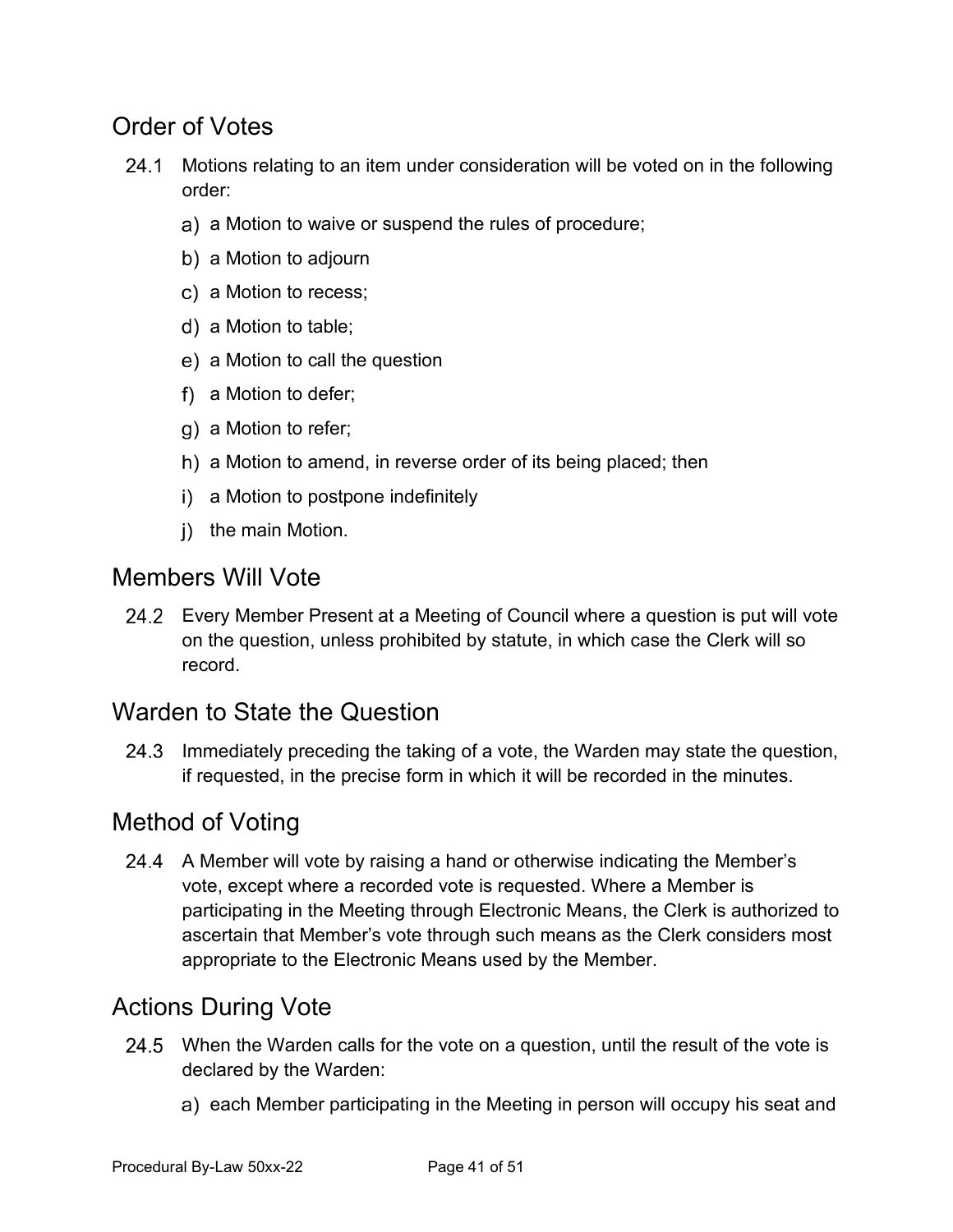will remain in place;

- b) each Member participating in the Meeting by Electronic Means will make themselves immediately available through those Electronic Means and remain available through them; and
- no Member will make any other motion or speak to the question or to any other Member or make any noise or disturbance.

#### <span id="page-40-0"></span>No Vote Deemed Negative

24.6 If any Member Present does not vote at a Meeting of Council where a question is put, he will be deemed to vote in the negative except where the Member is prohibited from voting by statute.

#### <span id="page-40-1"></span>Warden

24.7 The Warden may vote on any question and will vote in the case of recorded votes.

### <span id="page-40-2"></span>Majority Vote

24.8 All decisions of Council will require a Majority vote except as otherwise set out in this By-law.

#### <span id="page-40-3"></span>Equality of Votes

Any motion that receives a tie vote will be deemed to have been decided in the negative.

#### <span id="page-40-4"></span>Two-Thirds

- 24.10 The following decisions of Council require a Two-thirds vote:
	- a) a Motion to consider a report or by-law that does not relate to a matter listed on the agenda;
	- a Motion to consider a matter previously deferred indefinitely or to a time or eventuality that has not been reached or occurred under Section 24.1 of this By-law;
	- c) A Motion to call the question
	- a Motion to suspend the provisions of this By-law under Section 2.1 of this By-law.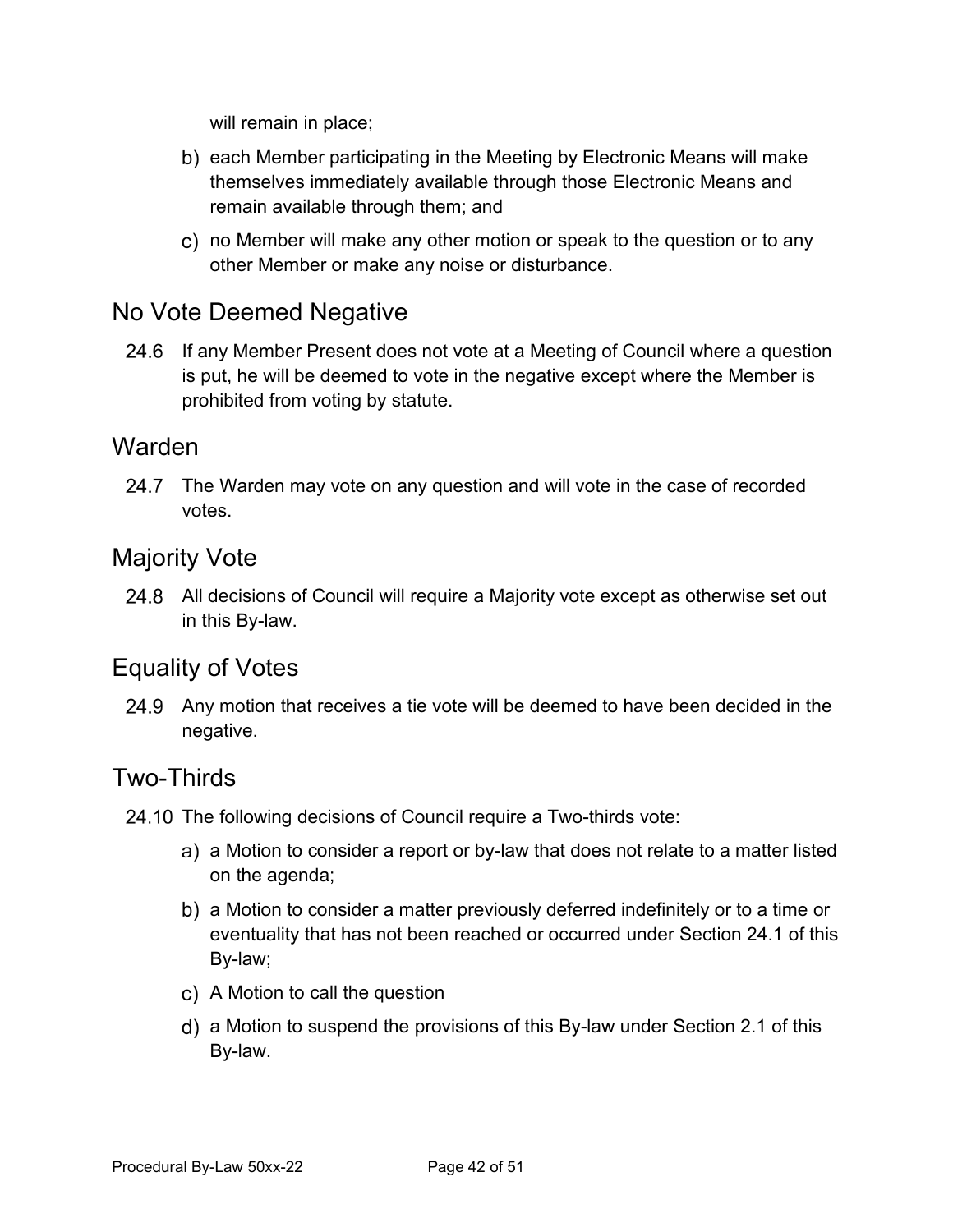### <span id="page-41-0"></span>Recorded Vote

24.11 A request by a Member Present at the Meeting for a recorded vote will be made prior to the commencement of the vote being taken or immediately thereafter. When a recorded vote is requested by a Member, the Clerk will record the name and vote of every Member on any question using call of the roll for order of voting.

### <span id="page-41-1"></span>Warden to Announce Results of Vote

24.12. The Warden will announce the result of the vote.

#### <span id="page-41-2"></span>Request for Further Vote

24.13 If a Member doubts the results of a vote as announced by the Warden, the Member may call for the vote to be taken again and the Warden may request that the Members will vote again.

# <span id="page-41-3"></span>25.0 By-laws

#### <span id="page-41-4"></span>**Introduction**

Every by-law will be introduced by Motion or leave specifying the title thereof, on recommendation of an adopted report or by an order from Council.

### <span id="page-41-5"></span>Three Readings

25.2 Every by-law will have three readings prior to being passed.

#### <span id="page-41-6"></span>By-laws Taken as Read

25.3 By-laws will be taken as read for the first, second and third readings unless otherwise decided by a Majority vote.

#### <span id="page-41-7"></span>Pass at One Meeting

25.4 A by-law may be passed through all its stages and be finally passed at one Meeting.

### <span id="page-41-8"></span>**Confirmatory**

25.5 On an annual basis, Council will consider a by-law to approve and confirm the proceedings of every Meeting of Council and every decision of Council in that year and to deem that every resolution thereof will have the same force and effect as if each and every one of them had been the subject matter of a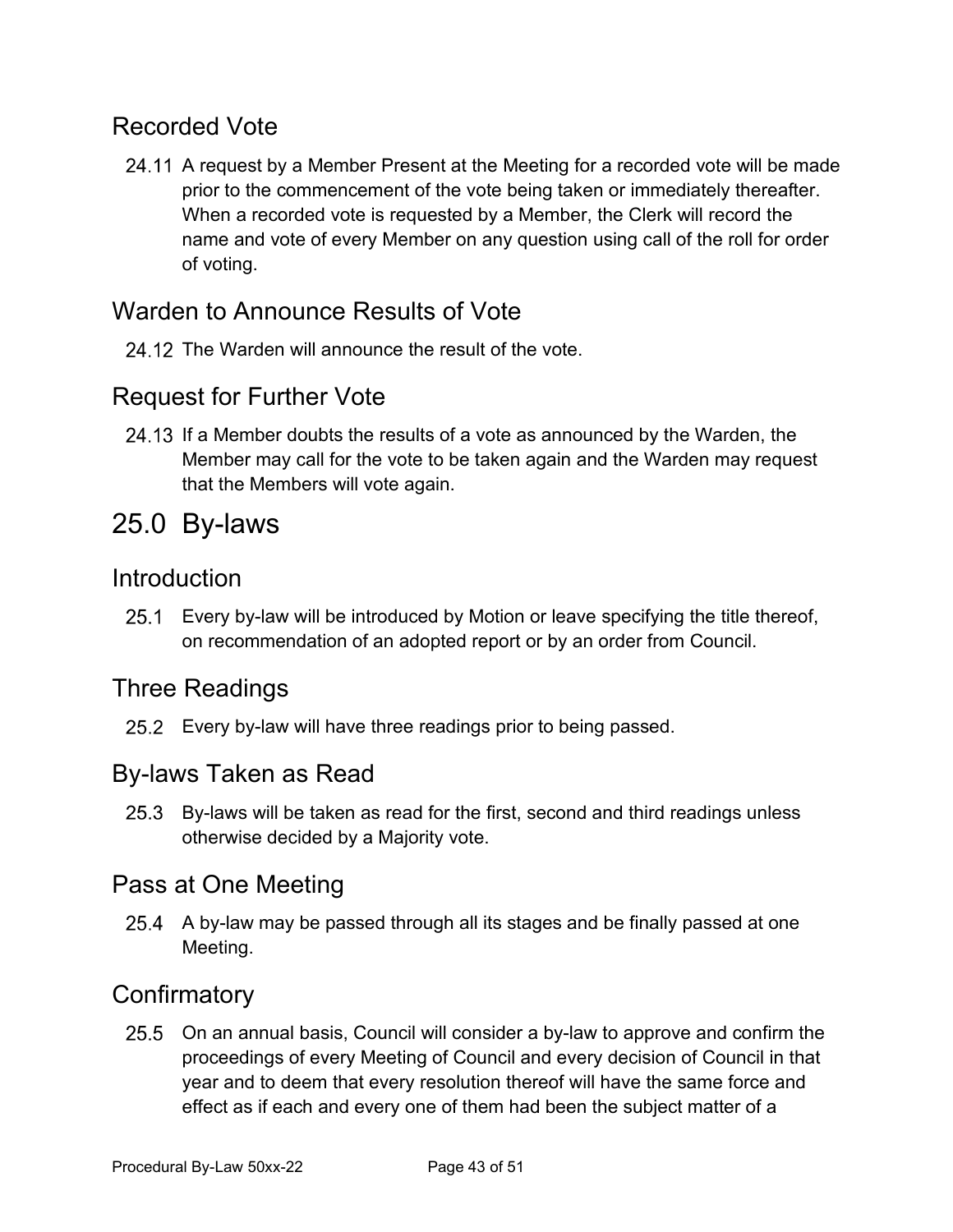separate by-law duly enacted.

#### <span id="page-42-0"></span>Amendments

All amendments to any by-laws approved by Council will be deemed to be incorporated into the by-law and if the by-law is enacted by Council, the amendments will be recorded by the Clerk.

### <span id="page-42-1"></span>Authorization

Every by-law, once passed, will be dated, and duly signed and sealed by the Warden and the Clerk.

### <span id="page-42-2"></span>**Minor or Clerical Revisions**

After Council enacts a by-law, and before the same is signed and sealed, the Clerk is authorized to make such minor corrections to that by-law before resulting from technical or typographical errors or other errors in form for the purposes of ensuring correct and complete implementation of the actions of Council forming the subject matter of that by-law.

# <span id="page-42-3"></span>26.0 Meetings of Committee of the Whole

#### <span id="page-42-4"></span>At Council

26.1 The Committee of the Whole may convene immediately after each Meeting of Council and will report to Council.

#### <span id="page-42-5"></span>Chair

26.2 The Warden will sit as Chair and will preside over Committee of the Whole.

#### <span id="page-42-6"></span>Duties of Chair

The Chair of the Committee of the Whole will maintain order in Committee.

#### <span id="page-42-7"></span>**Procedure**

26.4 The rules governing the procedure of Council and the conduct of Members will be observed in Committee of the Whole so far as they are applicable, and any motion will be required to be seconded.

#### <span id="page-42-8"></span>Debate on a Question

26.5 In debate, each Member has the right to speak twice on the same question on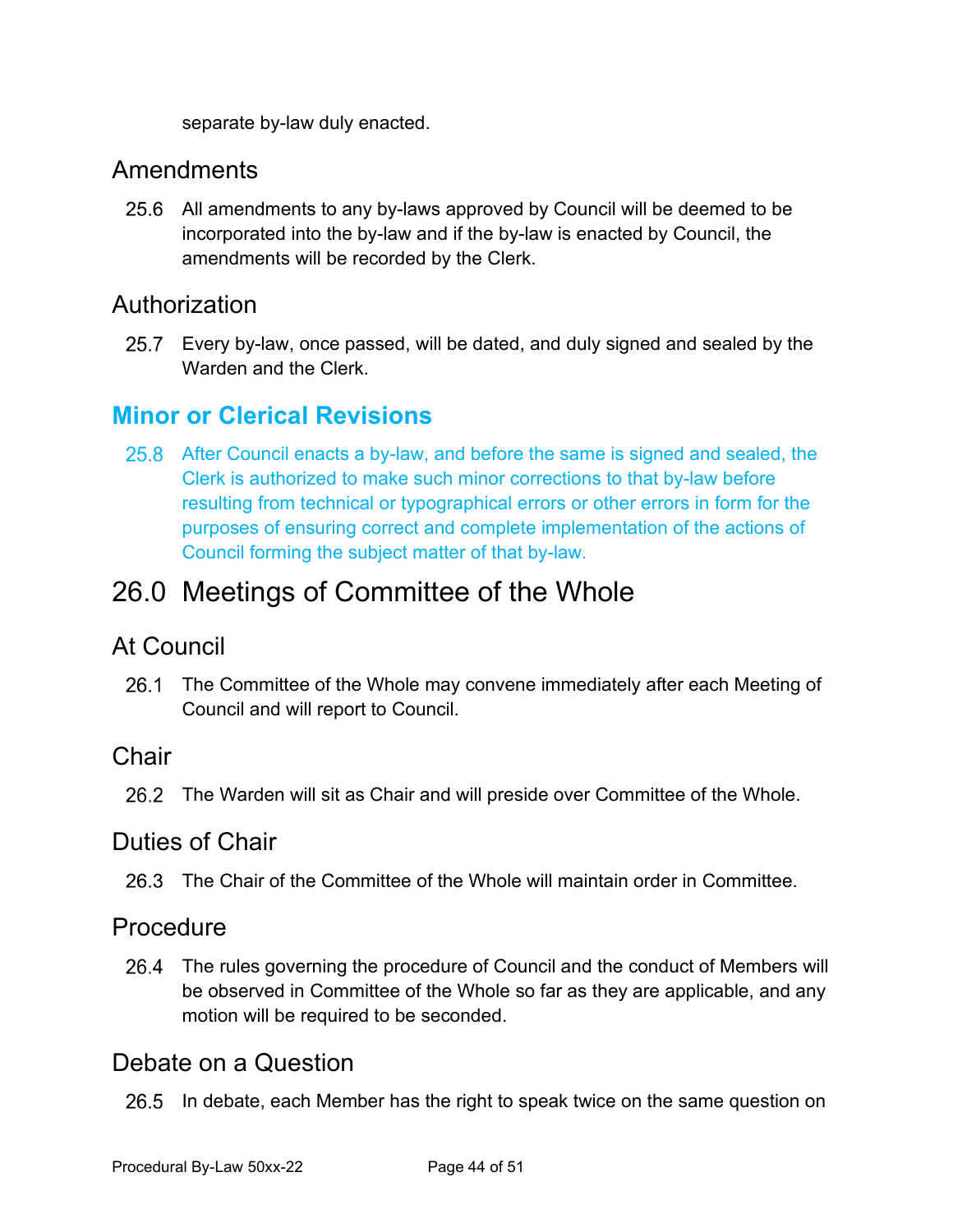the same day but cannot make a second speech on the same question as long as any Member who has not spoken on that question desires the floor. A Member who has spoken twice on a particular question on the same day has exhausted their right to debate that question for that day.

### <span id="page-43-0"></span>Responsibility to Act on Recommendations

- 26.6 No action will be taken on Committee recommendations until approved by Council unless:
	- a) the responsibility has been delegated to the Committee by Council through Council's Delegation Policy; or
	- b) in the case of a time-sensitive matter, the Committee has directed in its minutes that action be taken prior to Council's adoption of its minutes.

#### <span id="page-43-1"></span>Alternate Member

26.7 A lower tier municipality may appoint an alternate Member of lower tier council to temporarily replace a person who is a member of both the upper tier and lower tier council if the Member is unable to attend an upper tier council meeting. It will be only one Member appointed for the term of council.

It is the responsibility of the Member and the Alternate Member to coordinate Meeting arrangements and participation, including notification to the Clerk's Department.

# 27.0Committee of the Whole Agenda

#### <span id="page-43-2"></span>General

27.1 The Clerk, in consultation with the Warden, will have prepared and delivered to the Members, a minimum three days prior to the Meeting of Committee of the Whole, an agenda including reports, minutes for their review in accordance with Section 3.3 of this By-law.

#### <span id="page-43-3"></span>Consent Agenda

27.2 A Consent Agenda will be used for reports, minutes or correspondence considered routine or administrative in nature. Any item on the Consent Agenda can be requested to be pulled by a Member under Determination of Items Requiring Separate Discussion. The item will then be placed at the end of the Items of Discussion portion of the agenda for consideration.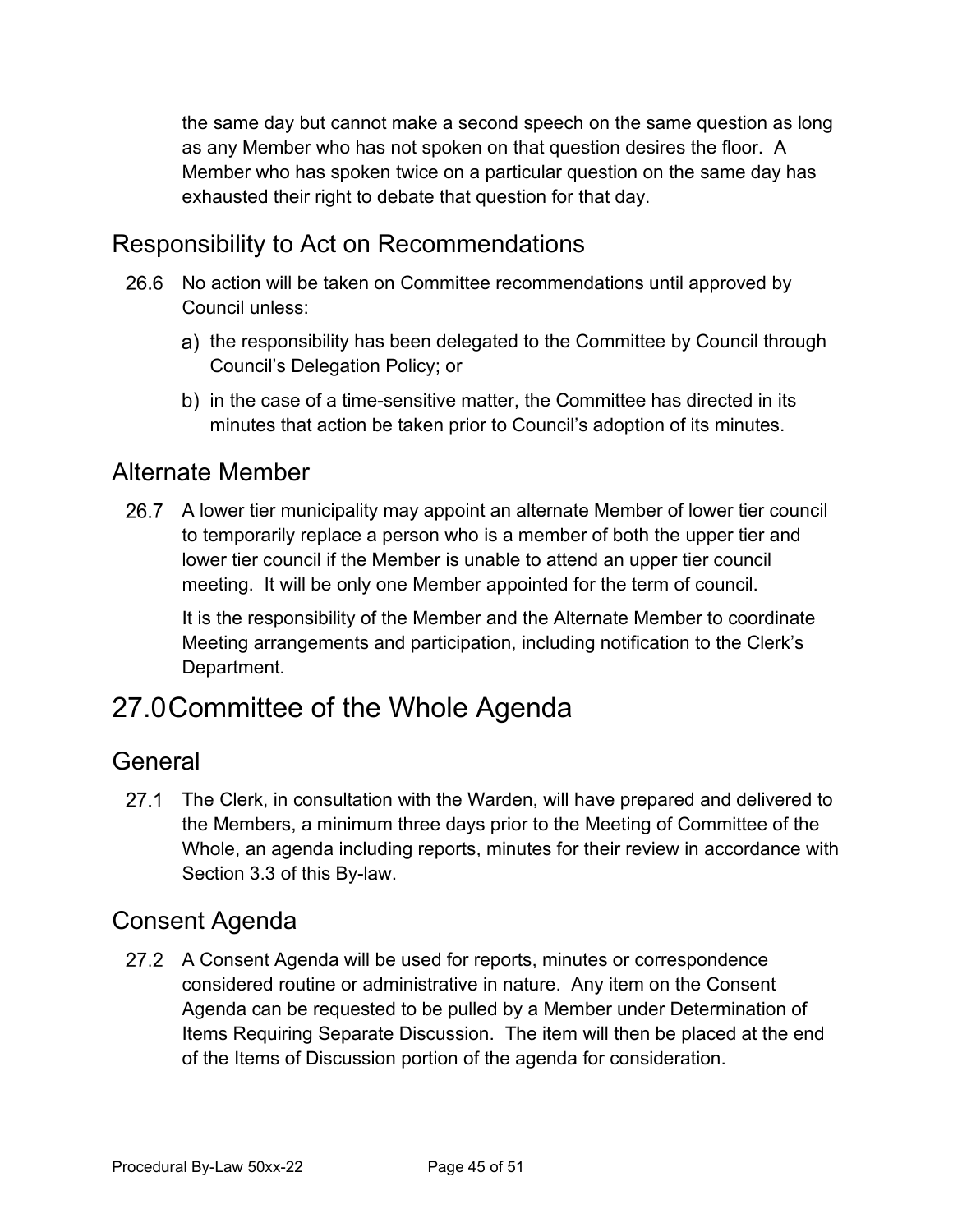### <span id="page-44-0"></span>Agenda

- $27.3$  The agenda will include the following headings:
	- a) Call to Order
	- b) Business Arising (as applicable)
	- c) Declaration of Pecuniary Interest
	- d) Delegations
	- Determination of Items Requiring Separate Discussion
	- Consent Agenda
	- g) Items for Direction and Discussion
	- h) Other Business
	- i) Notice of Motion
	- Adjournment

#### <span id="page-44-1"></span>Authority to Adjust Agenda Items

27.4 The Clerk will have the authority to adjust the order and necessity of agenda items.

# 28.0Committees

#### <span id="page-44-2"></span>Council's Role

Council will determine the appropriate number of Committees, their membership, mandates and reporting practices.

#### <span id="page-44-3"></span>Sub Committee and Advisory Committee Appointments

- 28.2 Appointments to some sub committees and advisory committees will be recommended to Council through a staff report to Committee of the Whole. Other appointments will be made at Committee of the Whole by open election.
- 28.3 Electronic Participation at Committee Meetings

#### <span id="page-44-4"></span>Appointments/Nominees to Other Bodies

Appointments and nominees to other bodies will be recommended to Council through a staff report to Committee of the Whole.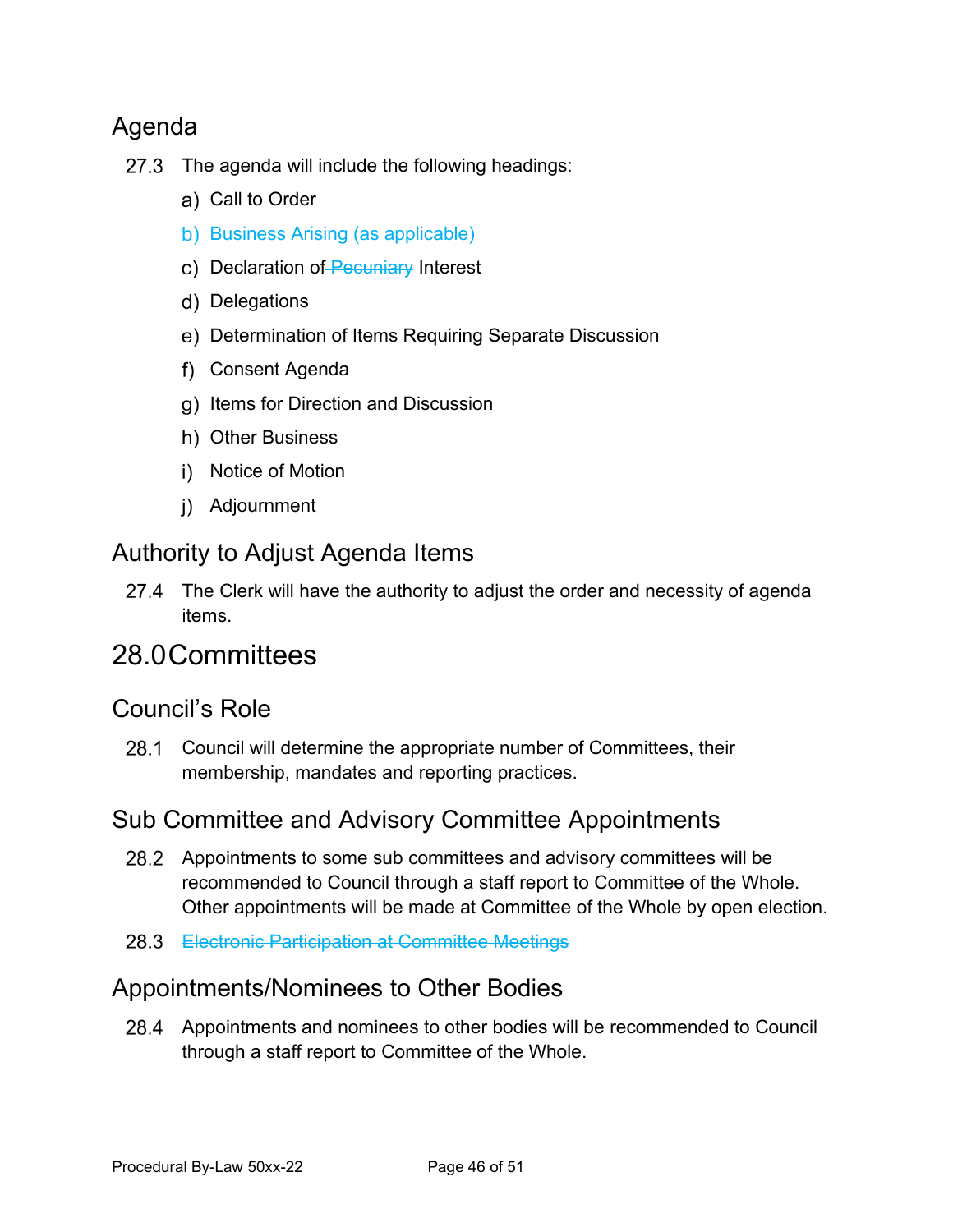### <span id="page-45-0"></span>Special Committees

28.5 Council may, from time to time, create special Committees which will report Committee of the Whole or direct to Council; the appointments of such Committees should include a specific mandate, terms of reference, term of appointment and extension of appointment;

### <span id="page-45-1"></span>Election of Chairs and Vice Chairs

- Chairs and Vice Chairs of each Committee will be elected on an annual basis, unless the Terms of Reference specify otherwise.
	- a) each candidate for Chair and Vice Chair who stands for election may make a Presentation to the Committee.
	- b) Each Chair and/or Vice Chair will preside at every Meeting of their Committee, may vote on every question submitted for consideration and may require that resolutions be in writing.

### <span id="page-45-2"></span>Warden's Membership on Committees

28.7 The Warden will be a Member of all Committees.

### <span id="page-45-3"></span>Committee Meeting Dates & Locations

Committees will meet on established meeting dates. Meetings will generally be held in the County Administration Building in the City of Owen Sound but may be moved to alternate locations on the recommendation of the Chair. Additional or Emergency Meetings may be held at the call of the Chair.

#### <span id="page-45-4"></span>Notice to Members

28.9 Notice of Meetings including agendas, minutes and supporting documentation to the Members will be via electronic mail, regular mail, courier. Notice may also be provided by telephone or personal contact in case of an emergency.

#### <span id="page-45-5"></span>Notice to Media and Public

28.10 Notice of Meetings will be given by posting agendas on the County's website. Notice of Meetings will be posted as soon as practical after being established by Committees. Agendas will be posted three days prior to the Meeting and in the event an agenda is amended it will be reposted with a notation advising that the agenda has been amended. In the case of Emergency Meetings, notice of the agenda will be posted as soon as practical.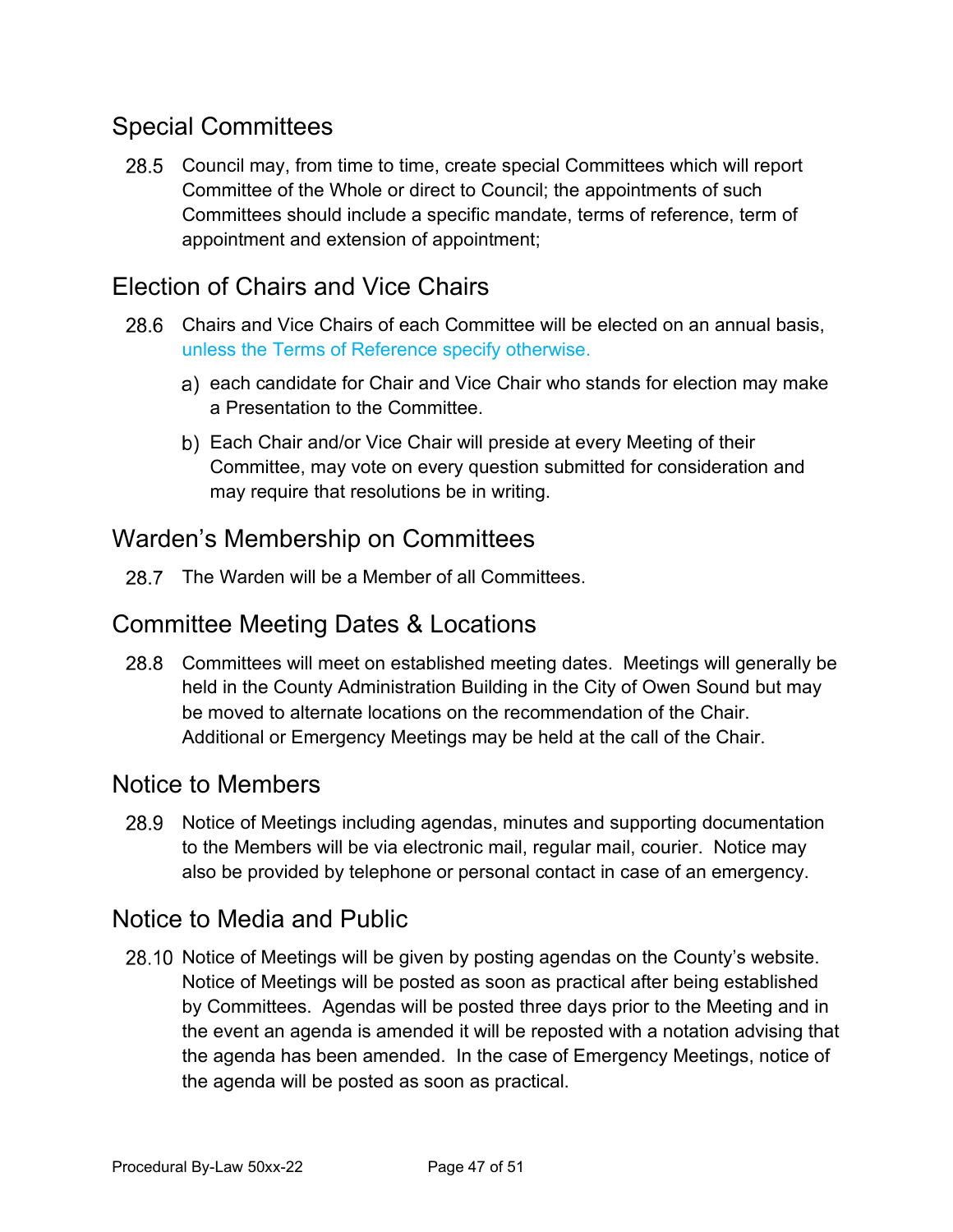### <span id="page-46-0"></span>General Role of Committees

28.11 The role of Committees will generally be to:

- make recommendations to Council on matters which are in their jurisdiction;
- b) guide and request staff to provide reports on the direction and nature of policy development, fact finding, analysis and generation of public policy matters;
- c) establish mechanisms to receive further public input on public policy matters.

#### <span id="page-46-1"></span>Committee Procedures

- 28.12 The rules governing the procedure of Council and the conduct of Members at Council will be observed as far as they are applicable, and, subject to the specific rules for Committees set out in this section including:
	- a) the number of times of speaking on any question will not be limited;
	- b) the requirement to stand to address the Chair is waived;
	- a Majority vote will be required to decide any matter before the Committee; and
	- recorded votes at Committees will not be weighted and Members will be called to vote by name in alphabetic order.

### <span id="page-46-2"></span>Members' Rights

28.13 Members who are not Members of a specific Committee may attend Meetings of that Committee and may, with consent of the Chair of that Committee, take part in the discussion, but will not be counted in the Quorum or entitled to make motions or to vote at these Meetings.

### <span id="page-46-3"></span>Absence of Chair and Vice Chair

28.14 In the event the Chair of a Committee is not in attendance at a Committee Meeting within fifteen minutes of the time appointed for the commencement of the Meeting, the Committee Vice Chair will call the Meeting to order and preside until the arrival of the Committee Chair. Should the Committee Vice Chair not be in attendance at the Meeting, those Members in attendance will appoint one of the Members to act as Committee Chair for that Meeting. Such Member will then call the Members to order and will preside until the arrival of the Committee Chair or the Committee Vice Chair.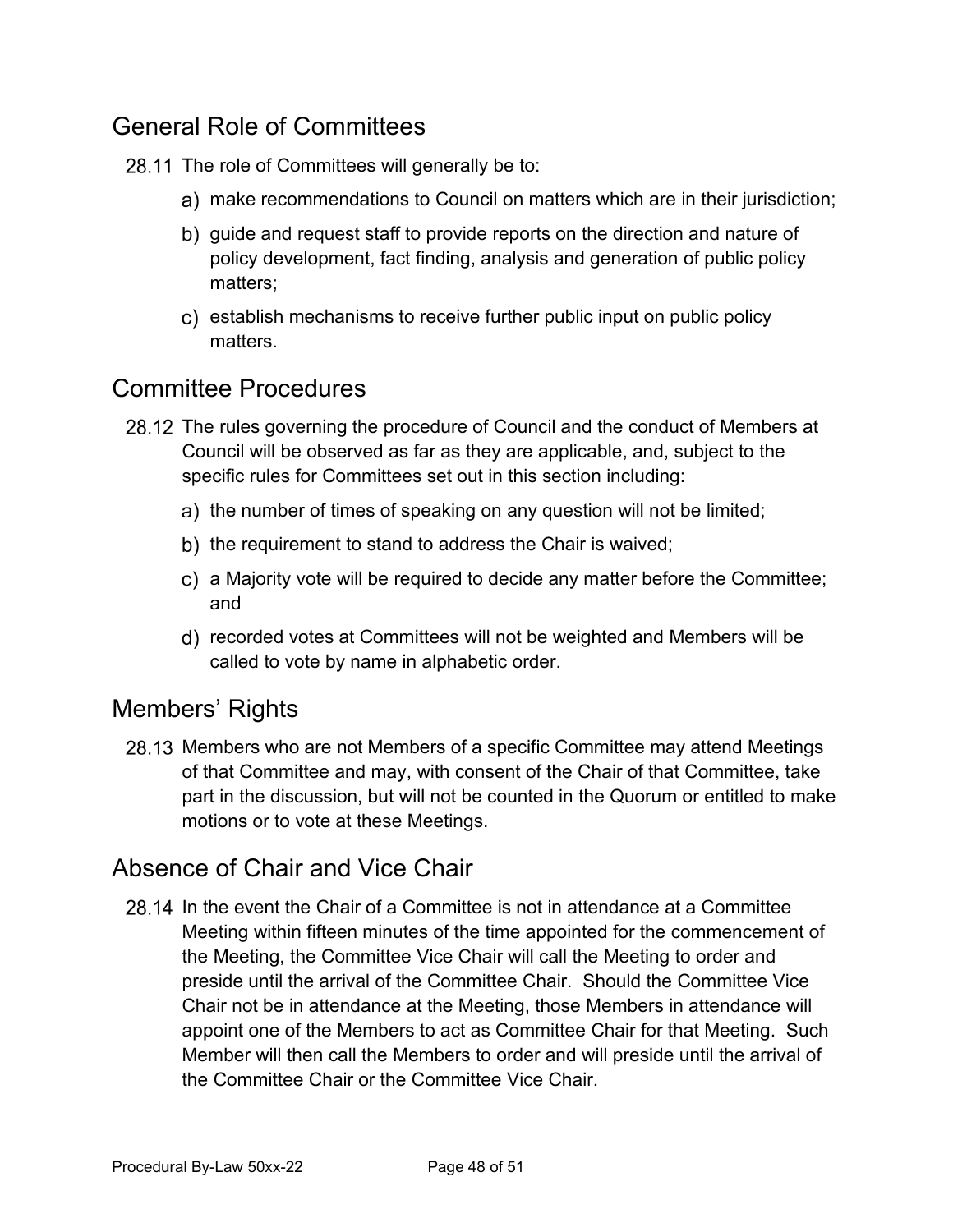### <span id="page-47-0"></span>Meeting Limitation

28.15 No Committees will meet while Council is in session.

#### <span id="page-47-1"></span>Agendas

28.16 The Clerk's office will prepare and distribute Committee agendas.

#### <span id="page-47-2"></span>Amended Agendas

- 28.17 Directors and their staff who wish to submit a late report for an agenda may do so with the approval of the CAO, and in their absence, approval of the Clerk. Late reports will only be considered if determined urgent. The request to the CAO will be in writing and include the rationale and urgency for considering a late report;
	- a) Notice of addition of late reports will be given in accordance with sections 28.8 and 28.9 of this By-law; and
	- b) A Committee may add an item to the agenda if it is agreed to by Two-thirds vote at the beginning of the Meeting to amend the agenda.

### <span id="page-47-3"></span>**Delegations**

- 28.18 Any person desiring to present information to a Committee may do so subject to the following:
	- a) the request will be in writing and the information to be presented will be on matters of fact or to make a request of the Committee;
	- b) requests will be made not less than ten days preceding the Committee Meeting at which such person desires to be heard;
	- Any presentation material must be provided to the Clerk within seven (7) days prior to the meeting and shall be included in the agenda package or posted to the website for public viewing. Exceptions to this shall be approved by the Clerk in consultation with the Warden and CAO.
	- d) exceptions to the ten days' notice requirement required in (b) above may be approved by the Clerk;
	- any person who is scheduled to appear as a Delegate before a Committee is requested to submit written documentation for the Committee's consideration to the Clerk not less than seven days preceding the Committee Meeting; and
	- f) the rules related to attendance, time limits, behaviour, curtailment of time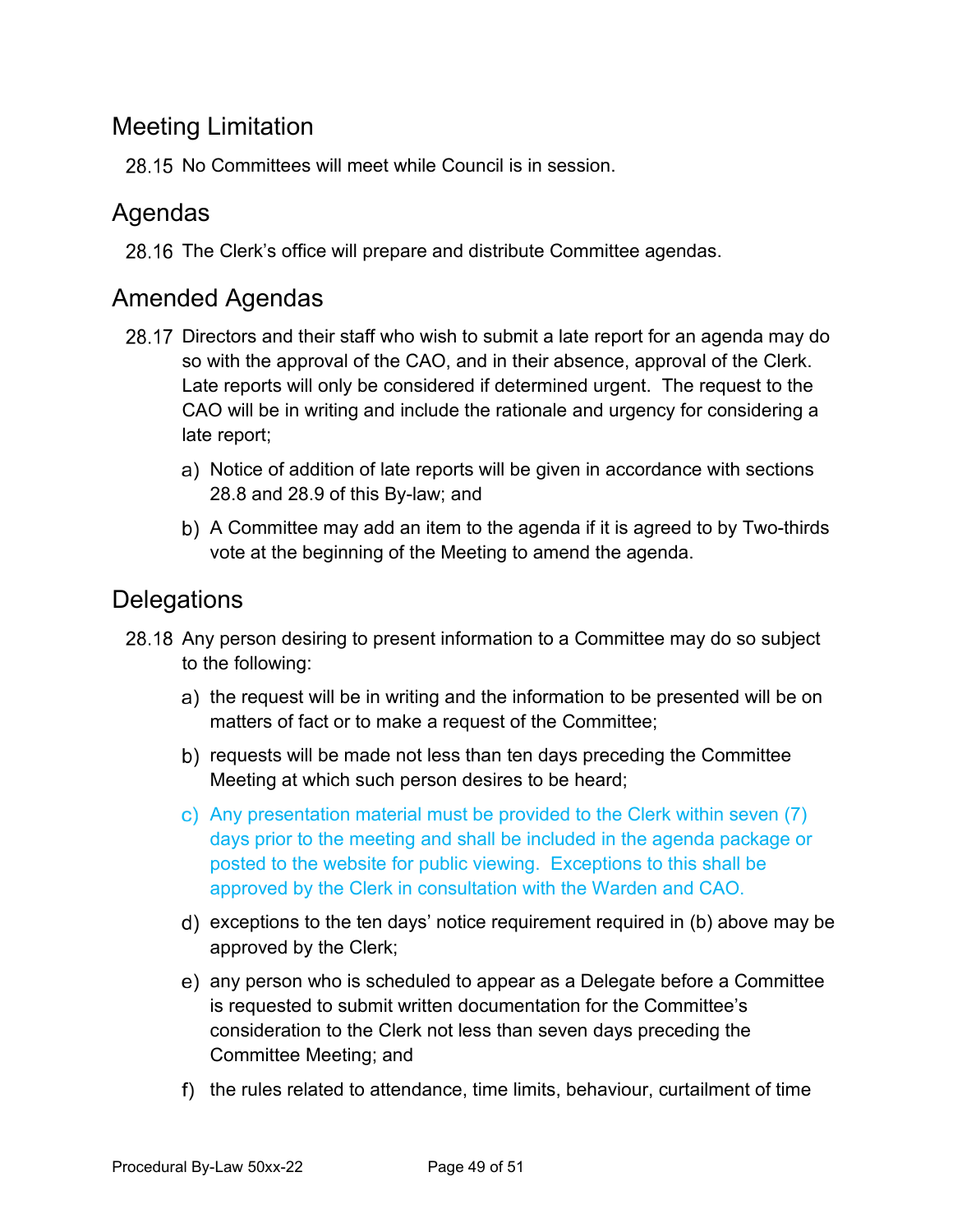and conduct of Delegations will be as set out in Section 18 of this By-law.

### <span id="page-48-0"></span>Declarations of Pecuniary Interest

28.19 Members of Committees will adhere to Section 18 with respect to declarations of pecuniary interest in Committees.

#### <span id="page-48-1"></span>Quorum

28.20 As soon as a Quorum is Present after the scheduled commencement time of a Committee Meeting, the Chair will call the Meeting to order;

Subject only to Section 28.20(c) of this By-law a Committee Meeting will only be properly constituted for the purpose of carrying on its business if a Quorum of the Members is Present;

Where the number of Members, who by reason of the provisions of the Municipal Conflict of Interest Act, are prohibited from participating in a Meeting is such that, at that Meeting, the remaining Members are not of sufficient number to constitute a Quorum, then the remaining number of Members will be deemed to constitute a Quorum.

### <span id="page-48-2"></span>Right to Expel

28.21 The Chair has the right to expel or exclude any person from any Meeting for improper conduct.

### <span id="page-48-3"></span>29.0 Amendments to By-law

#### <span id="page-48-4"></span>Majority Vote

29.1 This By-law will not be amended or repealed except by a Majority vote of Council.

### <span id="page-48-5"></span>**Severability**

29.2 If a court or tribunal of competent jurisdiction declares any portion of this By-law to be illegal or unenforceable, that portion of this By-law will be considered severed from the remainder of this By-law, which will continue to be in full force and effect.

### <span id="page-48-6"></span>30.0 Conflict